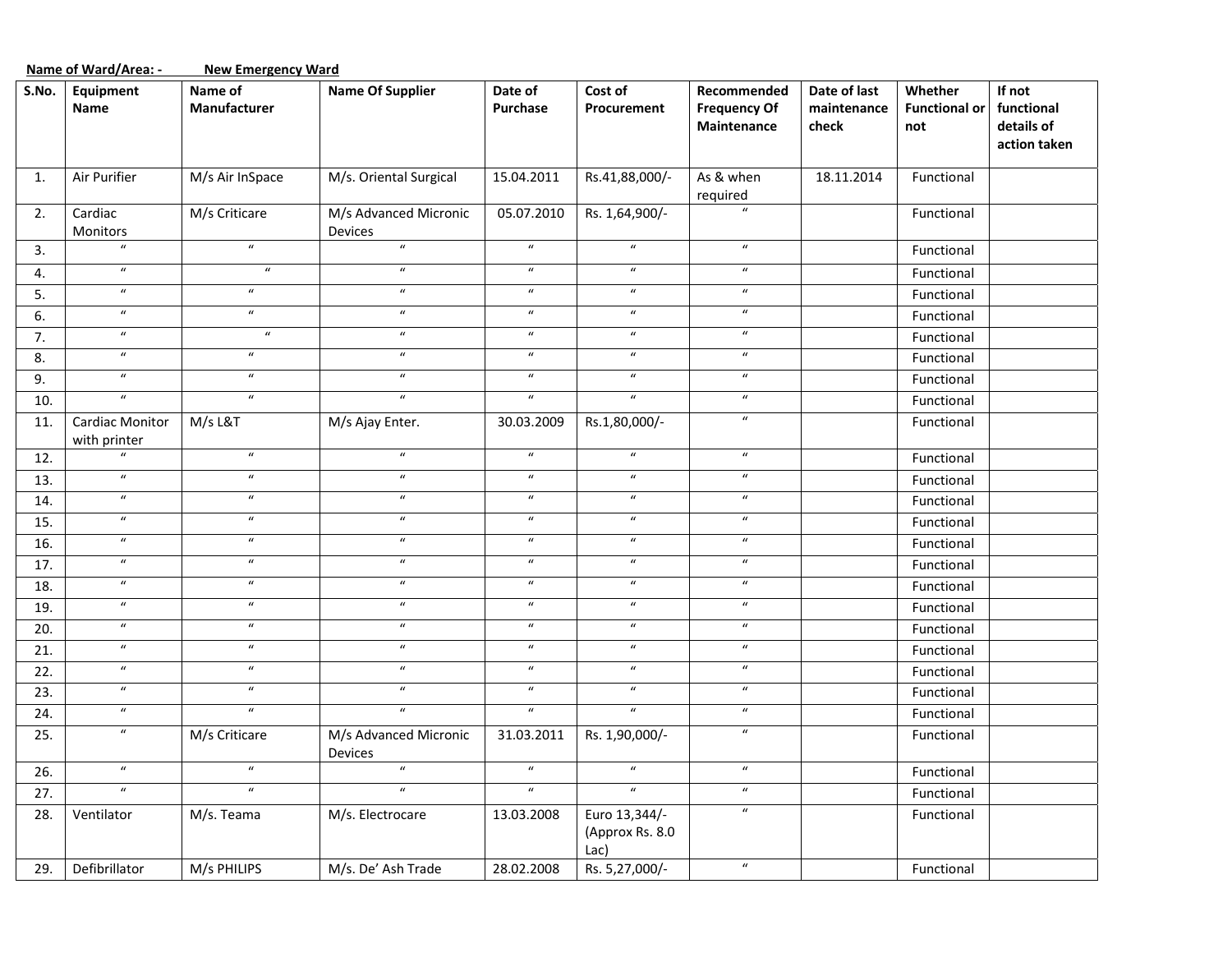| 30.               | Defibrillator                              | M/s PHILIPS                | M/s. De' Ash Trade         | 31.03.2009                 | Rs. 4,50,000/-                             | $\boldsymbol{u}$           | Functional        |                         |
|-------------------|--------------------------------------------|----------------------------|----------------------------|----------------------------|--------------------------------------------|----------------------------|-------------------|-------------------------|
| 31.               | Defibrillator                              | $\boldsymbol{u}$           | $\overline{u}$             | $\boldsymbol{\mathcal{U}}$ | $\overline{u}$                             | $\boldsymbol{\mathcal{U}}$ | Functional        |                         |
| 32.               | Transport<br>Ventilator                    | M/s. Air Liquid            | M/s. Electrocare           | 28.07.2007                 | Euro 4,577/-<br>(Approx Rs.<br>249492/-)   | $\boldsymbol{\mathcal{U}}$ | Functional        |                         |
| 33.               | $\boldsymbol{\mathcal{U}}$                 | $\boldsymbol{u}$           | $\boldsymbol{\mathcal{U}}$ | $\boldsymbol{\mathcal{U}}$ | $\boldsymbol{u}$                           | $\boldsymbol{u}$           | Functional        |                         |
| 34.               | $\boldsymbol{u}$                           | $\boldsymbol{\mathcal{U}}$ | $\boldsymbol{u}$           | $\boldsymbol{u}$           | $\boldsymbol{\mathcal{U}}$                 | $\boldsymbol{u}$           | Functional        |                         |
| $\overline{35}$ . | $\boldsymbol{u}$                           | $\boldsymbol{u}$           | $\boldsymbol{u}$           | $\boldsymbol{\mathcal{U}}$ | $\boldsymbol{\mathcal{U}}$                 | $\boldsymbol{\mathcal{U}}$ | Functional        |                         |
| 36.               | $\boldsymbol{u}$                           | $\boldsymbol{\mathcal{U}}$ | $\boldsymbol{\mathcal{U}}$ | $\boldsymbol{\mathcal{U}}$ | $\boldsymbol{u}$                           | $\boldsymbol{u}$           | Functional        |                         |
| 37.               | $\overline{u}$                             | $\overline{u}$             | $\overline{u}$             | $\overline{u}$             | $\overline{u}$                             | $\boldsymbol{u}$           | Not<br>Functional | Informed to<br>the firm |
| 38.               | $\boldsymbol{\mathcal{U}}$                 | $\boldsymbol{u}$           | $\boldsymbol{u}$           | $\boldsymbol{u}$           | $\boldsymbol{u}$                           | $\boldsymbol{u}$           | Functional        |                         |
| 39.               | $\overline{u}$                             | $\overline{u}$             | $\overline{u}$             | $\overline{u}$             | $\overline{u}$                             | $\boldsymbol{u}$           | Functional        |                         |
| 40.               | $\boldsymbol{u}$                           | $\boldsymbol{\mathcal{U}}$ | $\boldsymbol{\mathcal{U}}$ | $\boldsymbol{\mathcal{U}}$ | $\boldsymbol{u}$                           | $\boldsymbol{u}$           | Functional        |                         |
| 41.               | $\boldsymbol{u}$                           | $\boldsymbol{u}$           | $\boldsymbol{u}$           | $\boldsymbol{u}$           | $\boldsymbol{u}$                           | $\boldsymbol{u}$           | Functional        |                         |
| 42.               | $\boldsymbol{u}$                           | $\boldsymbol{\mathcal{U}}$ | $\boldsymbol{u}$           | $\boldsymbol{\mathcal{U}}$ | $\boldsymbol{u}$                           | $\boldsymbol{\mathcal{U}}$ | Functional        |                         |
| 43.               | $\boldsymbol{u}$                           | $\boldsymbol{\mathcal{U}}$ | $\boldsymbol{\mathcal{U}}$ | $\boldsymbol{\mathcal{U}}$ | $\boldsymbol{\mathcal{U}}$                 | $\boldsymbol{u}$           | Functional        |                         |
| 44.               | $\overline{u}$                             | $\boldsymbol{\mathcal{U}}$ | $\boldsymbol{\mathcal{U}}$ | $\boldsymbol{\mathcal{U}}$ | $\overline{u}$                             | $\boldsymbol{u}$           | Functional        |                         |
| 45.               | Transport<br>Ventilator                    | M/s. Air Liquid            | M/s. Electrocare           | 03.09.2009                 | Euro 4,377/-<br>(Approx Rs.<br>292821/-)   | $\boldsymbol{\mathcal{U}}$ | Functional        |                         |
| 46.               | $\overline{\boldsymbol{u}}$                | $\boldsymbol{u}$           | $\boldsymbol{\mathcal{U}}$ | $\boldsymbol{\mathcal{U}}$ | $\overline{u}$                             | $\boldsymbol{u}$           | Functional        |                         |
| 47.               | $\boldsymbol{u}$                           | $\boldsymbol{\mathcal{U}}$ | $\boldsymbol{u}$           | $\boldsymbol{\mathcal{U}}$ | $\boldsymbol{u}$                           | $\boldsymbol{u}$           | Functional        |                         |
| 48.               | $\overline{u}$                             | $\boldsymbol{\mathcal{U}}$ | $\overline{u}$             | $\overline{u}$             | $\overline{u}$                             | $\boldsymbol{u}$           | Functional        |                         |
| 49.               | $\boldsymbol{\mathcal{U}}$                 | $\boldsymbol{\mathcal{U}}$ | $\overline{u}$             | $\overline{u}$             | $\boldsymbol{\mathcal{U}}$                 | $\boldsymbol{\mathcal{U}}$ | Functional        |                         |
| 50.               | $\boldsymbol{\mathcal{U}}$                 | $\boldsymbol{u}$           | $\boldsymbol{u}$           | $\boldsymbol{\mathcal{U}}$ | $\boldsymbol{\mathcal{U}}$                 | $\boldsymbol{u}$           | Functional        |                         |
| 51.               | $\boldsymbol{u}$                           | $\boldsymbol{\mathcal{U}}$ | $\boldsymbol{u}$           | $\boldsymbol{\mathcal{U}}$ | $\boldsymbol{\mathcal{U}}$                 | $\boldsymbol{\mathcal{U}}$ | Functional        |                         |
| 52.               | $\boldsymbol{u}$                           | $\boldsymbol{u}$           | $\boldsymbol{\mathcal{U}}$ | $\boldsymbol{\mathcal{U}}$ | $\boldsymbol{u}$                           | $\boldsymbol{u}$           | Functional        |                         |
| 53.               | $\boldsymbol{u}$                           | $\boldsymbol{\mathcal{U}}$ | $\boldsymbol{\mathcal{U}}$ | $\boldsymbol{\mathcal{U}}$ | $\boldsymbol{\mathcal{U}}$                 | $\boldsymbol{u}$           | Functional        |                         |
| 54.               | $\boldsymbol{u}$                           | $\boldsymbol{u}$           | $\boldsymbol{u}$           | $\mathbf{u}$               | $\boldsymbol{u}$                           | $\boldsymbol{u}$           | Functional        |                         |
| 55.               | <b>Slow Suction</b>                        | M/s. Medela                | M/s. Rohit Surgical        | 17.06.2009                 | 1785/- CHF                                 | $\boldsymbol{u}$           | Functional        |                         |
|                   | Machin                                     |                            |                            |                            | (Approx Rs.<br>$101745/-$ )                |                            |                   |                         |
| 56.               | Adult<br>Mechanical<br>Chest<br>Compressor |                            | M/s. Mediserve             | 30.03.2010                 | Rs. 12,28,500/-                            | $\boldsymbol{u}$           | Not<br>Functional | Informed to<br>the firm |
| 57.               | <b>Blood Gas</b><br>Analyzer               | M/s. Radiometer            | M/s. E.M. Technology       | 14.06.2010                 | Euro 38,500/-<br>(Approx Rs.<br>2204510/-) | $\boldsymbol{u}$           | Functional        |                         |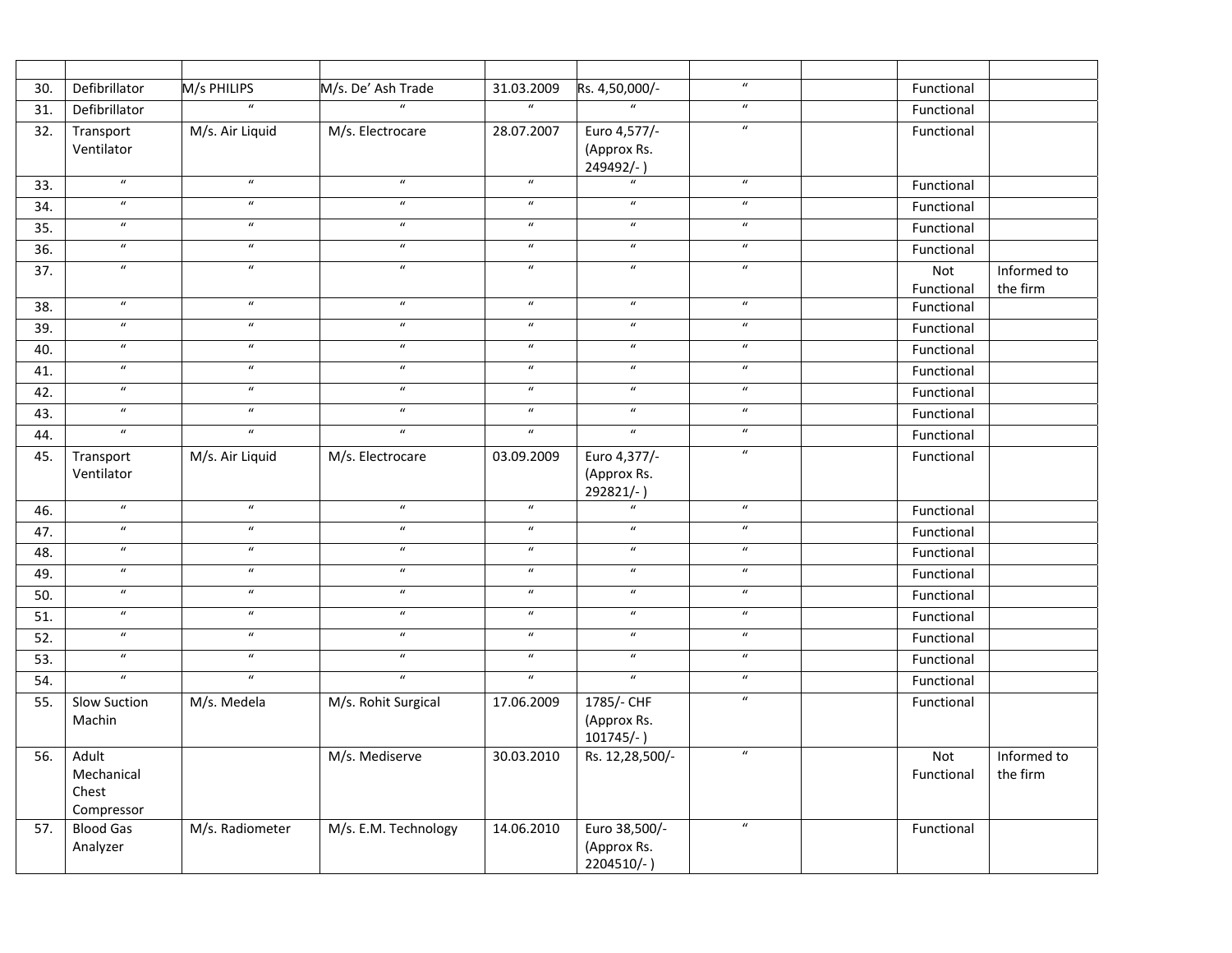| 58. | <b>BNP Analyzer</b> | M/s. Radiometer | M/s. E.M. Technology     | 18.06.2010 | Euro 32,500/- | $\mathcal{U}$ | Functional |  |
|-----|---------------------|-----------------|--------------------------|------------|---------------|---------------|------------|--|
|     |                     |                 |                          |            | (Approx Rs.   |               |            |  |
|     |                     |                 |                          |            | 18609501/-)   |               |            |  |
| 59. | Defibrillator       | M/s PHILIPS     | M/s. PHILIPS Electronics | 27.09.2013 | 9, 600/- US\$ |               | Functional |  |
|     |                     |                 | India Ltd.               |            |               |               |            |  |
| 60. |                     | $\mu$           | $\mathbf{u}$             |            |               | $\mathcal{U}$ | Functional |  |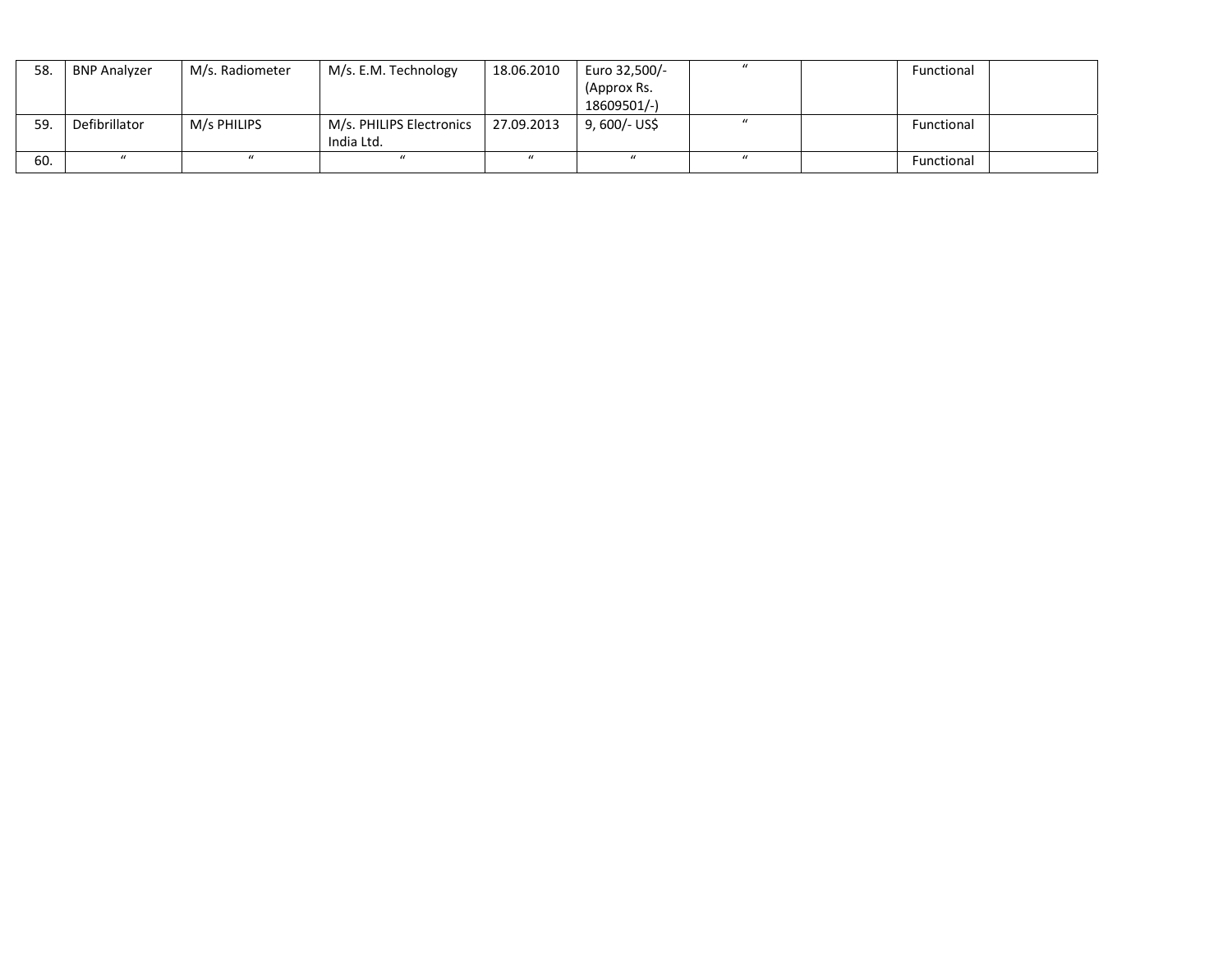# **Name of Ward/Area:‐ COPD**

| $\overline{\mathsf{S}}$ . No. | <b>Equipment Name</b>              | Name of<br>Manufacturer | <b>Name Of Supplier</b>          | Date of<br><b>Purchase</b> | Cost of<br>Procurement                  | Recommended<br><b>Frequency Of</b><br>Maintenance | Date of last<br>maintenance<br>check | Whether<br><b>Functional</b><br>or not | If not<br>functional<br>details of |
|-------------------------------|------------------------------------|-------------------------|----------------------------------|----------------------------|-----------------------------------------|---------------------------------------------------|--------------------------------------|----------------------------------------|------------------------------------|
|                               |                                    |                         |                                  |                            |                                         |                                                   |                                      |                                        | action taken                       |
| 1.                            | Air Purifier                       | Plasma Air              | M/s. Oriental Surgical           | 15.04.2011                 | Rs.41,88,000/-                          | As & when<br>required                             |                                      | Working                                |                                    |
| 2.                            | <b>Cardiac Monitors</b>            | M/s. L&T                | M/s. Ajay Ent.                   | 23.03.2009                 | Rs.1,60,000/                            | $\boldsymbol{\mathcal{U}}$                        |                                      | Working                                |                                    |
| 3.                            | $\boldsymbol{u}$                   | $\overline{u}$          |                                  | $\overline{u}$             | $\overline{u}$                          | $\boldsymbol{\mathcal{U}}$                        |                                      | Working                                |                                    |
| 4.                            | $\overline{u}$                     | $\overline{u}$          | $\overline{u}$                   | $\overline{u}$             | $\overline{u}$                          | $\overline{u}$                                    |                                      | Working                                |                                    |
| 5.                            | $\overline{u}$                     | M/s Criticare           | M/s Advanced Micronic<br>Devices | 05.07.2010                 | Rs. 1,64,900/-                          | $\boldsymbol{u}$                                  |                                      | Working                                |                                    |
| 6.                            | Cardiac<br>Monitor<br>with printer | $\boldsymbol{u}$        | M/s Ajay Enter.                  | 23.03.2009                 | Rs.1,80,000/-                           | $\boldsymbol{u}$                                  |                                      | Working                                |                                    |
| 7.                            | $\boldsymbol{u}$                   | $\boldsymbol{u}$        | $\boldsymbol{\mathcal{U}}$       | $\boldsymbol{u}$           | $\boldsymbol{u}$                        | $\boldsymbol{\mathcal{U}}$                        |                                      | Not Working                            | Informed to<br>the firm            |
| 8.                            | $\boldsymbol{\mathcal{U}}$         | M/e Criticare           | M/s Advanced Micronic<br>Devices | 05.07.2010                 | Rs.1,74,900/-                           | $\boldsymbol{\mathcal{U}}$                        |                                      | Working                                |                                    |
| 9.                            | $\boldsymbol{\mathcal{U}}$         | $\overline{u}$          | $\overline{u}$                   | $\overline{u}$             | $\overline{u}$                          | $\boldsymbol{\mathcal{U}}$                        |                                      | Working                                |                                    |
| 10.                           | $\boldsymbol{u}$                   | $\boldsymbol{u}$        | $\boldsymbol{u}$                 | $\overline{u}$             | $\overline{u}$                          | $\boldsymbol{u}$                                  |                                      | Working                                |                                    |
| 11.                           | $\overline{u}$                     | $\overline{u}$          | $\overline{u}$                   | 31.03.2011                 | $\overline{u}$                          |                                                   |                                      | Working                                |                                    |
| 12.                           | $\boldsymbol{\mathcal{U}}$         | $\boldsymbol{u}$        | $\boldsymbol{u}$                 | $\boldsymbol{u}$           | $\boldsymbol{u}$                        | $\boldsymbol{u}$                                  |                                      | Working                                |                                    |
| 13.                           | $\overline{u}$                     | $\boldsymbol{u}$        | $\boldsymbol{\mathcal{U}}$       | $\overline{u}$             | $\overline{u}$                          | $\boldsymbol{\mathcal{U}}$                        |                                      | Working                                |                                    |
| 14.                           | $\overline{u}$                     | $\boldsymbol{u}$        | $\overline{u}$                   | $\overline{u}$             | $\overline{u}$                          | $\boldsymbol{u}$                                  |                                      | Working                                |                                    |
| 15.                           | $\overline{u}$                     | $\overline{u}$          | $\boldsymbol{\mathcal{U}}$       | $\overline{u}$             | $\overline{u}$                          | $\boldsymbol{\mathcal{U}}$                        |                                      | Working                                |                                    |
| 16.                           | Ventilator ICU                     | M/s Air Liquid          | M/s Air Liquid                   | 28.06.2010                 | 13100/-Euro<br>(Approx Rs.<br>750106/-) | $\boldsymbol{\mathcal{U}}$                        |                                      | Working                                |                                    |
| 17.                           | $\overline{u}$                     | $\boldsymbol{u}$        | $\boldsymbol{u}$                 | $\overline{u}$             | $\overline{u}$                          | $\boldsymbol{u}$                                  |                                      | Working                                |                                    |
| 18.                           | $\boldsymbol{u}$                   | $\boldsymbol{u}$        | $\boldsymbol{u}$                 | $\boldsymbol{u}$           | $\boldsymbol{u}$                        | $\boldsymbol{u}$                                  |                                      | Working                                |                                    |
| 19.                           | $\boldsymbol{u}$                   | $\boldsymbol{u}$        | $\boldsymbol{\mathcal{U}}$       | $\overline{u}$             | $\overline{u}$                          | $\boldsymbol{u}$                                  |                                      | Working                                |                                    |
| 20.                           | $\overline{u}$                     | $\overline{u}$          | $\overline{u}$                   | $\overline{u}$             | $\overline{u}$                          | $\overline{u}$                                    |                                      | Working                                |                                    |
| 21.                           | Ventilator                         | M/s Drager              | Donated                          | Donated                    | Donated                                 | $\overline{u}$                                    |                                      | Working                                |                                    |
| 22.                           | Defibrillator                      | M/s PHILIPS             | M/s. De' Ash Trade               | 31.03.2009                 | Rs. 4,80,000/-                          | $\boldsymbol{u}$                                  |                                      | Working                                |                                    |
| 23.                           | $\overline{u}$                     | M/s. Zoll               | M/s. L & T                       | 21.07.2010                 | US\$ 8,810/-                            | $\overline{u}$                                    |                                      | Working                                |                                    |
|                               |                                    | Medical                 |                                  |                            | (Approx Rs.<br>411338/-)                |                                                   |                                      |                                        |                                    |
| 24.                           | $\boldsymbol{\mathcal{U}}$         | $\boldsymbol{u}$        | $\boldsymbol{u}$                 | $\boldsymbol{\mathcal{U}}$ | $\overline{u}$                          | $\boldsymbol{u}$                                  |                                      | Working                                |                                    |
| 25.                           | Transport                          | M/s. Air Liquid         | M/s. Electrocare                 | 04.08.2009                 | Euro 4,377/-                            | $\boldsymbol{u}$                                  |                                      | Not Working                            | Informed to                        |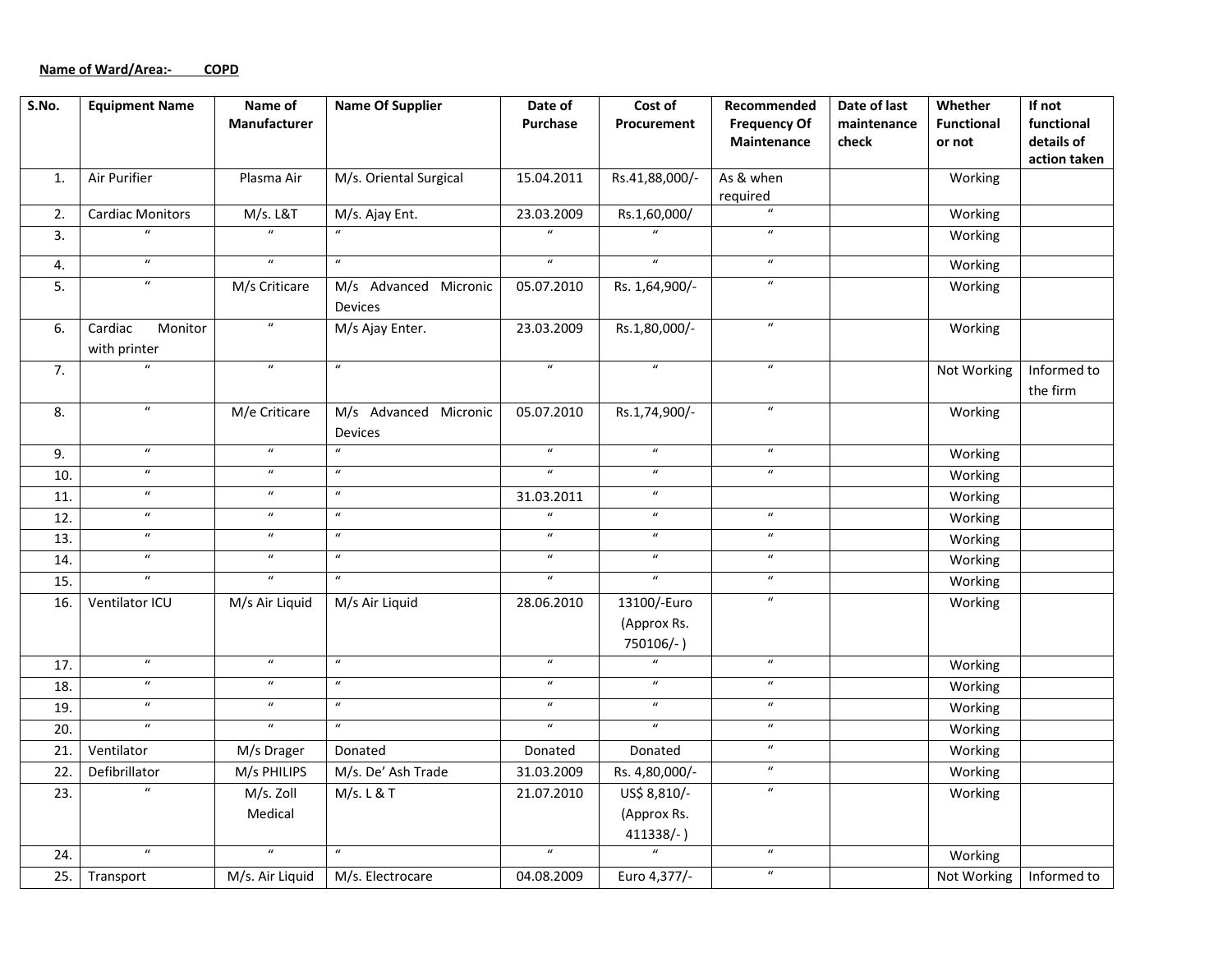|     | Ventilator             |                  |                            |                            | (Approx Rs.                |                  |         | the firm |
|-----|------------------------|------------------|----------------------------|----------------------------|----------------------------|------------------|---------|----------|
|     |                        |                  |                            |                            | 292821/-)                  |                  |         |          |
| 26. | $\boldsymbol{u}$       | $\boldsymbol{u}$ | $\boldsymbol{u}$           | $\boldsymbol{\mathcal{U}}$ | $\boldsymbol{u}$           | $\boldsymbol{u}$ | Working |          |
| 27. | $\overline{u}$         | $\overline{u}$   | $\overline{u}$             | $\boldsymbol{\mathcal{U}}$ | $\overline{u}$             | $\overline{u}$   | Working |          |
| 28. | $\boldsymbol{u}$       | $\boldsymbol{u}$ | $\boldsymbol{u}$           | $\boldsymbol{u}$           | $\boldsymbol{u}$           | $\boldsymbol{u}$ | Working |          |
| 29. | $\boldsymbol{u}$       | $\boldsymbol{u}$ | $\boldsymbol{\mathcal{U}}$ | $\boldsymbol{u}$           | $\boldsymbol{u}$           | $\boldsymbol{u}$ | Working |          |
| 30. | $\boldsymbol{u}$       | $\boldsymbol{u}$ | $\boldsymbol{u}$           | $\boldsymbol{u}$           | $\boldsymbol{\mathcal{U}}$ | $\boldsymbol{u}$ | Working |          |
| 31. | $\boldsymbol{u}$       | $\boldsymbol{u}$ | $\boldsymbol{u}$           | $\boldsymbol{\mathcal{U}}$ | $\boldsymbol{u}$           | $\boldsymbol{u}$ | Working |          |
| 32. | $\boldsymbol{u}$       | $\boldsymbol{u}$ | $\boldsymbol{u}$           | $\boldsymbol{u}$           | $\boldsymbol{u}$           | $\boldsymbol{u}$ | Working |          |
| 33. | $\overline{u}$         | $\overline{u}$   | $\overline{u}$             | $\boldsymbol{u}$           | $\overline{u}$             | $\overline{u}$   | Working |          |
| 34. | $\boldsymbol{u}$       | $\boldsymbol{u}$ | $\boldsymbol{u}$           | $\boldsymbol{u}$           | $\boldsymbol{u}$           | $\boldsymbol{u}$ | Working |          |
| 35. | $\overline{u}$         | $\overline{u}$   | $\overline{u}$             | $\boldsymbol{u}$           | $\overline{u}$             | $\overline{u}$   | Working |          |
| 36. | $\overline{u}$         | $\boldsymbol{u}$ | $\boldsymbol{u}$           | $\boldsymbol{u}$           | $\boldsymbol{u}$           | $\boldsymbol{u}$ | Working |          |
| 37. | $\boldsymbol{u}$       | $\boldsymbol{u}$ | $\boldsymbol{u}$           | $\boldsymbol{u}$           | $\boldsymbol{u}$           | $\boldsymbol{u}$ | Working |          |
| 38. | $\boldsymbol{u}$       | $\boldsymbol{u}$ | $\boldsymbol{\mathcal{U}}$ | $\boldsymbol{u}$           | $\boldsymbol{u}$           | $\boldsymbol{u}$ | Working |          |
| 39. | $\boldsymbol{u}$       | $\boldsymbol{u}$ | $\boldsymbol{u}$           | $\boldsymbol{u}$           | $\overline{u}$             | $\boldsymbol{u}$ | Working |          |
| 40. | $\boldsymbol{u}$       | $\boldsymbol{u}$ | $\boldsymbol{u}$           | $\boldsymbol{\mathcal{U}}$ | $\boldsymbol{u}$           | $\boldsymbol{u}$ | Working |          |
| 41. | $\boldsymbol{u}$       | $\boldsymbol{u}$ | $\boldsymbol{u}$           | $\boldsymbol{u}$           | $\overline{u}$             | $\boldsymbol{u}$ | Working |          |
| 42. | $\boldsymbol{u}$       | $\boldsymbol{u}$ | $\boldsymbol{u}$           | $\boldsymbol{u}$           | $\boldsymbol{u}$           | $\boldsymbol{u}$ | Working |          |
| 43. | Mechanical<br>Adult    | 3M               | M/s. Mediserve             | 30.03.2010                 | Rs. 12,28,500/-            | $\boldsymbol{u}$ | Working |          |
|     | Chest Compressor       |                  |                            |                            |                            |                  |         |          |
| 44. | Emergency Patient      | M/s METI USA     | M/s. Medical Point         | 23.10.2010                 | Rs. 98,30,600/-            | $\boldsymbol{u}$ | Working |          |
|     | Simulation System      |                  |                            |                            |                            |                  |         |          |
| 45. | Digital<br>Video       | M/s. Borze       | M/s. Maxcare Medical       | 15.09.2010                 | US\$ 2700/-                | $\boldsymbol{u}$ | Working |          |
|     | colposcope             |                  |                            |                            | (Approx Rs.                |                  |         |          |
|     |                        |                  |                            |                            | 126063/-)                  |                  |         |          |
| 46. | Over Head Infant       | Fisher & Paykel  | M/s. Ved Mediserve         | 26.03.2009                 | Rs. 2,62,000/-             | $\boldsymbol{u}$ | Working |          |
|     | Radiant Warmer         |                  |                            |                            |                            |                  |         |          |
| 47. | $\boldsymbol{u}$       | $\overline{u}$   | $\boldsymbol{u}$           | $\boldsymbol{u}$           | $\boldsymbol{u}$           | $\boldsymbol{u}$ | Working |          |
| 48. | Defibrillator          | M/s PHILIPS      | M/s. PHILIPS Electronics   | 27.09.2013                 | 9,600/- US\$               | $\boldsymbol{u}$ | Working |          |
|     |                        |                  | India Ltd.                 |                            |                            |                  |         |          |
| 49. | <b>Suction Machine</b> |                  | M/s. Link Medical Systems  | 25.08.2014                 | Rs.1,19,000/-              | As & when        | Working |          |
|     |                        |                  |                            |                            |                            | required         |         |          |
| 50. | $\boldsymbol{u}$       |                  | $\boldsymbol{u}$           | $\boldsymbol{u}$           | $\boldsymbol{u}$           | $\overline{u}$   | Working |          |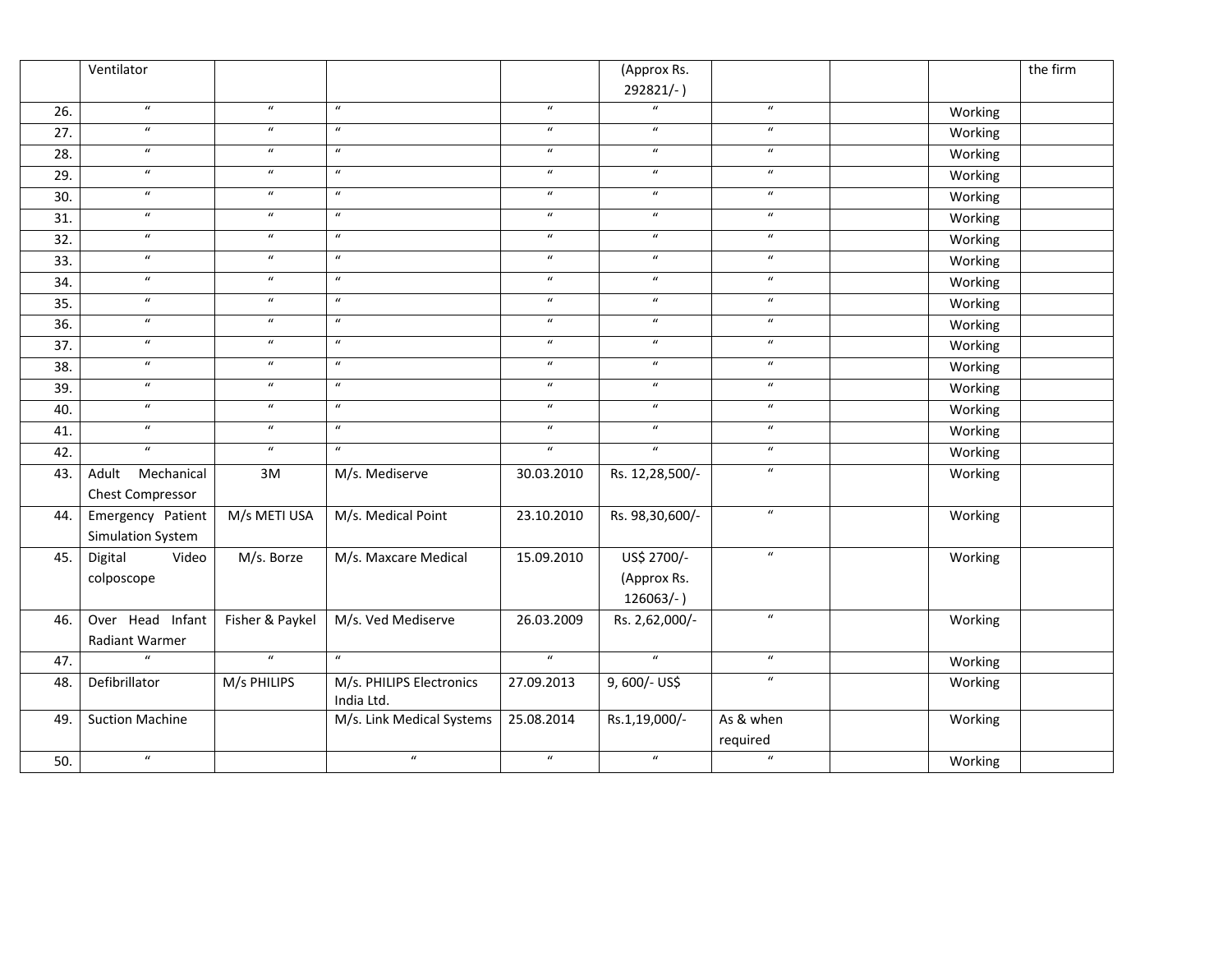**Name of Ward/Area:‐ALS Ambulance**

| S.No. | <b>Equipment Name</b>   | Name of             | <b>Name Of Supplier</b> | Date of          | Cost of          | Recommended         | Date of last     | Whether           | If not       |
|-------|-------------------------|---------------------|-------------------------|------------------|------------------|---------------------|------------------|-------------------|--------------|
|       |                         | <b>Manufacturer</b> |                         | Purchase         | Procurement      | <b>Frequency Of</b> | maintenance      | <b>Functional</b> | functional   |
|       |                         |                     |                         |                  |                  | Maintenance         | check            | or not            | details of   |
|       |                         |                     |                         |                  |                  |                     |                  |                   | action taken |
|       |                         |                     |                         |                  |                  |                     |                  |                   |              |
|       | <b>Cardiac Monitors</b> | M/s Criticare       | M/s Advanced            | 05.07.2010       | Rs. 1,64,900/-   | As & when           | 25.11.2014       | Working           |              |
|       |                         |                     | <b>Micronic Devices</b> |                  |                  | required            |                  |                   |              |
| 2.    | $\boldsymbol{u}$        | $\alpha$            | $\boldsymbol{u}$        | $\bf{u}$         | $\boldsymbol{u}$ | $\boldsymbol{u}$    | $\boldsymbol{u}$ | Working           |              |
| 3.    | Defibrillator           | M/s. Zoll Medical   | M/s. L & T              | 21.07.2010       | US\$ 8,810/-     | $\boldsymbol{u}$    | $\boldsymbol{u}$ | Working           |              |
|       |                         |                     |                         |                  | (Approx Rs.      |                     |                  |                   |              |
|       |                         |                     |                         |                  | $411338/-$ )     |                     |                  |                   |              |
| 4.    | $\boldsymbol{u}$        | $\mathbf{u}$        | $\boldsymbol{u}$        | $\boldsymbol{u}$ | US\$ 8,810/-     | $\mathbf{u}$        | $\boldsymbol{u}$ | Working           |              |
|       |                         |                     |                         |                  | (Approx Rs.      |                     |                  |                   |              |
|       |                         |                     |                         |                  | $411338/-$       |                     |                  |                   |              |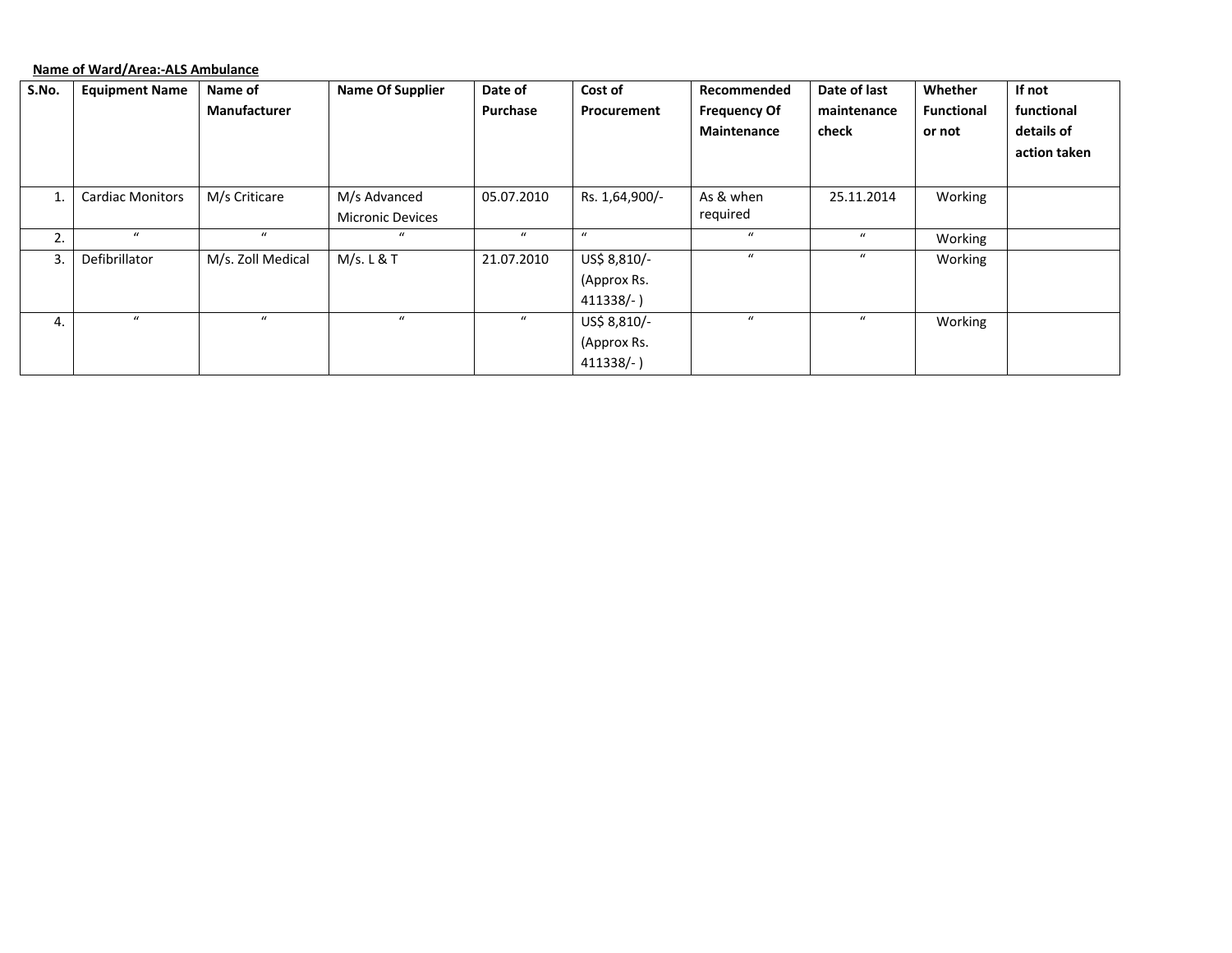| Name of Ward/Area:-<br>AB-1 Ward |
|----------------------------------|
|----------------------------------|

| S.No. | <b>Equipment Name</b>                  | <b>Name of Manufacturer</b> | <b>Name Of Supplier</b>                 | Date of<br><b>Purchase</b> | Cost of<br>Procurement                      | Recommended<br><b>Frequency Of</b><br>Maintenance | Date of last<br>maintenance<br>check | Whether<br><b>Functional or</b><br>not | If not<br>functional<br>details of<br>action taken |
|-------|----------------------------------------|-----------------------------|-----------------------------------------|----------------------------|---------------------------------------------|---------------------------------------------------|--------------------------------------|----------------------------------------|----------------------------------------------------|
| 1.    | <b>Cardiac Monitor</b>                 | M/s. L&T                    | M/s. Ajay Ent                           | 23.03.2009                 | Rs.1,60,000/-                               | As & when<br>required                             | 10.05.2014                           | Working                                |                                                    |
| 2.    | $\boldsymbol{u}$                       | M/s Criticare               | M/s Advanced<br><b>Micronic Devices</b> | 05.07.2010                 | Rs. 1,64,900/-                              | $\mathbf{u}$                                      |                                      | Working                                |                                                    |
| 3.    | <b>Cardiac Monitor</b><br>with Printer | M/s Philips                 | M/s De 'Ash Trade                       | 30.05.2011                 | Rs.2,35,000/-                               | $\boldsymbol{u}$                                  |                                      | Working                                |                                                    |
| 4.    |                                        | M/s Schiller                | M/s Schiller                            | 19.04.2012                 | Rs. 2,72,750/-                              | $\boldsymbol{u}$                                  | 21.11.2014                           | Working                                |                                                    |
| 5.    | $\mathbf{u}$                           | $\boldsymbol{u}$            | $\bf{u}$                                | $\boldsymbol{u}$           | $\boldsymbol{u}$                            | $\boldsymbol{u}$                                  |                                      | Working                                |                                                    |
| 6.    | Defibrillator                          | M/s. Zoll Medical           | M/s. L & T                              | 21.07.2010                 | US\$ 8,810/-<br>(Approx Rs.<br>$411338/-$ ) | $\boldsymbol{u}$                                  |                                      | Working                                |                                                    |
| 7.    | Pulse Oximeter                         | M/s Masimo                  | M/s. C L Micromed                       | 30.03.2010                 | Rs. 1,40,000/-                              | $\boldsymbol{u}$                                  | 25.03.2014                           | Working                                |                                                    |
| 8.    | <b>Slow Suction</b><br>Machine         | M/s. Medela                 | M/s. Rohit Surgical                     | 17.06.2009                 | 1785/- CHF<br>(Approx Rs.<br>$101745/-$ )   | $\boldsymbol{u}$                                  |                                      | Working                                |                                                    |
| 9.    | <b>Resuscitation Cart</b>              | M/s. Inter Metro            | M/s. Care Inter                         | 20.11.2010                 | US\$ 4,690/-<br>(Approx Rs.<br>$212785/-$   | $\boldsymbol{u}$                                  | 21.11.2014                           | Working                                |                                                    |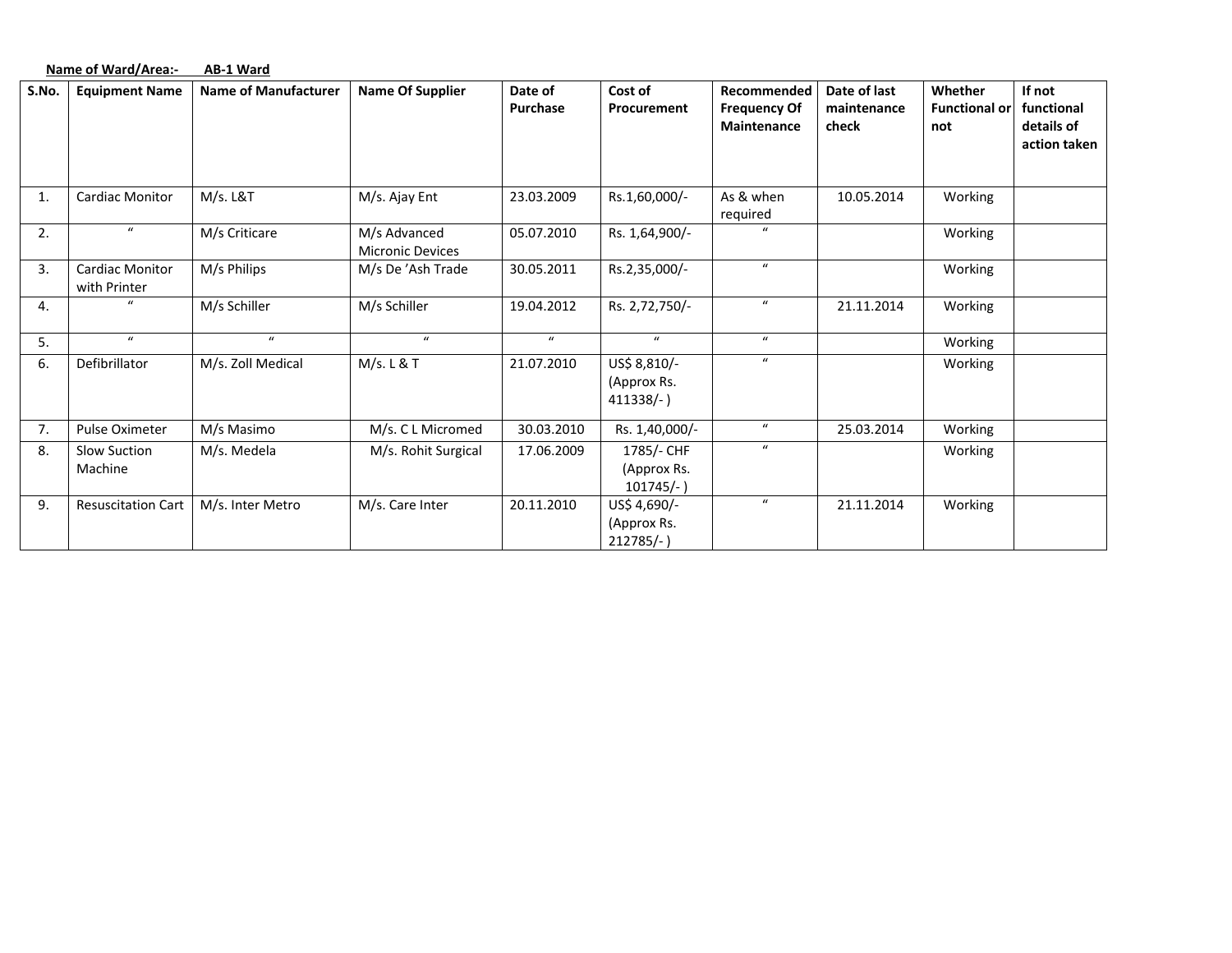#### **Name of Ward/Area:‐ C‐1 Ward**

| S.No. | <b>Equipment Name</b> | <b>Name of Manufacturer</b> | <b>Name Of Supplier</b> | Date of<br>Purchase | Cost of<br>Procurement | Recommended<br><b>Frequency Of</b><br><b>Maintenance</b> | Date of last<br>maintenance<br>check | Whether<br><b>Functional or</b><br>not | If not<br>functional<br>details of<br>action taken |
|-------|-----------------------|-----------------------------|-------------------------|---------------------|------------------------|----------------------------------------------------------|--------------------------------------|----------------------------------------|----------------------------------------------------|
|       | Defibrillator         | M/s PHILIPS                 | M/s. De' Ash Trade      | 31.03.2009          | Rs. 4,80,000/-         | As & when<br>required                                    | 05.06.2014                           | Functional                             |                                                    |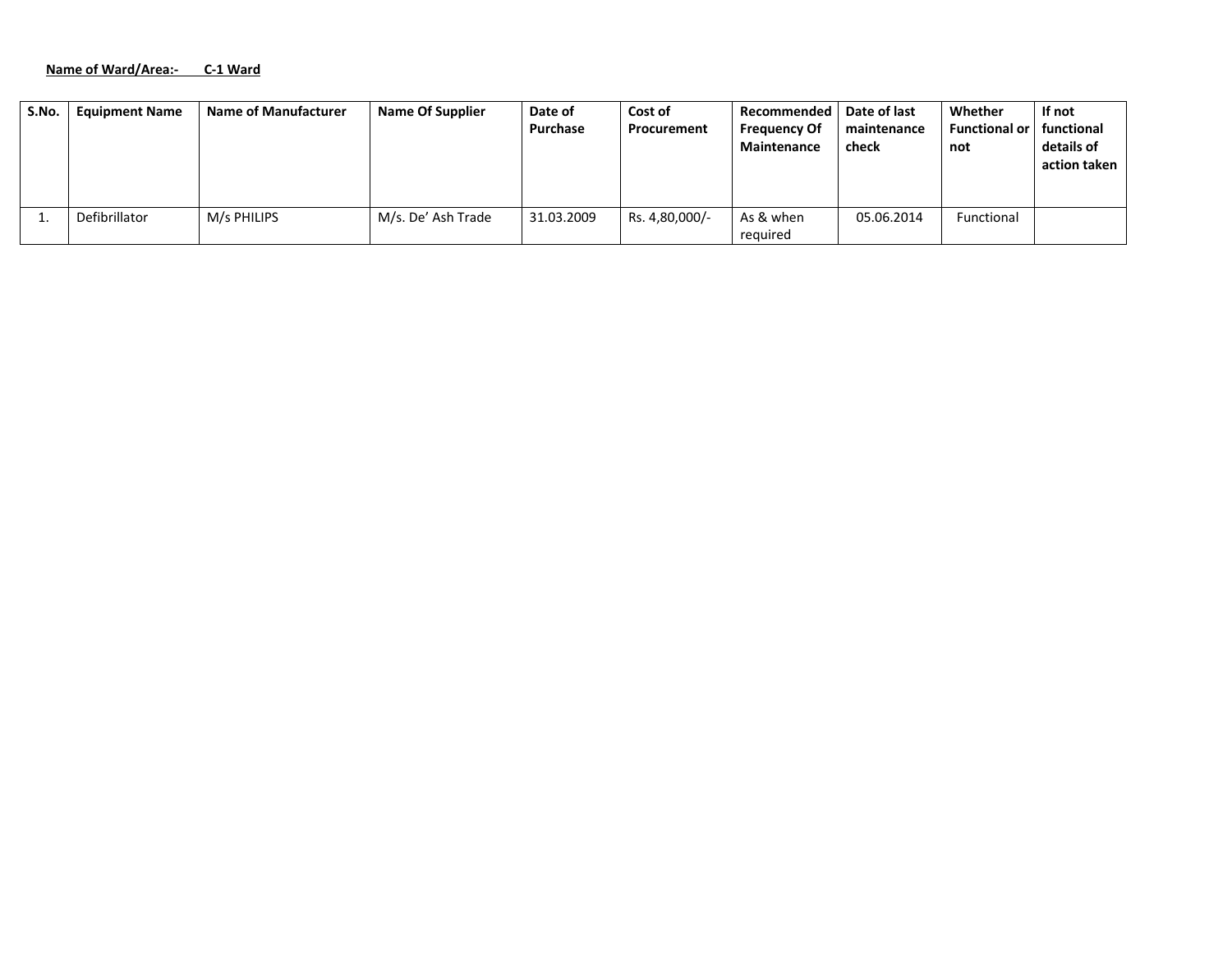## **Name of Ward/Area:‐ D‐1 Ward**

| S.No. | <b>Equipment Name</b>     | Name of          | <b>Name Of Supplier</b> | Date of          | Cost of        | Recommended         | Date of last     | Whether              | If not functional |
|-------|---------------------------|------------------|-------------------------|------------------|----------------|---------------------|------------------|----------------------|-------------------|
|       |                           | Manufacturer     |                         | Purchase         | Procurement    | <b>Frequency Of</b> | maintenance      | <b>Functional or</b> | details of action |
|       |                           |                  |                         |                  |                | Maintenance         | check            | not                  | taken             |
|       |                           |                  |                         |                  |                |                     |                  |                      |                   |
|       |                           |                  |                         |                  |                |                     |                  |                      |                   |
| 1.    | <b>Cardiac Monitor</b>    | M/e Criticare    | M/s Advanced            | 31.03.2011       | Rs.1,90.000/-  | As & when           | 25.02.2014       | Functional           |                   |
|       | with printer              |                  | <b>Micronic Devices</b> |                  |                | required            |                  |                      |                   |
|       |                           |                  |                         |                  |                |                     |                  |                      |                   |
| 2.    | Ventilator                | M/s Air Liquid   | M/s Air Liquid          | 31.03.2010       | Rs.3,50,000/-  | $\mathbf{u}$        | 12.08.2014       | Functional           |                   |
| 3.    | Pulse Oximeter            | M/s Masimo       | M/s. C L Micromed       | 30.03.2010       | Rs. 1,40,000/- | $\boldsymbol{u}$    | 28.05.2014       | Functional           |                   |
|       |                           |                  |                         |                  |                |                     |                  |                      |                   |
| 4.    | $\mathbf{u}$              | $\mathbf{u}$     | $\mathbf{u}$            | $\boldsymbol{u}$ | $\mathbf{u}$   | $\mathbf{u}$        | $\boldsymbol{u}$ | Functional           |                   |
| 5.    | $\bf{u}$                  | $\mathbf{u}$     | $\boldsymbol{u}$        | $\boldsymbol{u}$ | $\bf{u}$       | $\boldsymbol{u}$    | $\boldsymbol{u}$ | Functional           |                   |
| 6.    | <b>Resuscitation Cart</b> | M/s. Inter Metro | M/s. Care Inter         | 20.11.2010       | US\$ 4,690/-   | $\boldsymbol{u}$    |                  | Functional           |                   |
|       |                           |                  |                         |                  | (Approx Rs.    |                     |                  |                      |                   |
|       |                           |                  |                         |                  | $212785/-$     |                     |                  |                      |                   |
| 7.    | Defibrillator             | M/s PHILIPS      | M/s. PHILIPS            | 27.09.2013       | $9,600/-$ US\$ | $\mathbf{u}$        | 08.10.2014       | Functional           |                   |
|       |                           |                  | Electronics India Ltd.  |                  |                |                     |                  |                      |                   |
| 8.    | <b>Suction Machine</b>    |                  | M/s. Link Medical       | 25.08.2014       | Rs.1,19,000/-  | $\boldsymbol{u}$    | 11.09.2014       | Functional           |                   |
|       |                           |                  | Systems                 |                  |                |                     |                  |                      |                   |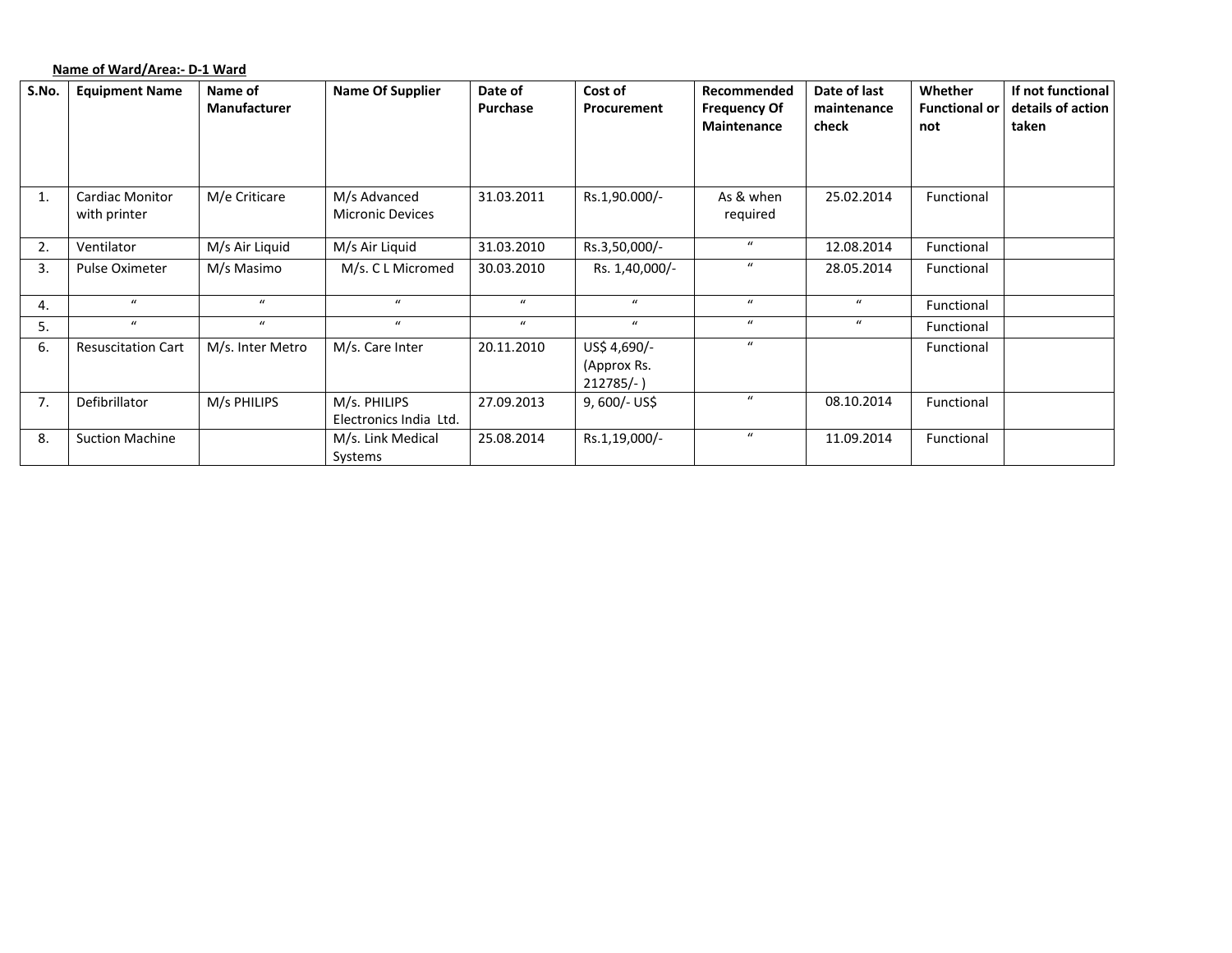#### **Name of Ward/Area:‐ AB‐2 Ward**

| S.No. | <b>Equipment Name</b>  | <b>Name of Manufacturer</b>            | <b>Name Of Supplier</b> | Date of<br>Purchase<br>Indent on<br>29.09.2008 | Cost of<br><b>Procurement</b>                  | Recommended<br><b>Frequency Of</b><br>Maintenance | Date of last<br>maintenance<br>check | Whether<br><b>Functional or</b><br>not | If not<br>functional<br>details of<br>action taken |
|-------|------------------------|----------------------------------------|-------------------------|------------------------------------------------|------------------------------------------------|---------------------------------------------------|--------------------------------------|----------------------------------------|----------------------------------------------------|
|       | Ventilator             | M/s. Teama                             | M/s. Electrocare        | 13.06.2008                                     | Rs.3,60,000/-                                  | As & when<br>required                             | 24.04.2014                           | Functional                             |                                                    |
| 2.    | $\mathbf{u}$           | $\mathbf{u}$                           | $\mathbf{u}$            | $\mathbf{u}$                                   | $\mathbf{u}$                                   | $\mathbf{u}$                                      | $\bf{u}$                             | Functional                             |                                                    |
| 3.    | <b>Patient Trolley</b> | M/s Shalyaa                            | M/s Shalyaa             | 13.08.2012                                     | Rs. 1,88,250/-                                 | $\bf{u}$                                          | 27.03.2014                           | Functional                             |                                                    |
| 4.    |                        | $\mathbf{u}$                           | $\mathbf{u}$            | $\mathbf{u}$                                   | $\mu$                                          | $\mathbf{u}$                                      | $\bf{u}$                             | Functional                             |                                                    |
| 5.    | $\mathbf{u}$           | $\mathbf{u}$                           | $\bf{u}$                | $\bf{u}$                                       | $\mathbf{u}$                                   | $\boldsymbol{u}$                                  | $\bf{u}$                             | Functional                             |                                                    |
| 6.    | Defibrillator          | M/s.Hospimax<br>Electronics India Ltd. | M/s.Shenzhen<br>Mindray | 11.10.2012                                     | 7, 667/- US\$<br>(Approx Rs.<br>$3, 98, 684/-$ | $\boldsymbol{u}$                                  | 25.12.2013                           | Functional                             |                                                    |
| 7.    | $\mathbf{u}$           | $\mathcal{U}$                          | $\mathbf{u}$            | $\mathbf{u}$                                   | $\alpha$                                       | $\mathbf{u}$                                      | $\mathbf{u}$                         | Functional                             |                                                    |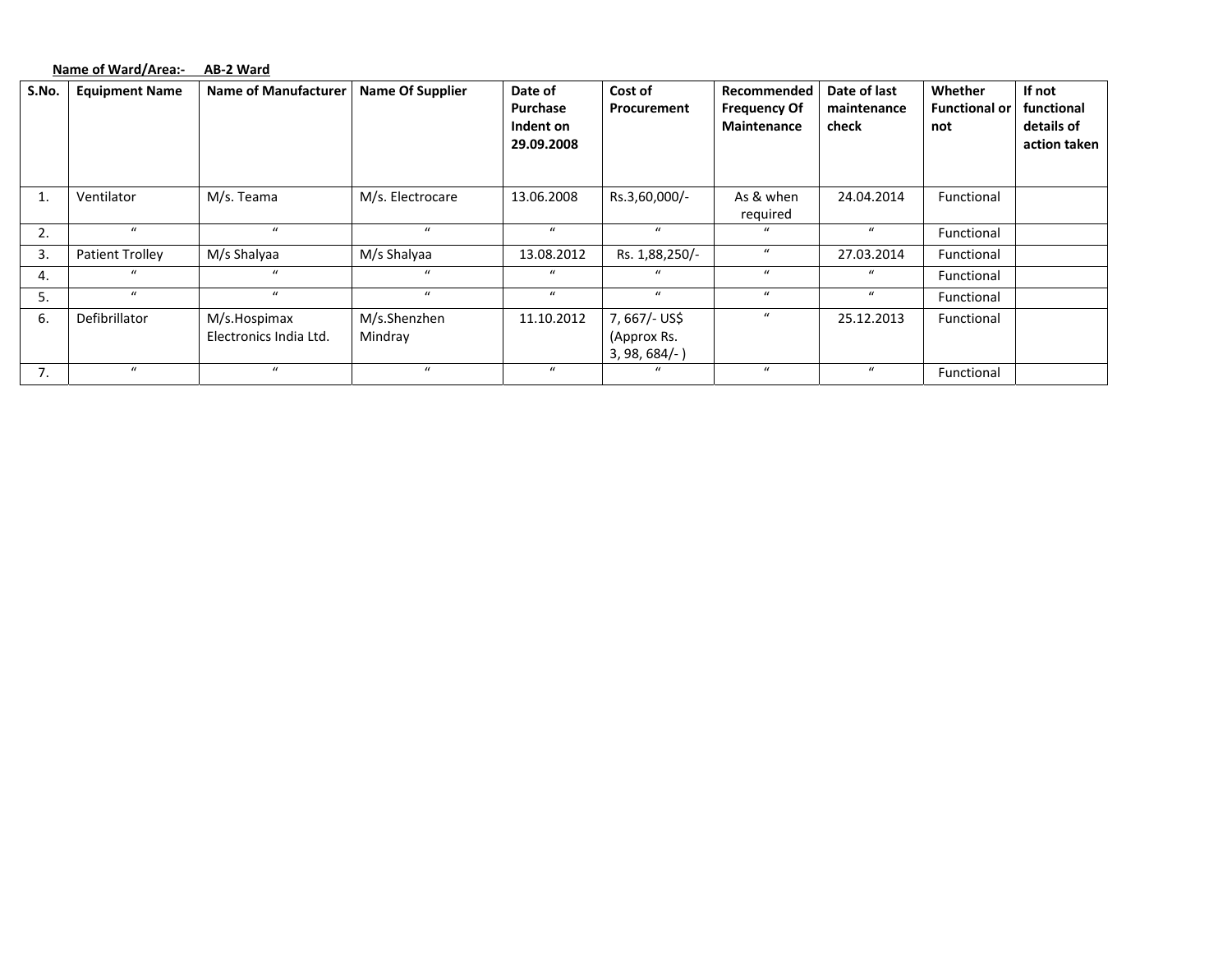|       | Name of Ward/Area:-                    | <b>HDDC</b>             |                         |                     |                        |                                                   |                                      |                                        |                                                    |  |  |
|-------|----------------------------------------|-------------------------|-------------------------|---------------------|------------------------|---------------------------------------------------|--------------------------------------|----------------------------------------|----------------------------------------------------|--|--|
| S.No. | <b>Equipment Name</b>                  | Name of<br>Manufacturer | <b>Name Of Supplier</b> | Date of<br>Purchase | Cost of<br>Procurement | Recommended<br><b>Frequency Of</b><br>Maintenance | Date of last<br>maintenance<br>check | Whether<br><b>Functional or</b><br>not | If not<br>functional<br>details of<br>action taken |  |  |
| ⊥.    | <b>Cardiac Monitor</b><br>with printer | M/s L&T                 | M/s Ajay Enter.         | 30.03.2009          | Rs.1,80,000/-          | As & when<br>required                             | 12.05.2014                           | Functional                             |                                                    |  |  |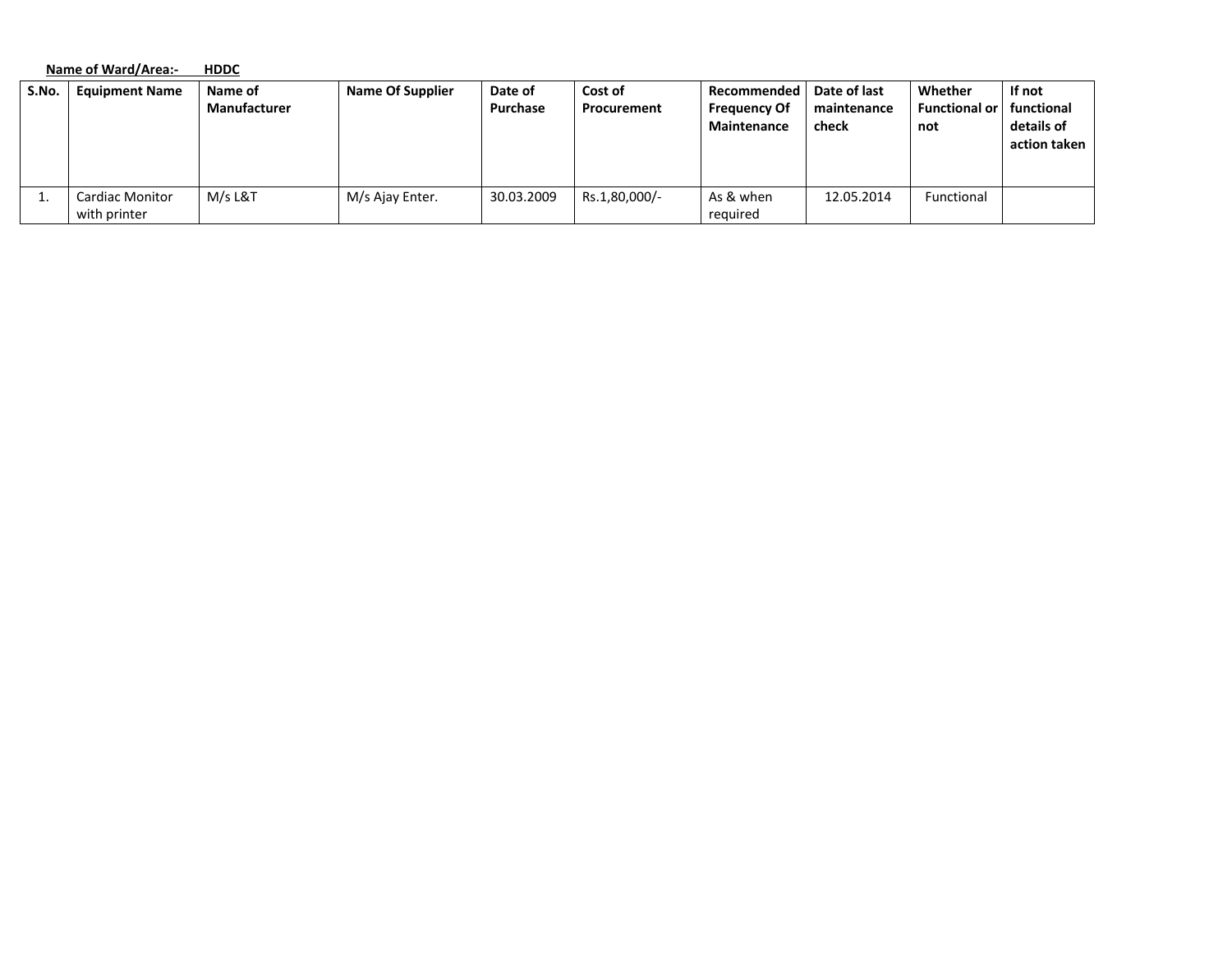#### **Name of Ward/Area:‐ C‐2 Ward <sup>+</sup> ICU**

| S.No. | <b>Equipment Name</b>           | <b>Name of Manufacturer</b> | <b>Name Of Supplier</b>          | Date of<br><b>Purchase</b> | Cost of<br>Procurement                      | Recommended<br><b>Frequency Of</b><br>Maintenance | Date of last<br>maintenance<br>check | Whether<br><b>Functional</b><br>or not | If not<br>functional<br>details of<br>action<br>taken |
|-------|---------------------------------|-----------------------------|----------------------------------|----------------------------|---------------------------------------------|---------------------------------------------------|--------------------------------------|----------------------------------------|-------------------------------------------------------|
| 1.    | <b>Cardiac Monitors</b>         | M/s Criticare               | M/s Advanced<br>Micronic Devices | 31.03.2011                 | Rs.1,82,000/-                               | As & when<br>required                             | 26.02.2014                           | Functional                             |                                                       |
| 2.    | $\boldsymbol{u}$                | $\boldsymbol{u}$            | $\mathbf{u}$                     | $\boldsymbol{u}$           | $\boldsymbol{u}$                            | $\overline{u}$                                    | $\boldsymbol{u}$                     | Functional                             |                                                       |
| 3.    | $\overline{u}$                  | $\boldsymbol{u}$            | $\overline{u}$                   | $\boldsymbol{u}$           | $\boldsymbol{u}$                            | $\boldsymbol{u}$                                  | $\overline{u}$                       | Functional                             |                                                       |
| 4.    | $\boldsymbol{u}$                | $\boldsymbol{\mathcal{U}}$  | $\boldsymbol{u}$                 | $\boldsymbol{u}$           | $\boldsymbol{u}$                            | $\boldsymbol{u}$                                  | $\boldsymbol{u}$                     | Functional                             |                                                       |
| 5.    | $\overline{u}$                  | $\overline{u}$              | $\overline{u}$                   | $\overline{u}$             | $\overline{u}$                              | $\overline{u}$                                    | $\overline{u}$                       | Functional                             |                                                       |
| 6.    | $\overline{u}$                  | $\boldsymbol{u}$            | $\boldsymbol{\mathcal{U}}$       | $\overline{u}$             | $\overline{u}$                              | $\boldsymbol{u}$                                  | $\overline{u}$                       | Functional                             |                                                       |
| 7.    | Cardiac Monitor<br>with printer | $\boldsymbol{\mathcal{U}}$  | $\boldsymbol{\mathcal{U}}$       | 05.07.2010                 | Rs.1,74,900/-                               | $\boldsymbol{u}$                                  | $\boldsymbol{u}$                     | Functional                             |                                                       |
| 8.    | $\overline{u}$                  | $\boldsymbol{u}$            | $\boldsymbol{u}$                 | $\overline{u}$             | $\overline{u}$                              | $\overline{u}$                                    | $\overline{u}$                       | Functional                             |                                                       |
| 9.    | $\overline{u}$                  | $\boldsymbol{u}$            | $\boldsymbol{\mathcal{U}}$       | $\overline{u}$             | $\overline{u}$                              | $\boldsymbol{u}$                                  | $\boldsymbol{u}$                     | Functional                             |                                                       |
| 10.   | $\boldsymbol{u}$                | $\boldsymbol{u}$            | $\boldsymbol{u}$                 | $\boldsymbol{u}$           | $\boldsymbol{u}$                            | $\boldsymbol{u}$                                  | $\overline{u}$                       | Functional                             |                                                       |
| 11.   | <b>Resuscitation Cart</b>       | M/s. Inter Metro            | M/s. Care Inter                  | 25.07.2009                 | US\$ 4,724/-<br>(Approx Rs.<br>236200/-)    | $\boldsymbol{u}$                                  | 18.09.2012                           | Functional                             |                                                       |
| 12.   | $\overline{u}$                  | $\overline{u}$              | $\overline{u}$                   | 20.11.2010                 | US\$ 4,690/-<br>(Approx Rs.<br>$212785/-$ ) | $\overline{u}$                                    | $\overline{u}$                       | Functional                             |                                                       |
| 13.   | Cardiac Monitor                 | <b>M/s. L&amp;T</b>         | M/s. Ajay Ent                    | 23.03.2009                 | Rs.1,60,000/                                | $\boldsymbol{u}$                                  | 16.10.2014                           | Functional                             |                                                       |
| 14.   | $\boldsymbol{u}$                | M/s Criticare               | M/s Advanced<br>Micronic Devices | 05.07.2010                 | Rs. 1,64,900/-                              | $\boldsymbol{u}$                                  | 26.02.2014                           | Functional                             |                                                       |
| 15.   | $\overline{u}$                  | $\overline{u}$              | $\mathbf{u}$                     | $\overline{u}$             | $\overline{u}$                              | $\boldsymbol{u}$                                  | 02.02.2014                           | Functional                             |                                                       |
| 16.   | $\boldsymbol{u}$                | $\boldsymbol{u}$            | $\boldsymbol{u}$                 | $\overline{u}$             | $\overline{u}$                              | $\boldsymbol{u}$                                  | $\boldsymbol{u}$                     | Functional                             |                                                       |
| 17.   | <b>Automatic Bed</b>            | M/s. Hill-Room              | M/s. Benson                      | 28.09.2007                 | 2900/- US\$<br>(Approx Rs.<br>117500/-      | $\boldsymbol{u}$                                  | 28.02.2014                           | Functional                             |                                                       |
| 18.   | $\boldsymbol{u}$                | $\boldsymbol{u}$            | $\boldsymbol{u}$                 | $\boldsymbol{u}$           | $\boldsymbol{u}$                            | $\boldsymbol{u}$                                  | $\boldsymbol{\mathcal{U}}$           | Functional                             |                                                       |
| 19.   | $\boldsymbol{u}$                | $\boldsymbol{u}$            | $\boldsymbol{u}$                 | $\boldsymbol{u}$           | $\boldsymbol{u}$                            | $\boldsymbol{u}$                                  | $\boldsymbol{\mathcal{U}}$           | Functional                             |                                                       |
| 20.   | $\overline{u}$                  | $\overline{u}$              | $\overline{u}$                   | $\overline{u}$             | $\overline{u}$                              | $\overline{u}$                                    | $\overline{u}$                       | Functional                             |                                                       |
| 21.   | $\boldsymbol{u}$                | $\boldsymbol{u}$            | $\boldsymbol{\mathcal{U}}$       | $\boldsymbol{u}$           | $\boldsymbol{u}$                            | $\boldsymbol{u}$                                  | $\boldsymbol{u}$                     | Functional                             |                                                       |
| 22.   | $\overline{u}$                  | $\overline{u}$              | $\overline{u}$                   | $\overline{u}$             | $\overline{u}$                              | $\overline{u}$                                    | $\overline{u}$                       | Functional                             |                                                       |
| 23.   | $\boldsymbol{u}$                | $\boldsymbol{u}$            | $\boldsymbol{u}$                 | $\boldsymbol{u}$           | $\boldsymbol{u}$                            | $\boldsymbol{u}$                                  | 10.01.2014                           | Functional                             |                                                       |
| 24.   | $\overline{u}$                  | $\overline{u}$              | $\boldsymbol{\mathcal{U}}$       | $\boldsymbol{u}$           | $\boldsymbol{u}$                            | $\boldsymbol{u}$                                  | $\overline{u}$                       | Functional                             |                                                       |
| 25.   | Defibrillator                   | M/s PHILIPS                 | M/s D'Ash Trade                  | 28.02.2008                 | Rs. 5,27,000/-                              | $\boldsymbol{u}$                                  | 21.03.2013                           | Functional                             |                                                       |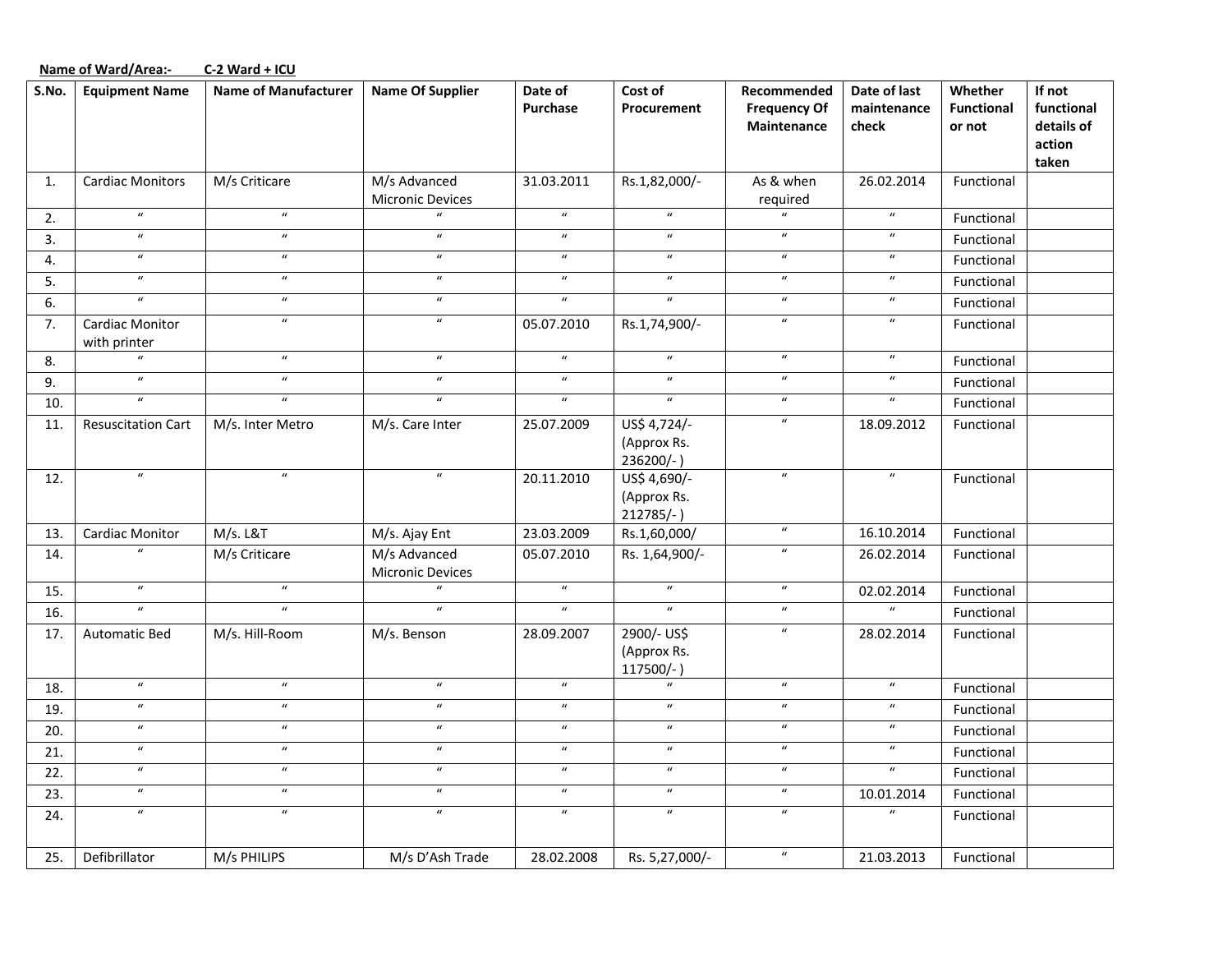|       | <b>Name of Ward/Area:-</b> | D-2 Ward                |                                         |                            |                                             |                                                   |                                      |                                        |                                                    |
|-------|----------------------------|-------------------------|-----------------------------------------|----------------------------|---------------------------------------------|---------------------------------------------------|--------------------------------------|----------------------------------------|----------------------------------------------------|
| S.No. | <b>Equipment Name</b>      | Name of<br>Manufacturer | <b>Name Of Supplier</b>                 | Date of<br>Purchase        | Cost of<br>Procurement                      | Recommended<br><b>Frequency Of</b><br>Maintenance | Date of last<br>maintenance<br>check | Whether<br><b>Functional or</b><br>not | If not<br>functional<br>details of<br>action taken |
| 1.    | <b>Suction Machine</b>     | Cherion                 | M/s. Link Medical                       | 20.02.2008                 | Rs.10,2000/-                                | As & when<br>required                             | 16.10.2014                           | Functional                             |                                                    |
| 2.    | $\boldsymbol{\theta}$      | Cherion                 | M/s. Link Medical                       | $\boldsymbol{\mathcal{U}}$ | Rs.10,2000/-                                | $\boldsymbol{u}$                                  | $\boldsymbol{u}$                     | Not<br>Functional                      | Informed to<br>the firm                            |
| 3.    | Cardiac Monitor            | M/s INNOVA              | M/s. Concept                            | 30.07.2007                 | Rs.1,45,000/-                               | $\boldsymbol{u}$                                  | 07.07.2014                           | Functional                             |                                                    |
| 4.    | $\boldsymbol{u}$           | $\boldsymbol{u}$        | $\overline{u}$                          | $\overline{u}$             | $\overline{u}$                              | $\boldsymbol{u}$                                  | $\boldsymbol{u}$                     | Functional                             |                                                    |
| 5.    | $\boldsymbol{u}$           | M/s Criticare           | M/s Advanced<br><b>Micronic Devices</b> | 31.03.2011                 | Rs.1,82,333/-                               | $\boldsymbol{\mathcal{U}}$                        | 20.10.2014                           | Functional                             |                                                    |
| 6.    | $\boldsymbol{u}$           | $\boldsymbol{u}$        |                                         | $\boldsymbol{u}$           | $\boldsymbol{u}$                            | $\boldsymbol{u}$                                  | $\boldsymbol{u}$                     | Functional                             |                                                    |
| 7.    | $\boldsymbol{u}$           | $\boldsymbol{u}$        | $\boldsymbol{u}$                        | $\boldsymbol{u}$           | $\boldsymbol{\mathcal{U}}$                  | $\boldsymbol{u}$                                  | $\boldsymbol{u}$                     | Functional                             |                                                    |
| 8.    | $\boldsymbol{\mathcal{U}}$ | $\boldsymbol{u}$        | $\boldsymbol{u}$                        | $\boldsymbol{u}$           | $\boldsymbol{u}$                            | $\boldsymbol{u}$                                  | $\boldsymbol{u}$                     | Functional                             |                                                    |
| 9.    | $\overline{u}$             | $\overline{u}$          | $\overline{u}$                          | $\overline{u}$             | $\overline{u}$                              | $\boldsymbol{u}$                                  | $\overline{u}$                       | Functional                             |                                                    |
| 10.   | Defibrillator              | M/s PHILIPS             | M/s. De' Ash Trade                      | 28.02.2008                 | Rs. 5,27,000/-                              | $\boldsymbol{u}$                                  | 13.10.2014                           | Functional                             |                                                    |
| 11.   | <b>Resuscitation Cart</b>  | M/s. Inter Metro        | M/s. Care Inter                         | 20.11.2010                 | US\$ 4,690/-<br>(Approx Rs.<br>$212785/-$ ) | $\boldsymbol{u}$                                  |                                      | Functional                             |                                                    |
| 12.   | Cardiac Monitor            |                         | M/s. D.V.<br>Enterprises                | 07.08.2013                 | Rs. 1, 54, 000/-                            | $\boldsymbol{\mathcal{U}}$                        | 08.10.2014                           | Functional                             |                                                    |
| 13.   | $\boldsymbol{u}$           |                         | $\boldsymbol{u}$                        | $\boldsymbol{u}$           | $\boldsymbol{u}$                            | $\boldsymbol{u}$                                  | $\boldsymbol{\mathcal{U}}$           | Functional                             |                                                    |
| 14.   | $\boldsymbol{u}$           |                         | $\boldsymbol{u}$                        | $\boldsymbol{u}$           | $\overline{u}$                              | $\boldsymbol{u}$                                  | $\boldsymbol{\mathcal{U}}$           | Functional                             |                                                    |
| 15.   | $\boldsymbol{u}$           |                         | $\boldsymbol{u}$                        | $\boldsymbol{u}$           | $\boldsymbol{\mathcal{U}}$                  | $\boldsymbol{u}$                                  | $\boldsymbol{\mathcal{U}}$           | Functional                             |                                                    |
| 16.   | $\boldsymbol{u}$           |                         | $\boldsymbol{\mathcal{U}}$              | $\overline{u}$             | $\overline{u}$                              | $\boldsymbol{u}$                                  | $\boldsymbol{u}$                     | Functional                             |                                                    |
| 17.   | $\overline{u}$             |                         | $\overline{u}$                          | $\overline{u}$             | $\overline{u}$                              | $\overline{u}$                                    | $\boldsymbol{u}$                     | Functional                             |                                                    |
| 18.   | $\boldsymbol{u}$           |                         | $\boldsymbol{u}$                        | $\boldsymbol{u}$           | $\boldsymbol{\mathcal{U}}$                  | $\boldsymbol{u}$                                  | $\boldsymbol{u}$                     | Functional                             |                                                    |
| 19.   | $\boldsymbol{u}$           |                         | $\boldsymbol{u}$                        | $\boldsymbol{u}$           | $\boldsymbol{u}$                            | $\boldsymbol{u}$                                  | $\boldsymbol{u}$                     | Functional                             |                                                    |
| 20.   | $\overline{u}$             |                         | $\overline{u}$                          | $\overline{u}$             | $\overline{u}$                              | $\overline{u}$                                    | $\boldsymbol{u}$                     | Functional                             |                                                    |
| 21.   | $\overline{u}$             |                         | $\overline{u}$                          | $\overline{u}$             | $\overline{u}$                              | $\boldsymbol{u}$                                  | $\boldsymbol{u}$                     | Functional                             |                                                    |
| 22.   | <b>Suction Machine</b>     |                         | M/s. Link Medical<br>Systems            | 25.08.2014                 | Rs.1,19,000/-                               | $\boldsymbol{u}$                                  | 09.09.2014                           | Functional                             |                                                    |
| 23.   | $\overline{u}$             |                         | $\overline{u}$                          | $\overline{u}$             | $\overline{u}$                              | $\boldsymbol{u}$                                  | $\boldsymbol{\mathcal{U}}$           | Functional                             |                                                    |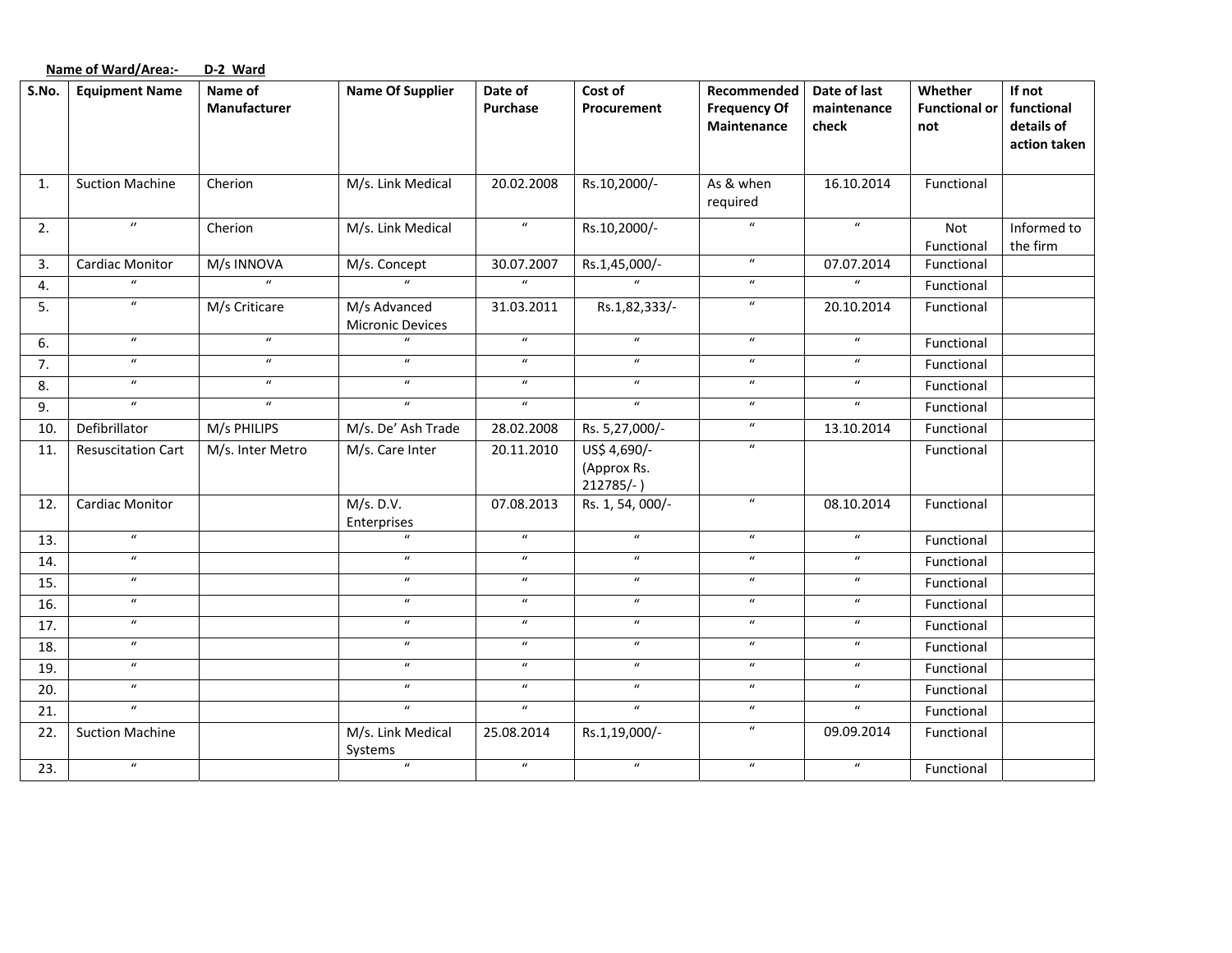|       | <b>Name of Ward/Area:-</b> | AB-3 Ward                   |                                         |                            |                                          |                                                          |                                      |                                        |                                                    |
|-------|----------------------------|-----------------------------|-----------------------------------------|----------------------------|------------------------------------------|----------------------------------------------------------|--------------------------------------|----------------------------------------|----------------------------------------------------|
| S.No. | <b>Equipment Name</b>      | <b>Name of Manufacturer</b> | <b>Name Of Supplier</b>                 | Date of<br>Purchase        | Cost of<br>Procurement                   | Recommended<br><b>Frequency Of</b><br><b>Maintenance</b> | Date of last<br>maintenance<br>check | Whether<br><b>Functional or</b><br>not | If not<br>functional<br>details of<br>action taken |
| 1.    | <b>Cardiac Monitor</b>     | M/s L&T                     | M/s Ajay Ent.                           | 23.09.2009                 | Rs. 1,60,000/-                           | As & when<br>required                                    | 18.07.2014                           | Working                                |                                                    |
| 2.    | $\boldsymbol{u}$           | $\mathbf{u}$                | $\boldsymbol{u}$                        | $\boldsymbol{u}$           | $\boldsymbol{u}$                         | $\boldsymbol{u}$                                         |                                      | Working                                |                                                    |
| 3.    | $\boldsymbol{u}$           | M/s Criticare               | M/s Advanced<br><b>Micronic Devices</b> | 05.07.2010                 | Rs. 1,64,900/-                           | $\boldsymbol{u}$                                         | 11.07.2014                           | Working                                |                                                    |
| 4.    | $\boldsymbol{u}$           | $\boldsymbol{u}$            | $\mathbf{u}$                            | $\boldsymbol{u}$           | $\boldsymbol{u}$                         | $\boldsymbol{u}$                                         | $\boldsymbol{u}$                     | Working                                |                                                    |
| 5.    | $\boldsymbol{u}$           | $\boldsymbol{u}$            | $\boldsymbol{u}$                        | $\boldsymbol{u}$           | $\boldsymbol{u}$                         | $\boldsymbol{u}$                                         | $\boldsymbol{u}$                     | Working                                |                                                    |
| 6.    | $\boldsymbol{u}$           | $\boldsymbol{u}$            | $\boldsymbol{u}$                        | $\boldsymbol{u}$           | $\boldsymbol{u}$                         | $\boldsymbol{u}$                                         | $\boldsymbol{u}$                     | Working                                |                                                    |
| 7.    | $\boldsymbol{u}$           | $\mathbf{u}$                | $\boldsymbol{u}$                        | $\boldsymbol{\mathcal{U}}$ | $\boldsymbol{u}$                         | $\boldsymbol{u}$                                         | $\boldsymbol{u}$                     | Working                                |                                                    |
| 8.    | $\boldsymbol{u}$           | $\boldsymbol{u}$            | $\boldsymbol{u}$                        | $\boldsymbol{u}$           | $\boldsymbol{u}$                         | $\boldsymbol{u}$                                         | $\boldsymbol{u}$                     | Working                                |                                                    |
| 9.    | Cardiac Monitor            | M/s Schiller                | M/s Schiller                            | 18.04.2012                 | Rs. 2,72,750/-                           | $\boldsymbol{u}$                                         | 21.08.2014                           | Working                                |                                                    |
| 10.   | $\mathbf{u}$               | $\boldsymbol{u}$            | $\boldsymbol{u}$                        | $\boldsymbol{u}$           | $\bf{u}$                                 | $\boldsymbol{u}$                                         | $\mathbf{u}$                         | Working                                |                                                    |
| 11.   | $\boldsymbol{u}$           | $\boldsymbol{u}$            | $\boldsymbol{u}$                        | $\boldsymbol{u}$           | $\boldsymbol{u}$                         | $\boldsymbol{u}$                                         | $\boldsymbol{u}$                     | Working                                |                                                    |
| 12.   | $\boldsymbol{u}$           | $\boldsymbol{u}$            | $\boldsymbol{u}$                        | $\boldsymbol{u}$           | $\boldsymbol{u}$                         | $\boldsymbol{u}$                                         | $\boldsymbol{u}$                     | Working                                |                                                    |
| 13.   | $\mathbf{u}$               | $\boldsymbol{u}$            | $\mathbf{u}$                            | $\boldsymbol{u}$           | $\boldsymbol{u}$                         | $\boldsymbol{u}$                                         | $\boldsymbol{u}$                     | Working                                |                                                    |
| 14.   | Ventilator                 | M/s Air Liquid              | M/s Air Liquid                          | 30.03.2010                 | Rs.3,50,000/-                            | $\boldsymbol{u}$                                         | 10.11.2014                           | Working                                |                                                    |
| 15.   | $\boldsymbol{u}$           | $\mathbf{u}$                | $\boldsymbol{u}$                        | $\boldsymbol{u}$           | $\boldsymbol{u}$                         | $\boldsymbol{u}$                                         |                                      | Working                                |                                                    |
| 16.   | $\boldsymbol{u}$           | $\boldsymbol{u}$            | $\boldsymbol{u}$                        | $\boldsymbol{u}$           | $\boldsymbol{u}$                         | $\boldsymbol{u}$                                         |                                      | Working                                |                                                    |
| 17.   | $\boldsymbol{u}$           | $\overline{u}$              | $\overline{u}$                          | $\boldsymbol{u}$           | $\boldsymbol{u}$                         | $\boldsymbol{u}$                                         |                                      | Working                                |                                                    |
| 18.   | Defibrillator              | M/s. Zoll Medical           | M/s. L & T                              | 21.07.2010                 | US\$ 8,810/-<br>(Approx Rs.<br>411338/-) | $\boldsymbol{\mathcal{U}}$                               | 20.08.2014                           | Working                                |                                                    |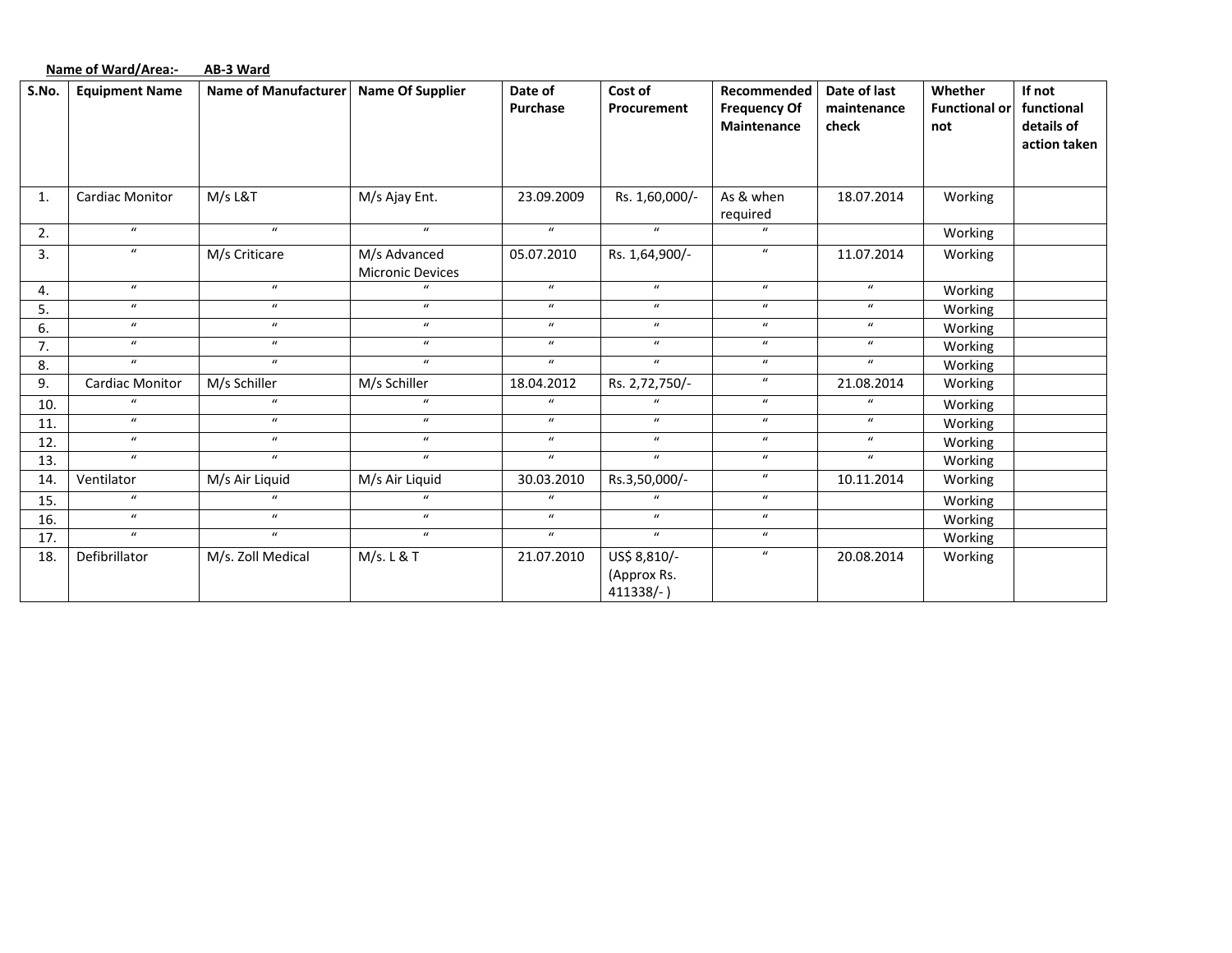|       | <b>Name of Ward/Area:-</b> | MAT OT+ L/Room          |                                        |                     |                                             |                                                   |                                      |                                        |                                                    |
|-------|----------------------------|-------------------------|----------------------------------------|---------------------|---------------------------------------------|---------------------------------------------------|--------------------------------------|----------------------------------------|----------------------------------------------------|
| S.No. | <b>Equipment Name</b>      | Name of<br>Manufacturer | <b>Name Of Supplier</b>                | Date of<br>Purchase | Cost of<br>Procurement                      | Recommended<br><b>Frequency Of</b><br>Maintenance | Date of last<br>maintenance<br>check | Whether<br><b>Functional or</b><br>not | If not<br>functional<br>details of<br>action taken |
| 1.    | <b>Suction Machine</b>     |                         | M/s. Link Medical                      | 20.02.2008          | Rs.10,2000/-                                | As & when<br>required                             | 30.08.2014                           | Working                                |                                                    |
| 2.    | <b>Cardiac Monitor</b>     | M/s L&T                 | M/s Ajay Enter.                        | 30.03.2009          | Rs.1,80,000/-                               | $\boldsymbol{u}$                                  |                                      | Working                                |                                                    |
| 3.    | $\boldsymbol{u}$           | M/s Schiller            | M/s Schiller                           | 18.04.2012          | Rs. 2,72,750/-                              | $\boldsymbol{u}$                                  | 14.10.2014                           | Working                                |                                                    |
| 4.    | $\boldsymbol{\mathcal{U}}$ | $\boldsymbol{u}$        | $\boldsymbol{u}$                       | $\boldsymbol{u}$    |                                             | $\boldsymbol{u}$                                  | $\boldsymbol{u}$                     | Working                                |                                                    |
| 5.    | $\boldsymbol{u}$           | $\mu$                   | $\boldsymbol{u}$                       | $\boldsymbol{u}$    | $\boldsymbol{u}$                            | $\boldsymbol{u}$                                  | $\boldsymbol{u}$                     | Working                                |                                                    |
| 6.    | $\boldsymbol{u}$           | $\boldsymbol{u}$        | $\boldsymbol{u}$                       | $\boldsymbol{u}$    | $\boldsymbol{u}$                            | $\boldsymbol{u}$                                  | $\boldsymbol{\mathcal{U}}$           | Working                                |                                                    |
| 7.    | $\boldsymbol{u}$           | $\overline{u}$          | $\boldsymbol{u}$                       | $\boldsymbol{u}$    | $\boldsymbol{u}$                            | $\boldsymbol{u}$                                  | $\boldsymbol{u}$                     | Working                                |                                                    |
| 8.    | $\boldsymbol{u}$           | $\mu$                   | $\boldsymbol{u}$                       | $\boldsymbol{u}$    | $\boldsymbol{u}$                            | $\boldsymbol{u}$                                  | $\boldsymbol{u}$                     | Working                                |                                                    |
| 9.    | $\boldsymbol{u}$           | $\boldsymbol{u}$        | $\boldsymbol{u}$                       | $\boldsymbol{u}$    | $\boldsymbol{u}$                            | $\boldsymbol{u}$                                  | $\boldsymbol{\mathcal{U}}$           | Working                                |                                                    |
| 10.   | $\boldsymbol{u}$           | $\boldsymbol{u}$        | $\boldsymbol{u}$                       | $\boldsymbol{u}$    | $\boldsymbol{u}$                            | $\boldsymbol{u}$                                  | $\boldsymbol{\mathcal{U}}$           | Working                                |                                                    |
| 11.   | $\boldsymbol{u}$           | $\boldsymbol{u}$        | $\boldsymbol{u}$                       | $\boldsymbol{u}$    | $\boldsymbol{u}$                            | $\boldsymbol{u}$                                  | $\boldsymbol{u}$                     | Working                                |                                                    |
| 12.   | $\boldsymbol{u}$           | $\boldsymbol{u}$        | $\boldsymbol{u}$                       | $\boldsymbol{u}$    | $\mathbf{u}$                                | $\boldsymbol{u}$                                  | $\boldsymbol{u}$                     | Working                                |                                                    |
| 13.   | Ventilator                 | M/s Air Liquid          | M/s Air Liquid                         | 30.03.2010          | Rs.3,50,000/-                               | $\boldsymbol{u}$                                  |                                      | Working                                |                                                    |
| 14.   | <b>Resuscitation Cart</b>  | M/s. Inter Metro        | M/s. Care Inter                        | 25.07.2009          | US\$ 4,724/-<br>(Approx Rs.<br>$236200/-$ ) | $\boldsymbol{u}$                                  |                                      | Working                                |                                                    |
| 15.   | Defibrillator              | M/s PHILIPS             | M/s. PHILIPS Electronics<br>India Ltd. | 27.09.2013          | 9,600/- US\$                                | $\boldsymbol{u}$                                  | 20.05.2014                           | Working                                |                                                    |
| 16.   | <b>Suction Machine</b>     |                         | M/s. Link Medical<br>Systems           | 25.08.2014          | Rs.1,19,000/-                               | $\boldsymbol{u}$                                  | 22.09.2014                           | Working                                |                                                    |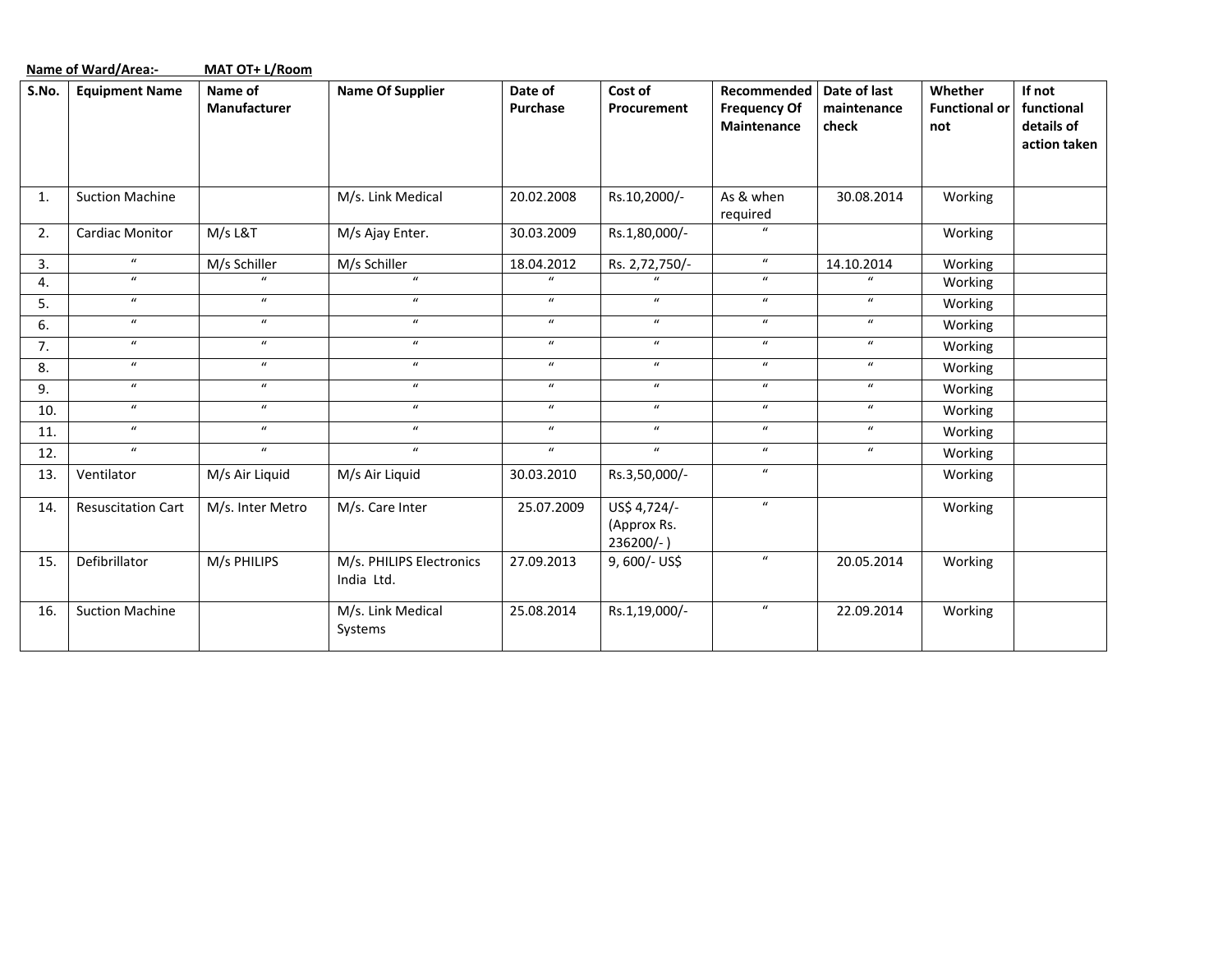|       | Name of Ward/Area:-       | C-3 NICU                    |                         |                     |                                             |                                                     |                                      |                                        |                                                      |
|-------|---------------------------|-----------------------------|-------------------------|---------------------|---------------------------------------------|-----------------------------------------------------|--------------------------------------|----------------------------------------|------------------------------------------------------|
| S.No. | <b>Equipment Name</b>     | <b>Name of Manufacturer</b> | <b>Name Of Supplier</b> | Date of<br>Purchase | Cost of<br>Procurement                      | Recommended  <br><b>Frequency Of</b><br>Maintenance | Date of last<br>maintenance<br>check | Whether<br><b>Functional or</b><br>not | If not<br>  functional<br>details of<br>action taken |
|       | <b>Resuscitation Cart</b> | M/s. Inter Metro            | M/s. Care Inter         | 25.07.2009          | US\$ 4,724/-<br>(Approx Rs.<br>$236200/-$ ) | As & when<br>required                               | 06.09.2013                           | Functional                             |                                                      |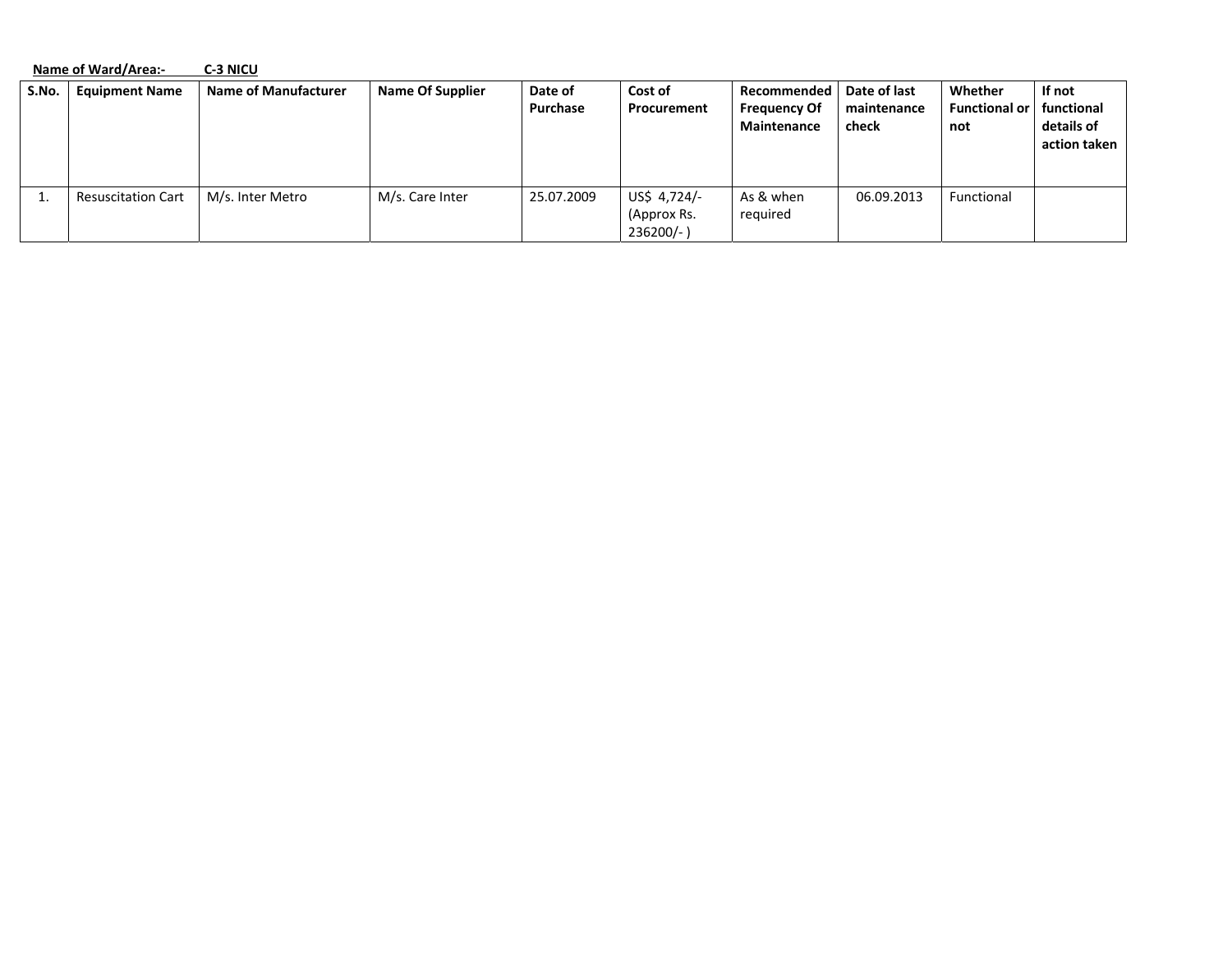|       | Name of Ward/Area:-<br>D-3 Ward |                         |                                        |                     |                        |                                                   |                                      |                                        |                                                    |  |
|-------|---------------------------------|-------------------------|----------------------------------------|---------------------|------------------------|---------------------------------------------------|--------------------------------------|----------------------------------------|----------------------------------------------------|--|
| S.No. | <b>Equipment Name</b>           | Name of<br>Manufacturer | <b>Name Of Supplier</b>                | Date of<br>Purchase | Cost of<br>Procurement | Recommended<br><b>Frequency Of</b><br>Maintenance | Date of last<br>maintenance<br>check | Whether<br><b>Functional or</b><br>not | If not<br>functional<br>details of<br>action taken |  |
| 1.    | <b>Cardiac Monitor</b>          | M/s Schiller            | M/s Schiller                           | 18.04.2012          | Rs. 2,72,750/-         | As & when<br>required                             | 29.09.2014                           | Working                                |                                                    |  |
| 2.    | $\mathbf{u}$                    | $\mathbf{u}$            | $\mathbf{u}$                           | $\mathbf{u}$        | $\mathbf{u}$           | $\mathbf{u}$                                      | $\boldsymbol{u}$                     | Working                                |                                                    |  |
| 3.    | $\mathbf{u}$                    | $\mathbf{u}$            | $\boldsymbol{u}$                       | $\mathbf{u}$        | $\mathbf{u}$           | $\mathbf{u}$                                      | $\mathbf{u}$                         | Working                                |                                                    |  |
| 4.    | $\mathbf{u}$                    | $\mathbf{u}$            | $\mathbf{u}$                           | $\mathbf{u}$        | $\mathbf{u}$           | $\bf{u}$                                          | $\mathbf{u}$                         | Working                                |                                                    |  |
| 5.    | $\mathbf{u}$                    | $\boldsymbol{u}$        | $\boldsymbol{u}$                       | $\mathcal{U}$       | $\mathbf u$            | $\mathbf{u}$                                      | $\boldsymbol{u}$                     | Working                                |                                                    |  |
| 6.    | Defibrillator                   | M/s PHILIPS             | M/s. PHILIPS Electronics<br>India Ltd. | 27.09.2013          | 9, 600/- US\$          | $\bf{u}$                                          | $\boldsymbol{u}$                     | Working                                |                                                    |  |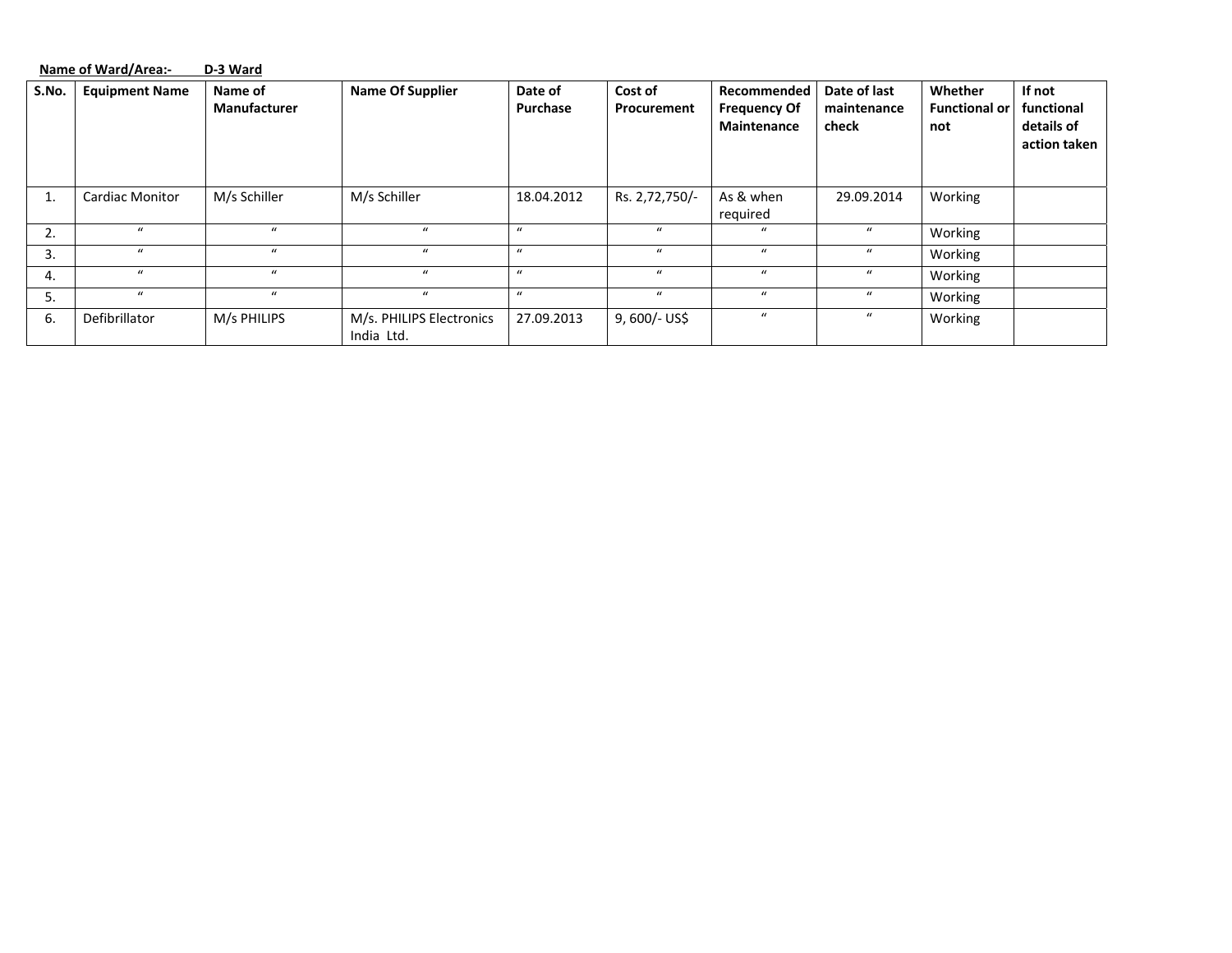|       | Name of Ward/Area:-<br>AB-4 Ward |                         |                                        |                     |                                           |                                                   |                                      |                                        |                                                    |  |  |
|-------|----------------------------------|-------------------------|----------------------------------------|---------------------|-------------------------------------------|---------------------------------------------------|--------------------------------------|----------------------------------------|----------------------------------------------------|--|--|
| S.No. | <b>Equipment Name</b>            | Name of<br>Manufacturer | <b>Name Of Supplier</b>                | Date of<br>Purchase | Cost of<br>Procurement                    | Recommended<br><b>Frequency Of</b><br>Maintenance | Date of last<br>maintenance<br>check | Whether<br><b>Functional or</b><br>not | If not<br>functional<br>details of<br>action taken |  |  |
| 1.    | <b>Automatic Bed</b>             |                         | M/s. Janak Health care                 | 31.03.09            | Rs. 1,27,549/-                            | As & when<br>required                             | 20.10.2014                           | Functional                             |                                                    |  |  |
| 2.    | $\bf{u}$                         |                         | $\bf{u}$                               | $\boldsymbol{u}$    | $\bf{u}$                                  | $\boldsymbol{u}$                                  | $\boldsymbol{u}$                     | Functional                             |                                                    |  |  |
| 3.    | Ventilators                      | M/s. Teama              | M/s. Electrocare                       | 13.06.2008          | Rs.8,23,000/-                             | $\boldsymbol{u}$                                  | 13.11.2014                           | Functional                             |                                                    |  |  |
| 4.    | $\bf{u}$                         | $\boldsymbol{u}$        | $\boldsymbol{u}$                       | $\boldsymbol{u}$    | $\mathbf{u}$                              | $\boldsymbol{u}$                                  | $\bf{u}$                             | Functional                             |                                                    |  |  |
| 5.    | Slow Suction<br>Machine          | M/s. Medela             | M/s. Rohit Surgical                    | 17.06.2009          | 1785/- CHF<br>(Approx Rs.<br>$101745/-$ ) | $\mathbf{u}$                                      | 30.01.2014                           | Functional                             |                                                    |  |  |
| 6.    | <b>Cardiac Monitors</b>          | M/s. Edan               | M/s Super Medicare                     | 15.06.2012          | 1,480/- US\$                              | $\boldsymbol{u}$                                  | 20.09.2014                           | Functional                             |                                                    |  |  |
| 7.    | $\mathbf{u}$                     | $\boldsymbol{u}$        | $\mathbf{u}$                           | $\boldsymbol{u}$    | $\mu$                                     | $\mathbf{u}$                                      | 24.01.2014                           | Functional                             |                                                    |  |  |
| 8.    | Cardiac Monitor                  |                         | M/s. D.V. Enterprises                  | 07.08.2013          | Rs. 1, 54, 000/-                          | $\boldsymbol{u}$                                  | 08.10.2014                           | Functional                             |                                                    |  |  |
| 9.    | $\bf{u}$                         |                         | $\bf{u}$                               | $\boldsymbol{u}$    | $\bf{u}$                                  | $\mathbf{u}$                                      | $\boldsymbol{u}$                     | Functional                             |                                                    |  |  |
| 10.   | Defibrillator                    | M/s PHILIPS             | M/s. PHILIPS Electronics<br>India Ltd. | 27.09.2013          | 9, 600/- US\$                             | $\boldsymbol{u}$                                  | 18.10.2014                           | Functional                             |                                                    |  |  |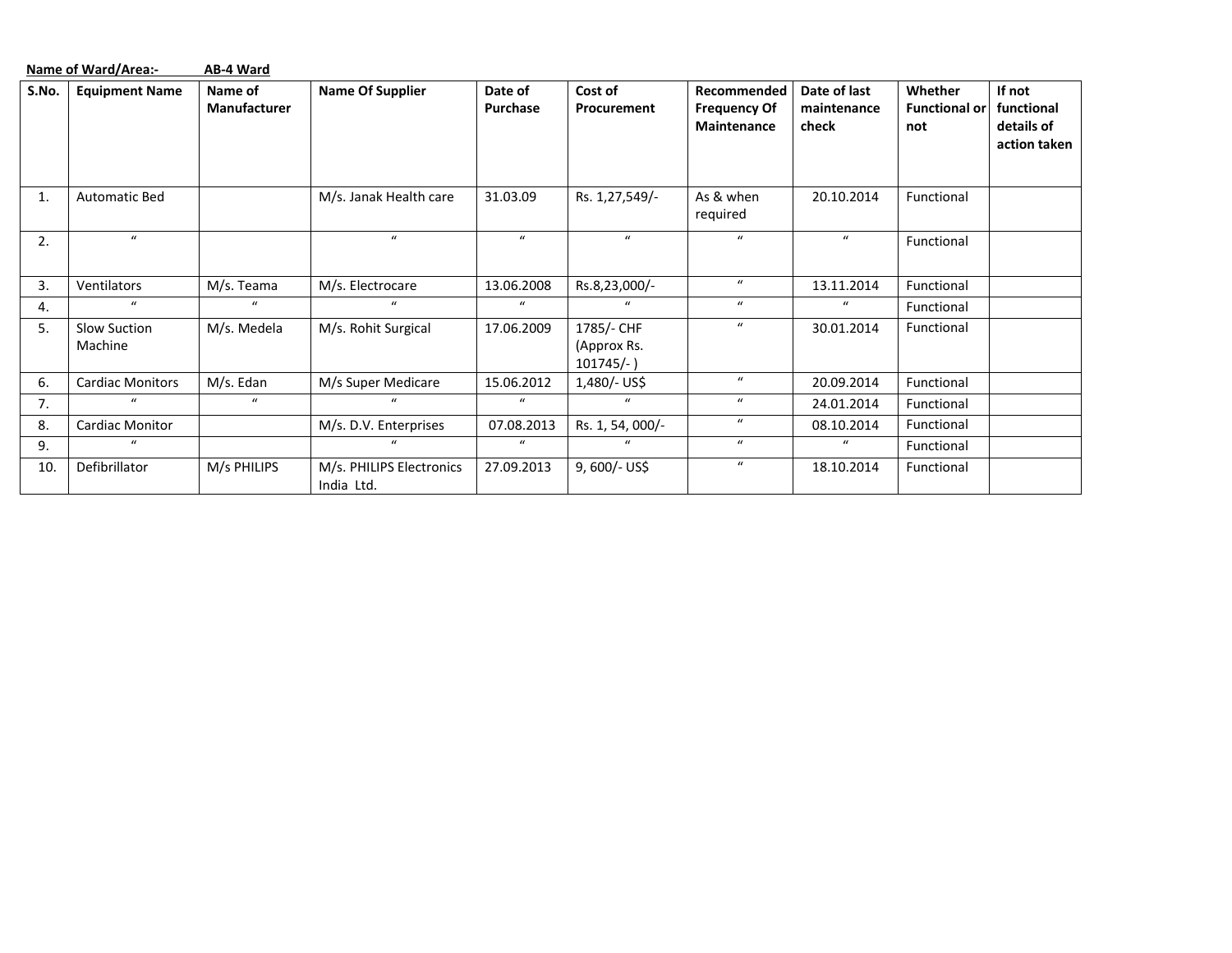|       | <b>Name of Ward/Area:-</b> | <b>Dialysis Unit</b>           |                           |                     |                                          |                                                   |                                      |                                        |                                                    |
|-------|----------------------------|--------------------------------|---------------------------|---------------------|------------------------------------------|---------------------------------------------------|--------------------------------------|----------------------------------------|----------------------------------------------------|
| S.No. | <b>Equipment Name</b>      | Name of<br><b>Manufacturer</b> | <b>Name Of Supplier</b>   | Date of<br>Purchase | Cost of<br>Procurement                   | Recommended<br><b>Frequency Of</b><br>Maintenance | Date of last<br>maintenance<br>check | Whether<br><b>Functional or</b><br>not | If not<br>functional<br>details of<br>action taken |
| 1.    | Automatic bed              | M/s. Janak                     | M/s. Janak Health<br>care | 31.03.09            | Rs. 1,27,549/-                           | As & when<br>required                             | 31.10.2014                           | Working                                |                                                    |
| 2.    | $\boldsymbol{u}$           | $\boldsymbol{u}$               | $\boldsymbol{u}$          | $\boldsymbol{u}$    | $\bf{u}$                                 | $\bf{u}$                                          | $\boldsymbol{u}$                     | Working                                |                                                    |
| 3.    | $\boldsymbol{u}$           | $\boldsymbol{u}$               | $\boldsymbol{u}$          | $\boldsymbol{u}$    | $\bf{u}$                                 | $\bf{u}$                                          | $\boldsymbol{u}$                     | Working                                |                                                    |
| 4.    | $\boldsymbol{u}$           | $\boldsymbol{u}$               | $\boldsymbol{u}$          | $\boldsymbol{u}$    | $\overline{u}$                           | $\boldsymbol{u}$                                  | $\boldsymbol{u}$                     | Working                                |                                                    |
| 5.    | $\boldsymbol{u}$           | $\boldsymbol{u}$               | $\boldsymbol{u}$          | $\boldsymbol{u}$    | $\boldsymbol{u}$                         | $\boldsymbol{u}$                                  | $\boldsymbol{u}$                     | Working                                |                                                    |
| 6.    | $\boldsymbol{u}$           | $\boldsymbol{u}$               | $\boldsymbol{u}$          | $\boldsymbol{u}$    | $\boldsymbol{u}$                         | $\boldsymbol{u}$                                  | $\boldsymbol{u}$                     | Working                                |                                                    |
| 7.    | $\boldsymbol{u}$           | $\boldsymbol{u}$               | $\boldsymbol{u}$          | $\boldsymbol{u}$    | $\boldsymbol{u}$                         | $\boldsymbol{u}$                                  | $\boldsymbol{u}$                     | Working                                |                                                    |
| 8.    | $\boldsymbol{u}$           | $\boldsymbol{u}$               | $\boldsymbol{u}$          | $\boldsymbol{u}$    | $\boldsymbol{u}$                         | $\bf{u}$                                          | $\boldsymbol{u}$                     | Working                                |                                                    |
| 9.    | $\boldsymbol{u}$           | $\boldsymbol{u}$               | $\boldsymbol{u}$          | $\boldsymbol{u}$    | $\boldsymbol{u}$                         | $\boldsymbol{u}$                                  | $\boldsymbol{u}$                     | Working                                |                                                    |
| 10.   | $\boldsymbol{u}$           | $\boldsymbol{u}$               | $\boldsymbol{u}$          | $\boldsymbol{u}$    | $\boldsymbol{u}$                         | $\boldsymbol{u}$                                  | $\boldsymbol{u}$                     | Working                                |                                                    |
| 11.   | $\boldsymbol{u}$           | $\boldsymbol{u}$               | $\boldsymbol{u}$          | $\boldsymbol{u}$    | $\boldsymbol{u}$                         | $\boldsymbol{u}$                                  | $\boldsymbol{u}$                     | Working                                |                                                    |
| 12.   | $\boldsymbol{u}$           | $\boldsymbol{u}$               | $\boldsymbol{u}$          | $\boldsymbol{u}$    | $\boldsymbol{u}$                         | $\boldsymbol{u}$                                  | $\boldsymbol{u}$                     | Working                                |                                                    |
| 13.   | $\boldsymbol{u}$           | $\boldsymbol{u}$               | $\boldsymbol{u}$          | $\boldsymbol{u}$    | $\boldsymbol{u}$                         | $\boldsymbol{u}$                                  | $\boldsymbol{u}$                     | Working                                |                                                    |
| 14.   | <b>Resuscitation Cart</b>  | M/s. Inter<br>Metro            | M/s. Care Inter           | 20.11.2010          | US\$ 4,690/<br>(Approx Rs.<br>$212785/-$ | $\boldsymbol{u}$                                  | 03.12.2010                           | Working                                |                                                    |
| 15.   | <b>Cardiac Monitor</b>     | M/s. Edan                      | M/s. Super<br>Medicare    | 05.06.2012          | 1,480/- US\$                             | $\boldsymbol{u}$                                  | 27.11.2013                           | Working                                |                                                    |
| 16.   | $\boldsymbol{u}$           | $\boldsymbol{u}$               | $\boldsymbol{u}$          | $\boldsymbol{u}$    | $\boldsymbol{u}$                         | $\boldsymbol{u}$                                  | $\boldsymbol{u}$                     | Working                                |                                                    |
| 17.   | <b>Cardiac Monitor</b>     |                                | M/s. D.V.<br>Enterprises  | 07.08.2013          | Rs. 1, 54, 000/-                         | $\boldsymbol{u}$                                  | 08.10.2014                           | Working                                |                                                    |
| 18.   | $\boldsymbol{u}$           |                                | $\boldsymbol{u}$          | $\boldsymbol{u}$    | $\boldsymbol{u}$                         | $\boldsymbol{u}$                                  | $\boldsymbol{u}$                     | Working                                |                                                    |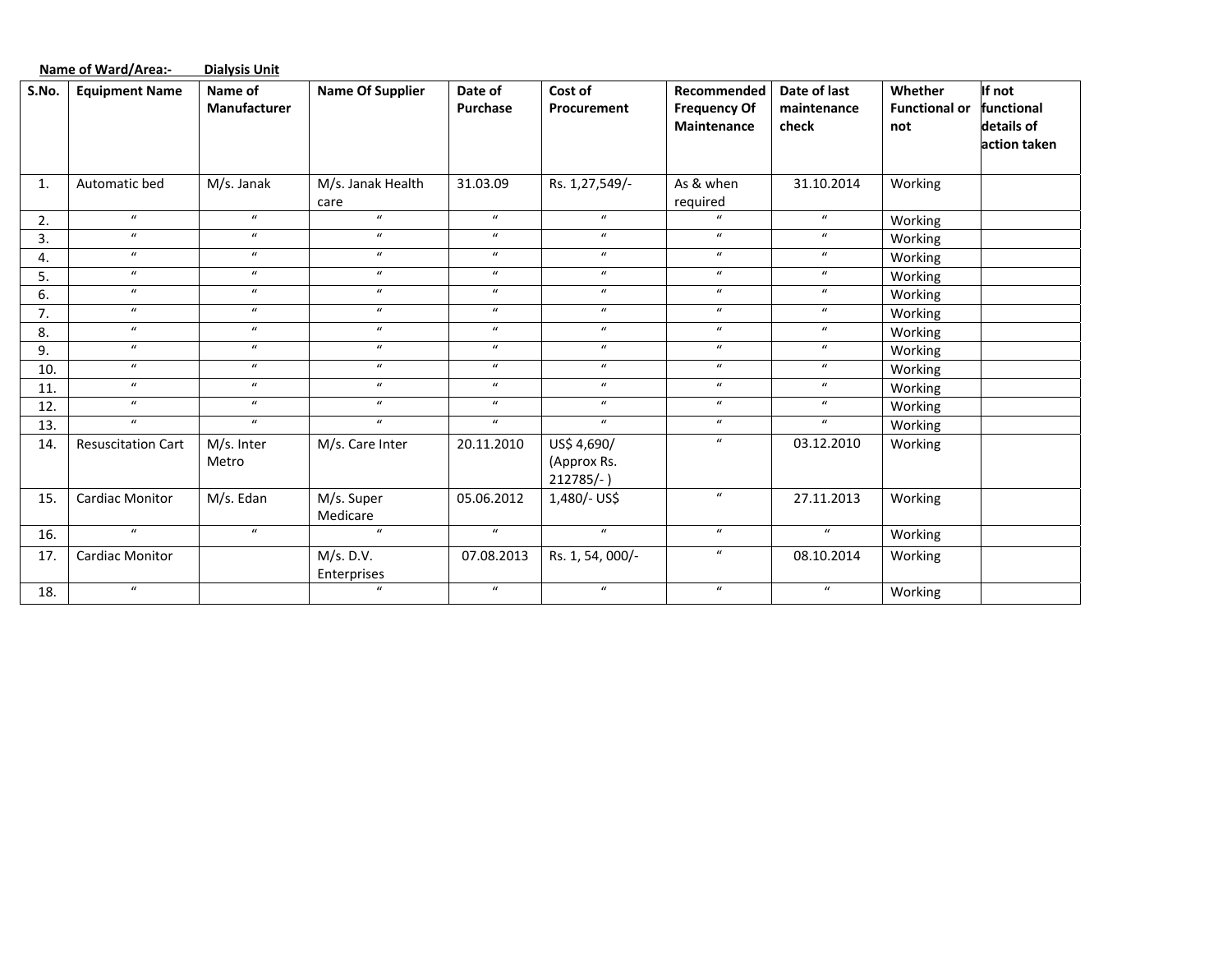|       | Name of Ward/Area:-                    | C-4 Ward                |                                         |                     |                        |                                                   |                                      |                                        |                                                    |
|-------|----------------------------------------|-------------------------|-----------------------------------------|---------------------|------------------------|---------------------------------------------------|--------------------------------------|----------------------------------------|----------------------------------------------------|
| S.No. | <b>Equipment Name</b>                  | Name of<br>Manufacturer | <b>Name Of Supplier</b>                 | Date of<br>Purchase | Cost of<br>Procurement | Recommended<br><b>Frequency Of</b><br>Maintenance | Date of last<br>maintenance<br>check | Whether<br><b>Functional or</b><br>not | If not<br>functional<br>details of<br>action taken |
| 1.    | <b>Cardiac Monitor</b>                 | M/s Criticare           | M/s Advanced Micronic<br><b>Devices</b> | 31.03.2011          | Rs. 1,64,900/-         | As & when<br>required                             | 20.10.2014                           | Functional                             |                                                    |
| 2.    | $\bf{u}$                               | $\mathbf{u}$            | $\mathbf{u}$                            | $\boldsymbol{u}$    | $\mathbf{u}$           | $\mathbf{u}$                                      | $\boldsymbol{u}$                     | Functional                             |                                                    |
| 3.    | <b>Cardiac Monitor</b><br>with Printer | M/s Criticare           | M/s Advanced Micronic<br>Devices        | 31.03.2011          | Rs.1,82,331/-          | $\mathbf{u}$                                      | $\bf{u}$                             | Functional                             |                                                    |
| 4.    | <b>Cardiac Monitor</b>                 |                         | M/s. D.V. Enterprises                   | 07.08.2013          | Rs. 1, 54, 000/-       | $\boldsymbol{u}$                                  | 02.09.2013                           | Functional                             |                                                    |
| 5.    | $\bf{u}$                               |                         | $\alpha$                                | $\mathbf{u}$        | $\mathbf{u}$           | $\boldsymbol{u}$                                  | $\bf{u}$                             | Functional                             |                                                    |
| 6.    | $\boldsymbol{u}$                       |                         | $\mathbf{u}$                            | $\mathbf{u}$        | $\bf{u}$               | $\mathbf{u}$                                      | $\bf{u}$                             | Functional                             |                                                    |
| 7.    | $\bf{u}$                               |                         | $\alpha$                                | $\mathbf{u}$        | $\bf{u}$               | $\boldsymbol{u}$                                  | $\bf{u}$                             | Functional                             |                                                    |
| 8.    | Defibrillator                          | M/s PHILIPS             | M/s. PHILIPS Electronics<br>India Ltd.  | 27.09.2013          | 9, 600/- US\$          | $\boldsymbol{u}$                                  | 18.10.2014                           | Functional                             |                                                    |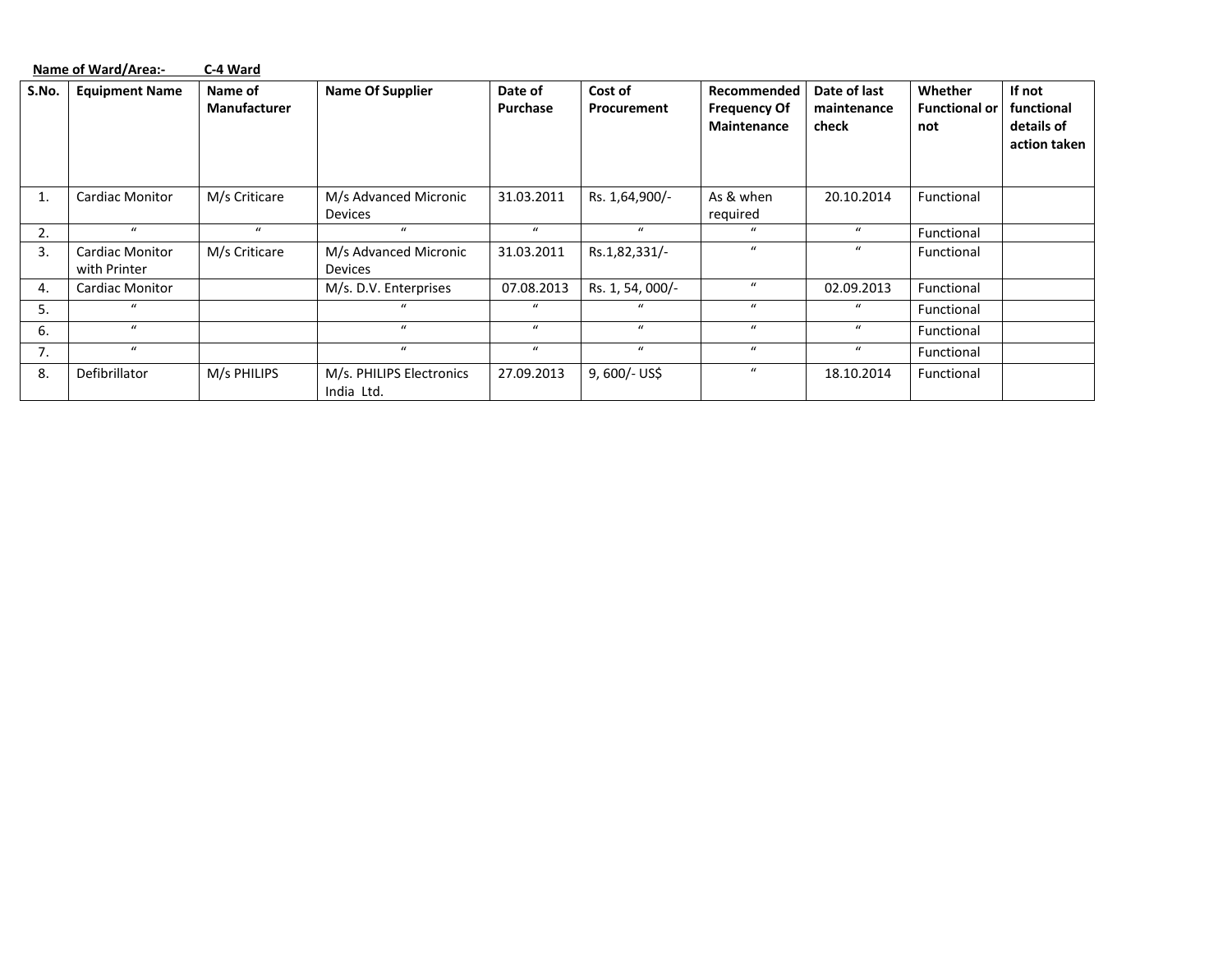|       | Name of Ward/Area:-                    | D-4 Ward                       |                                        |                     |                        |                                                   |                                      |                                        |                                                    |
|-------|----------------------------------------|--------------------------------|----------------------------------------|---------------------|------------------------|---------------------------------------------------|--------------------------------------|----------------------------------------|----------------------------------------------------|
| S.No. | <b>Equipment Name</b>                  | Name of<br><b>Manufacturer</b> | <b>Name Of Supplier</b>                | Date of<br>Purchase | Cost of<br>Procurement | Recommended<br><b>Frequency Of</b><br>Maintenance | Date of last<br>maintenance<br>check | Whether<br><b>Functional or</b><br>not | If not<br>functional<br>details of<br>action taken |
| 1.    | <b>Cardiac Monitor</b><br>with Printer | M/s L&T                        | M/s Ajay Enter.                        | 30.03.2009          | Rs.1,80,000/-          | As & when<br>required                             | 11.03.2014                           | Functional                             |                                                    |
| 2.    | Ventilator                             | M/s Air Liquid                 | M/s Air Liquid                         | 30.03.2010          | Rs.3,50,000/-          | $\boldsymbol{u}$                                  | 04.08.2014                           | Functional                             |                                                    |
| 3.    | Defibrillator                          | M/s PHILIPS                    | M/s. De' Ash Trade                     | 31.03.2009          | Rs. 4,80,000/-         | $\boldsymbol{u}$                                  | 15.05.2014                           | Functional                             |                                                    |
| 4.    | <b>Cardiac Monitor</b>                 |                                | M/s. D.V. Enterprises                  | 07.08.2013          | Rs. 1, 54, 000/-       | $\mathbf{u}$                                      | 08.10.2014                           | Functional                             |                                                    |
| 5.    | $\mathbf{u}$                           |                                |                                        | $\mathbf{u}$        | $\mu$                  | $\boldsymbol{u}$                                  | $\mathbf{u}$                         | Functional                             |                                                    |
| 6.    | $\mathbf{u}$                           |                                | $\mathbf{u}$                           | $\boldsymbol{u}$    | $\bf{u}$               | $\bf{u}$                                          | $\mathbf{u}$                         | Functional                             |                                                    |
| 7.    | $\bf{u}$                               |                                | $\mathbf{u}$                           | $\boldsymbol{u}$    | $\bf{u}$               | $\boldsymbol{u}$                                  | $\boldsymbol{u}$                     | Functional                             |                                                    |
| 8.    | Defibrillator                          | M/s PHILIPS                    | M/s. PHILIPS Electronics<br>India Ltd. | 27.09.2013          | $9,600/-$ US\$         | $\boldsymbol{u}$                                  | 15.05.2014                           | Functional                             |                                                    |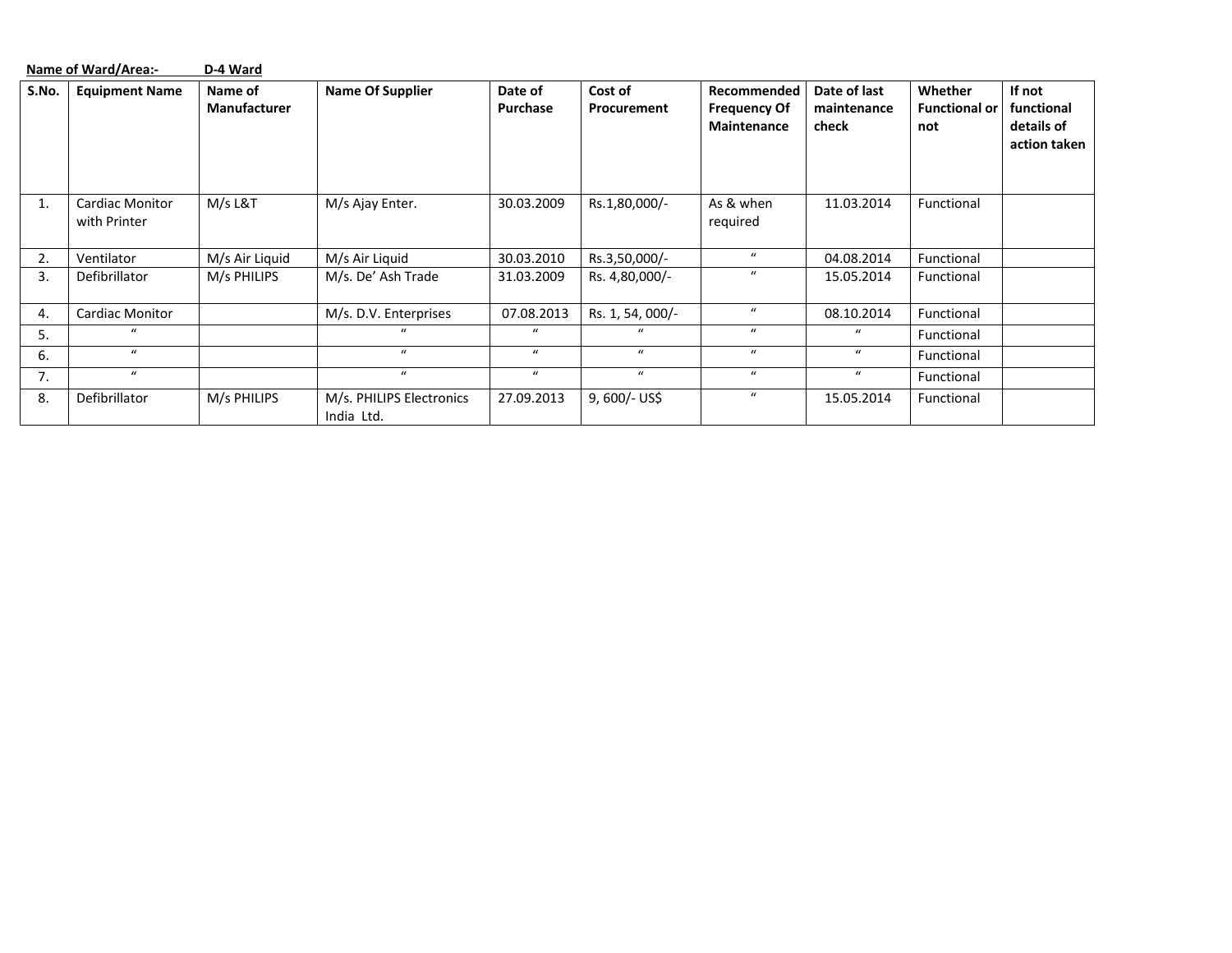## **Name of Ward/Area:‐ AB‐5 Ward**

| S.No. | Equipment<br>Name              | <b>Name of Manufacturer</b> | <b>Name Of Supplier</b> | Date of<br>Purchase | Cost of<br>Procurement                  | Recommended<br><b>Frequency Of</b><br>Maintenance | Date of last<br>maintenance<br>check | Whether<br><b>Functional</b><br>or not | If not<br>functional<br>details of<br>action taken |
|-------|--------------------------------|-----------------------------|-------------------------|---------------------|-----------------------------------------|---------------------------------------------------|--------------------------------------|----------------------------------------|----------------------------------------------------|
| T.    | <b>Suction Machine</b>         | Victoria                    | M/s. Link Medical       | 20.02.2008          | Rs.10,2000/-                            | As & when<br>required                             |                                      | Functional                             |                                                    |
| 2.    | $\boldsymbol{\eta}$            | Victoria                    | $\mathbf{u}$            | $\mathbf{u}$        | $\mathbf{u}$                            | $\bf{u}$                                          |                                      | Functional                             |                                                    |
| 3.    | <b>Slow Suction</b><br>Machine | M/s. Medela                 | M/s. Rohit Surgical     | 18.09.2008          | 1849/- CHF<br>(Approx Rs.<br>$105393/-$ | $\mathbf{u}$                                      |                                      | Functional                             |                                                    |
| 4.    | $\boldsymbol{\theta}$          | M/s. Medela                 | M/s. Rohit Surgical     | 18.09.2008          | 1849/- CHF<br>(Approx Rs.<br>$105393/-$ | $\bf{u}$                                          |                                      | Functional                             |                                                    |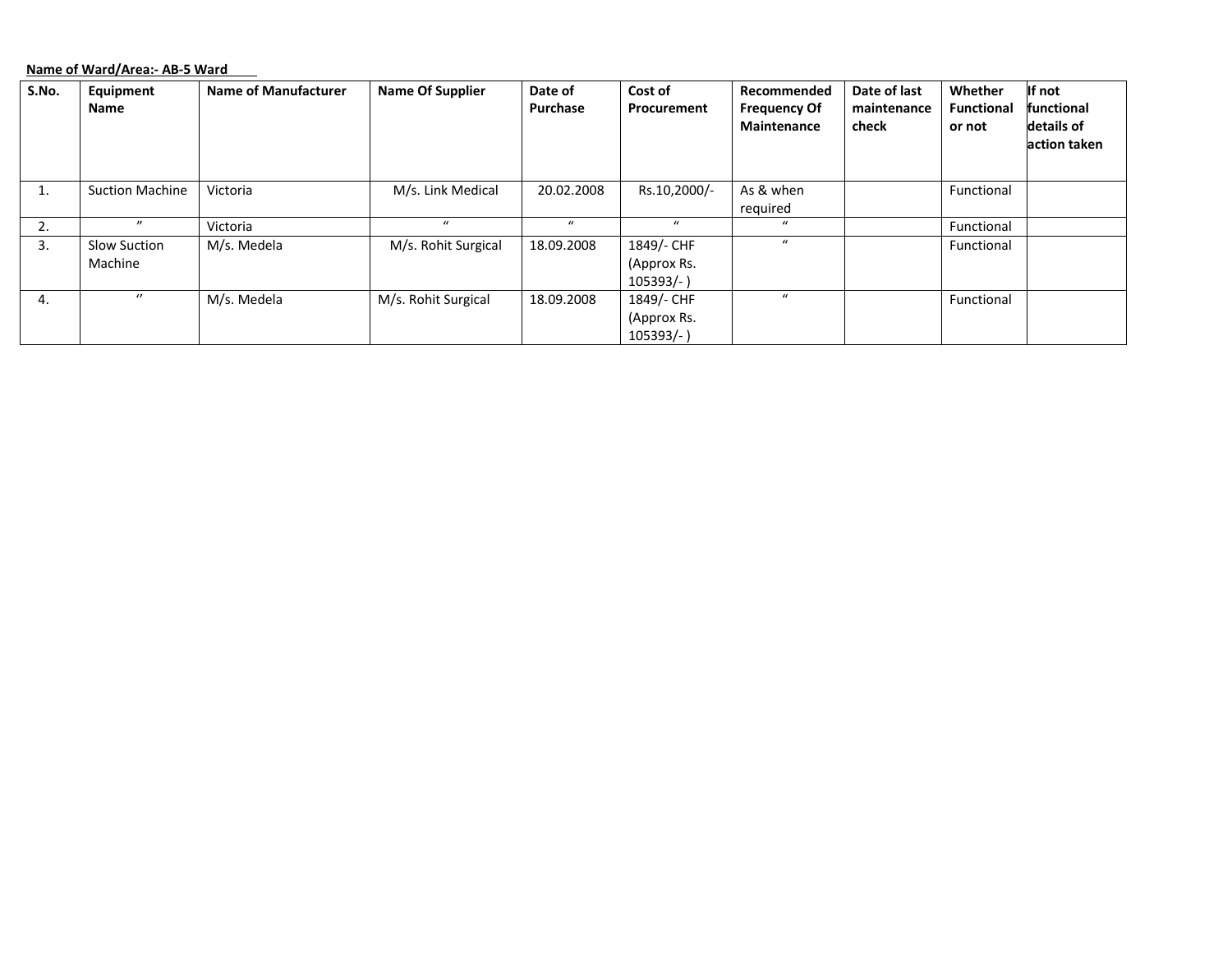#### **Name of Ward/Area:‐ AB‐5 ICU**

| S.No. | <b>Equipment Name</b>   | <b>Name of Manufacturer</b> | <b>Name Of Supplier</b> | Date of<br>Purchase | Cost of<br>Procurement                    | Recommended<br><b>Frequency Of</b><br><b>Maintenance</b> | Date of last<br>maintenance<br>check | Whether<br><b>Functional or</b><br>not | If not<br>functional<br>details of<br>action taken |
|-------|-------------------------|-----------------------------|-------------------------|---------------------|-------------------------------------------|----------------------------------------------------------|--------------------------------------|----------------------------------------|----------------------------------------------------|
| 1.    | Slow Suction<br>Machine | M/s. Medela                 | M/s. Rohit Surgical     | 18.09.2008          | 1849/- CHF<br>(Approx Rs.<br>$105393/-$ ) | As & when<br>required                                    | 10.10.2014                           | Functional                             |                                                    |
| 2.    | $\mathbf{u}$            | $\mathbf{u}$                | $\boldsymbol{u}$        | $\mathbf{u}$        | $\mathbf{u}$                              | $\boldsymbol{u}$                                         | $\prime$                             | Not<br>Functional                      | Informed to<br>the firm                            |
| 3.    | $\mathbf{u}$            | $\mathbf{u}$                | $\boldsymbol{u}$        | 17.06.2009          | 1785/- CHF<br>(Approx Rs.<br>$101745/-$ ) | $\boldsymbol{u}$                                         | $\boldsymbol{u}$                     | Functional                             |                                                    |
| 4.    | $\boldsymbol{u}$        | $\bf{u}$                    | $\boldsymbol{u}$        | $\bf{u}$            | $\boldsymbol{u}$                          | $\boldsymbol{u}$                                         | $\boldsymbol{u}$                     | Functional                             |                                                    |
| 5.    | $\boldsymbol{u}$        | $\mathbf{u}$                | $\boldsymbol{u}$        | $\bf{u}$            | $\boldsymbol{u}$                          | $\boldsymbol{u}$                                         | $\boldsymbol{u}$                     | Functional                             |                                                    |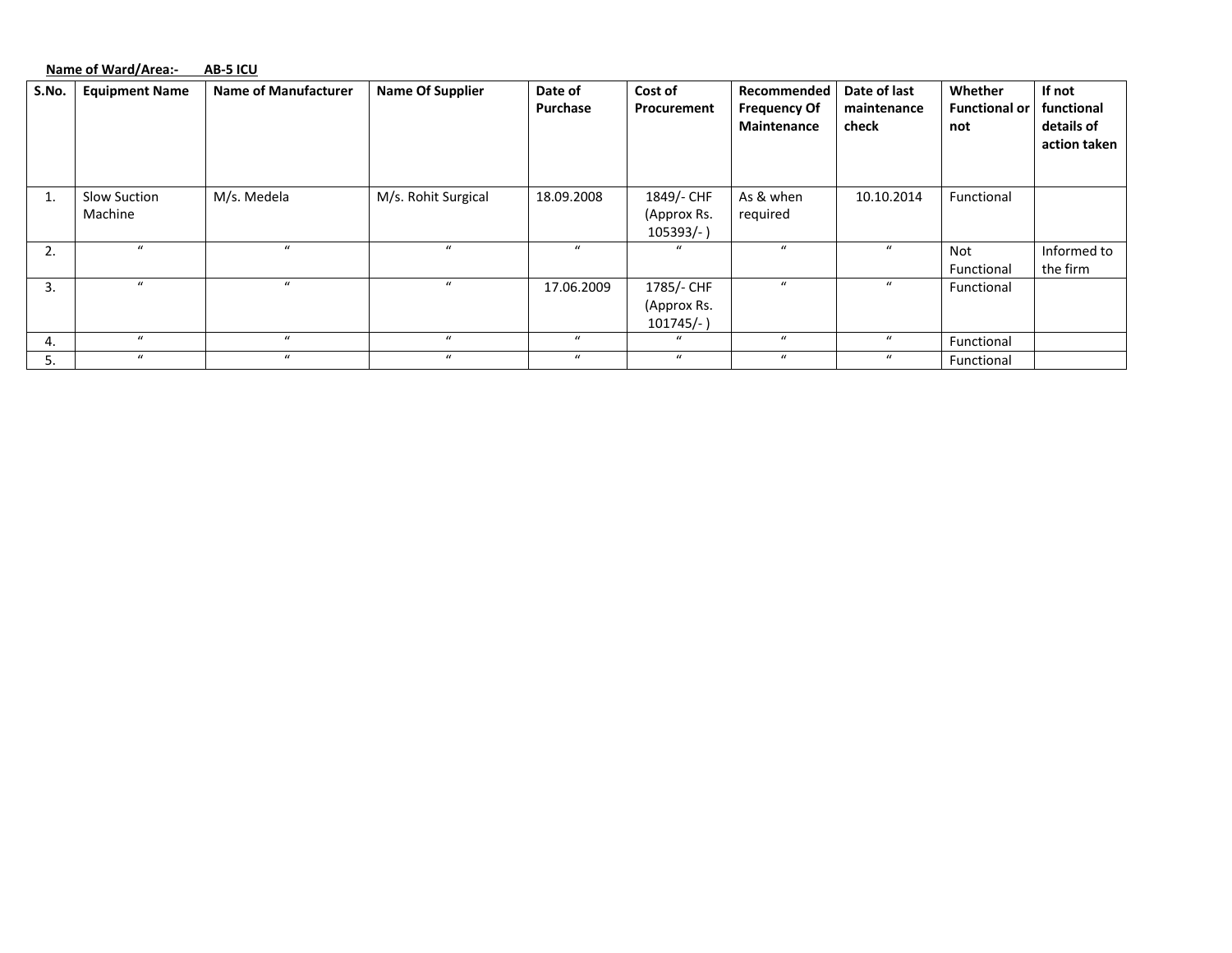|       | <b>Name of Ward/Area:-</b>                   | C-5 Ward                |                         |                     |                                           |                                                          |                                      |                                        |                                                    |
|-------|----------------------------------------------|-------------------------|-------------------------|---------------------|-------------------------------------------|----------------------------------------------------------|--------------------------------------|----------------------------------------|----------------------------------------------------|
| S.No. | <b>Equipment Name</b>                        | Name of<br>Manufacturer | <b>Name Of Supplier</b> | Date of<br>Purchase | Cost of<br>Procurement                    | Recommended<br><b>Frequency Of</b><br><b>Maintenance</b> | Date of last<br>maintenance<br>check | Whether<br><b>Functional or</b><br>not | If not<br>functional<br>details of<br>action taken |
| 1.    | <b>Bed Pediatric</b><br>Manually<br>Operated | M/s. Merivaara          | M/s. Hospimedica        | 20.09.2010          | 2824/-Euro<br>(Approx Rs.<br>$161000/-$ ) | As & when<br>required                                    |                                      | Functional                             |                                                    |
| 2.    | $\boldsymbol{u}$                             | $\bf{u}$                | $\boldsymbol{u}$        | $\boldsymbol{u}$    | $\mathbf{u}$                              | $\bf{u}$                                                 |                                      | Functional                             |                                                    |
| 3.    | $\boldsymbol{u}$                             | $\boldsymbol{u}$        | $\boldsymbol{u}$        | $\boldsymbol{u}$    | $\boldsymbol{u}$                          | $\boldsymbol{u}$                                         |                                      | Functional                             |                                                    |
| 4.    | $\boldsymbol{u}$                             | $\boldsymbol{u}$        | $\boldsymbol{u}$        | $\boldsymbol{u}$    | $\boldsymbol{u}$                          | $\mathbf{u}$                                             |                                      | Functional                             |                                                    |
| 5.    | $\boldsymbol{u}$                             | $\boldsymbol{u}$        | $\boldsymbol{u}$        | $\boldsymbol{u}$    | $\boldsymbol{u}$                          | $\boldsymbol{u}$                                         |                                      | Functional                             |                                                    |
| 6.    | $\boldsymbol{u}$                             | $\boldsymbol{u}$        | $\boldsymbol{u}$        | $\boldsymbol{u}$    | $\boldsymbol{u}$                          | $\boldsymbol{u}$                                         |                                      | Functional                             |                                                    |
| 7.    | $\boldsymbol{u}$                             | $\boldsymbol{u}$        | $\boldsymbol{u}$        | $\boldsymbol{u}$    | $\boldsymbol{u}$                          | $\mathbf{u}$                                             |                                      | Functional                             |                                                    |
| 8.    | $\boldsymbol{u}$                             | $\boldsymbol{u}$        | $\boldsymbol{u}$        | $\mathbf{u}$        | $\boldsymbol{u}$                          | $\bf{u}$                                                 |                                      | Functional                             |                                                    |
| 9.    | $\boldsymbol{u}$                             | $\bf{u}$                | $\boldsymbol{u}$        | $\boldsymbol{u}$    | $\boldsymbol{u}$                          | $\bf{u}$                                                 |                                      | Functional                             |                                                    |
| 10.   | $\boldsymbol{u}$                             | $\boldsymbol{u}$        | $\boldsymbol{u}$        | $\boldsymbol{u}$    | $\boldsymbol{u}$                          | $\boldsymbol{u}$                                         |                                      | Functional                             |                                                    |
| 11.   | <b>Suction Machine</b>                       | Cherion                 | M/s. Link Medical       | 20.02.2008          | Rs.10,2000/-                              | $\boldsymbol{u}$                                         |                                      | Functional                             |                                                    |
| 12.   | <b>Cardiac Monitors</b>                      | $M/s.$ L&T              | M/s. Ajay Ent           | 23.03.2009          | Rs.1,60,000/                              | $\boldsymbol{u}$                                         |                                      | Functional                             |                                                    |
| 13.   | Defibrillator                                | M/s PHILIPS             | M/s. De' Ash Trade      | 28.02.2008          | Rs. 5,27,000/-                            | $\boldsymbol{u}$                                         |                                      | Functional                             |                                                    |
| 14.   | <b>Resuscitation Cart</b>                    | M/s. Inter Metro        | M/s. Care Inter         | 25.07.2009          | US\$ 4,724/-<br>(Approx Rs.<br>236200/-)  | $\mathbf{u}$                                             |                                      | Functional                             |                                                    |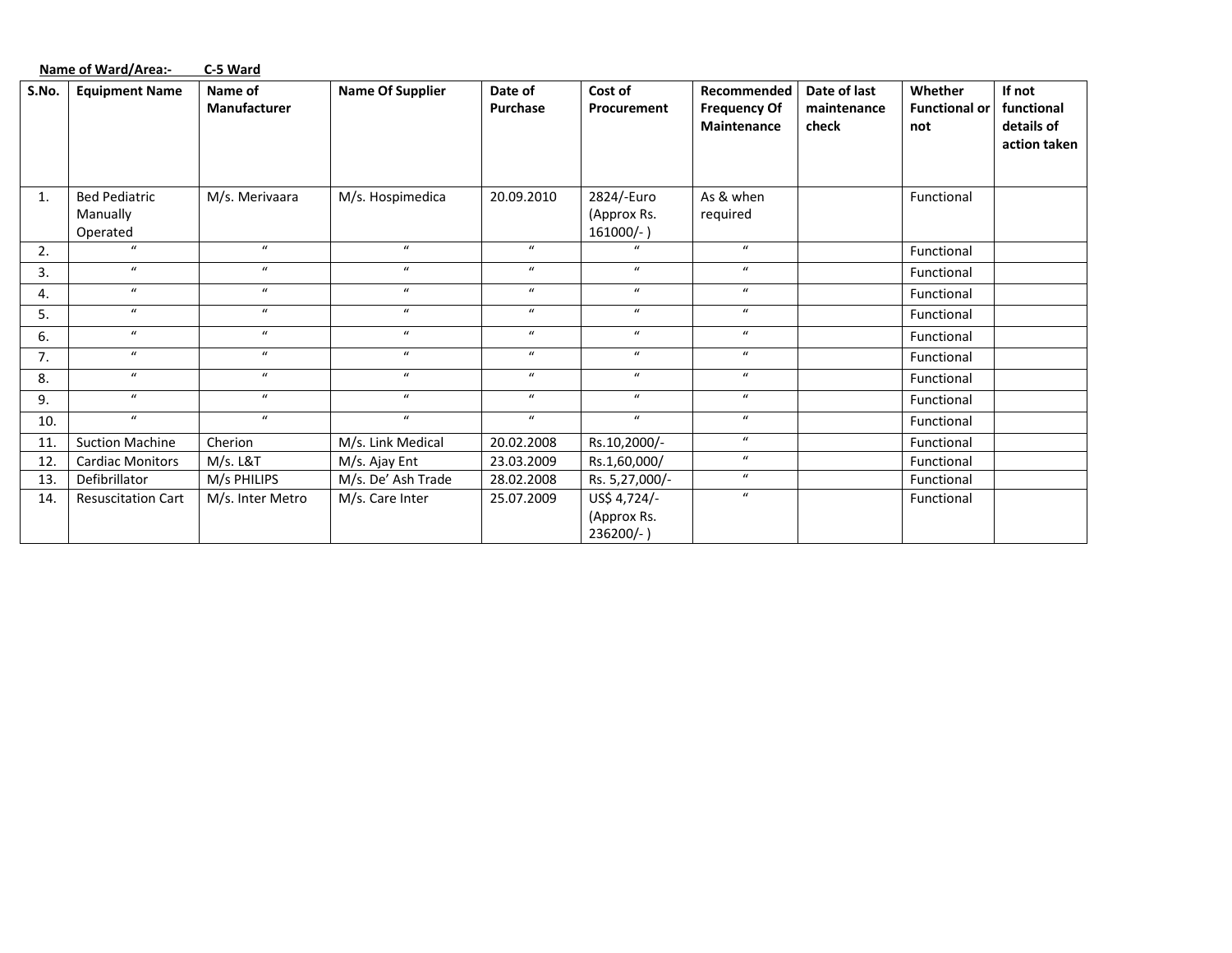|       | <b>Name of Ward/Area:-</b>                   | D-5 Ward                |                         |                            |                                           |                                                   |                                      |                                        |                                                    |
|-------|----------------------------------------------|-------------------------|-------------------------|----------------------------|-------------------------------------------|---------------------------------------------------|--------------------------------------|----------------------------------------|----------------------------------------------------|
| S.No. | <b>Equipment Name</b>                        | Name of<br>Manufacturer | <b>Name Of Supplier</b> | Date of<br>Purchase        | Cost of<br>Procurement                    | Recommended<br><b>Frequency Of</b><br>Maintenance | Date of last<br>maintenance<br>check | Whether<br><b>Functional or</b><br>not | If not<br>functional<br>details of<br>action taken |
| 1.    | <b>Bed Pediatric</b><br>Manually<br>Operated | M/s. Merivaara          | M/s. Hospimedica        | 20.09.2010                 | 2824/-Euro<br>(Approx Rs.<br>$161000/-$ ) | As & when<br>required                             | 01.07.2014                           | Functional                             |                                                    |
| 2.    | $\boldsymbol{u}$                             | $\boldsymbol{u}$        | $\boldsymbol{u}$        | $\boldsymbol{u}$           | $\mathbf{u}$                              | $\boldsymbol{u}$                                  |                                      | Functional                             |                                                    |
| 3.    | $\boldsymbol{u}$                             | $\boldsymbol{u}$        | $\boldsymbol{u}$        | $\boldsymbol{u}$           | $\boldsymbol{\mathcal{U}}$                | $\boldsymbol{u}$                                  |                                      | Functional                             |                                                    |
| 4.    | $\boldsymbol{u}$                             | $\boldsymbol{u}$        | $\boldsymbol{u}$        | $\boldsymbol{u}$           | $\boldsymbol{u}$                          | $\boldsymbol{u}$                                  |                                      | Functional                             |                                                    |
| 5.    | $\boldsymbol{u}$                             | $\boldsymbol{u}$        | $\boldsymbol{u}$        | $\boldsymbol{u}$           | $\boldsymbol{\mathcal{U}}$                | $\boldsymbol{u}$                                  |                                      | Functional                             |                                                    |
| 6.    | $\boldsymbol{u}$                             | $\boldsymbol{u}$        | $\boldsymbol{u}$        | $\boldsymbol{u}$           | $\boldsymbol{u}$                          | $\boldsymbol{u}$                                  |                                      | Functional                             |                                                    |
| 7.    | $\boldsymbol{u}$                             | $\boldsymbol{u}$        | $\boldsymbol{u}$        | $\boldsymbol{\mathcal{U}}$ | $\boldsymbol{\mathcal{U}}$                | $\boldsymbol{u}$                                  |                                      | Functional                             |                                                    |
| 8.    | $\boldsymbol{u}$                             | $\boldsymbol{u}$        | $\boldsymbol{u}$        | $\boldsymbol{u}$           | $\boldsymbol{u}$                          | $\boldsymbol{u}$                                  |                                      | Functional                             |                                                    |
| 9.    | $\boldsymbol{u}$                             | $\boldsymbol{u}$        | $\boldsymbol{u}$        | $\boldsymbol{u}$           | $\boldsymbol{u}$                          | $\boldsymbol{u}$                                  |                                      | Functional                             |                                                    |
| 10.   | $\boldsymbol{u}$                             | $\boldsymbol{u}$        | $\boldsymbol{u}$        | $\boldsymbol{u}$           | $\boldsymbol{u}$                          | $\boldsymbol{u}$                                  |                                      | Functional                             |                                                    |
| 11.   | Defibrillator                                | M/s PHILIPS             | M/s. De' Ash Trade      | 28.02.2008                 | Rs. 5,27,000/-                            | $\boldsymbol{u}$                                  | 19.10.2014                           | Functional                             |                                                    |
| 12.   | Pulse Oximeter                               | M/s Masimo              | M/s. C L Micromed       | 30.03.2010                 | Rs. 1,40,000/-                            | $\boldsymbol{u}$                                  |                                      | Functional                             |                                                    |
| 13.   | $\mathbf{u}$                                 | $\mathbf{u}$            | $\mathbf{u}$            | $\mathbf{u}$               | $\overline{u}$                            | $\bf{u}$                                          |                                      | Functional                             |                                                    |
| 14.   | $\boldsymbol{u}$                             | $\boldsymbol{u}$        | $\boldsymbol{u}$        | $\boldsymbol{u}$           | $\boldsymbol{u}$                          | $\boldsymbol{u}$                                  |                                      | Functional                             |                                                    |
| 15.   | $\boldsymbol{u}$                             | $\boldsymbol{u}$        | $\boldsymbol{u}$        | $\boldsymbol{u}$           | $\boldsymbol{u}$                          | $\boldsymbol{u}$                                  |                                      | Functional                             |                                                    |
| 16.   | $\boldsymbol{u}$                             | $\boldsymbol{u}$        | $\boldsymbol{u}$        | $\boldsymbol{u}$           | $\boldsymbol{u}$                          | $\boldsymbol{u}$                                  |                                      | Functional                             |                                                    |
| 17.   | <b>Resuscitation Cart</b>                    | M/s. Inter Metro        | M/s. Care International | 20.11.2010                 | US\$ 4,690/                               | $\boldsymbol{u}$                                  |                                      | Functional                             |                                                    |
|       |                                              |                         |                         |                            | (Approx Rs.<br>$212785/-$ )               |                                                   |                                      |                                        |                                                    |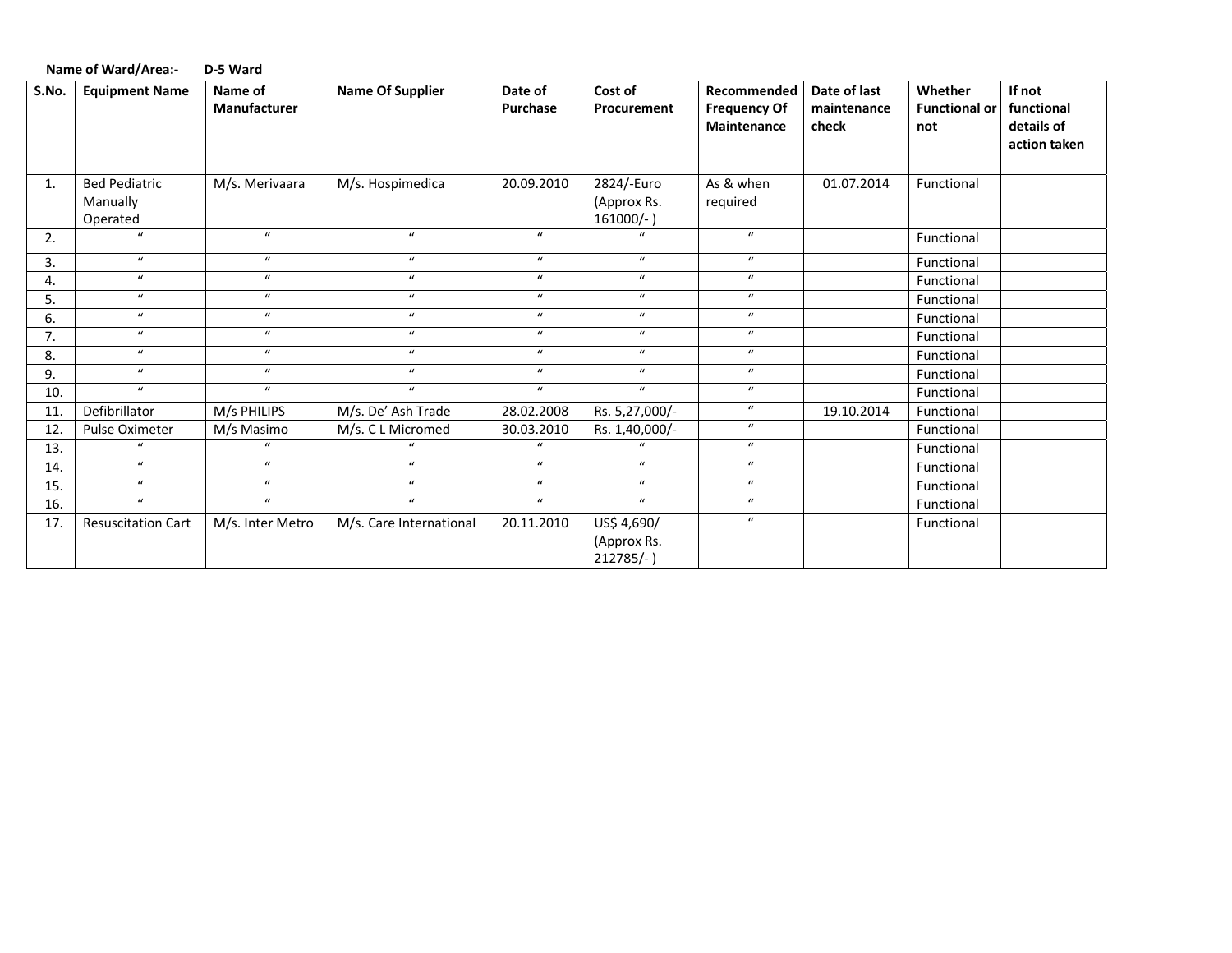|       | <b>Name of Ward/Area:-</b>                    | D-5 ICU                        |                                        |                     |                                           |                                                                       |                      |                |                                                                      |
|-------|-----------------------------------------------|--------------------------------|----------------------------------------|---------------------|-------------------------------------------|-----------------------------------------------------------------------|----------------------|----------------|----------------------------------------------------------------------|
| S.No. | <b>Equipment Name</b>                         | Name of<br><b>Manufacturer</b> | <b>Name Of Supplier</b>                | Date of<br>Purchase | Cost of<br>Procurement                    | <b>Recommended Date of last</b><br><b>Frequency Of</b><br>Maintenance | maintenance<br>check | Whether<br>not | If not functional<br><b>Functional or details of action</b><br>taken |
| 1.    | <b>Automatic Bed</b>                          | M/s. Hill-Room                 | M/s. Benson                            | 28.09.2007          | 2900/- US\$<br>(Approx Rs.<br>117500/-)   | As & when<br>required                                                 | 6 months<br>before   | Functional     |                                                                      |
| 2.    | $\boldsymbol{u}$                              | $\boldsymbol{u}$               | $\mathbf{u}$                           | $\boldsymbol{u}$    | $\boldsymbol{u}$                          | $\boldsymbol{u}$                                                      | $\boldsymbol{u}$     | Functional     |                                                                      |
| 3.    | $\boldsymbol{u}$                              | $\boldsymbol{u}$               | $\boldsymbol{u}$                       | $\boldsymbol{u}$    | $\boldsymbol{u}$                          | $\boldsymbol{u}$                                                      | $\boldsymbol{u}$     | Functional     |                                                                      |
| 4.    | $\bf{u}$                                      | $\boldsymbol{u}$               | $\boldsymbol{u}$                       | $\boldsymbol{u}$    | $\boldsymbol{u}$                          | $\boldsymbol{u}$                                                      | $\boldsymbol{u}$     | Functional     |                                                                      |
| 5.    | <b>Bed Pediatrics</b><br>Manually<br>Operated | M/s. Meriwara                  | M/s. Hospimedica                       | 20.09.2010          | 2824/-Euro<br>(Approx Rs.<br>$161000/-$ ) | $\boldsymbol{u}$                                                      |                      | Functional     |                                                                      |
| 6.    | Pulse Oximeter                                | M/s Masimo                     | M/s. C L Micromed                      | 30.03.2010          | Rs. 1,40,000/-                            | $\bf{u}$                                                              | 3 months<br>before   | Functional     |                                                                      |
| 7.    | $\bf{u}$                                      | $\boldsymbol{u}$               | $\boldsymbol{u}$                       | $\boldsymbol{u}$    | $\boldsymbol{u}$                          | $\boldsymbol{u}$                                                      | $\mathbf{u}$         | Functional     |                                                                      |
| 8.    | $\bf{u}$                                      | $\boldsymbol{u}$               | $\boldsymbol{u}$                       | $\boldsymbol{u}$    | $\boldsymbol{u}$                          | $\boldsymbol{u}$                                                      | $\boldsymbol{u}$     | Functional     |                                                                      |
| 9.    | $\boldsymbol{u}$                              | $\boldsymbol{u}$               | $\boldsymbol{u}$                       | $\boldsymbol{u}$    | $\boldsymbol{u}$                          | $\boldsymbol{u}$                                                      | $\boldsymbol{u}$     | Functional     |                                                                      |
| 10.   | $\mathbf{u}$                                  | $\boldsymbol{u}$               | $\boldsymbol{u}$                       | $\boldsymbol{u}$    | $\boldsymbol{u}$                          | $\boldsymbol{u}$                                                      | $\boldsymbol{u}$     | Functional     |                                                                      |
| 11.   | Defibrillator                                 | M/s PHILIPS                    | M/s. PHILIPS Electronics<br>India Ltd. | 27.09.2013          | 9, 600/- US\$                             | $\boldsymbol{u}$                                                      | 1 months<br>before   | Functional     |                                                                      |
| 12.   | <b>Suction Machine</b>                        |                                | M/s. Link Medical<br>Systems           | 25.08.2014          | Rs.1,19,000/-                             | $\boldsymbol{u}$                                                      | August<br>months     | Functional     |                                                                      |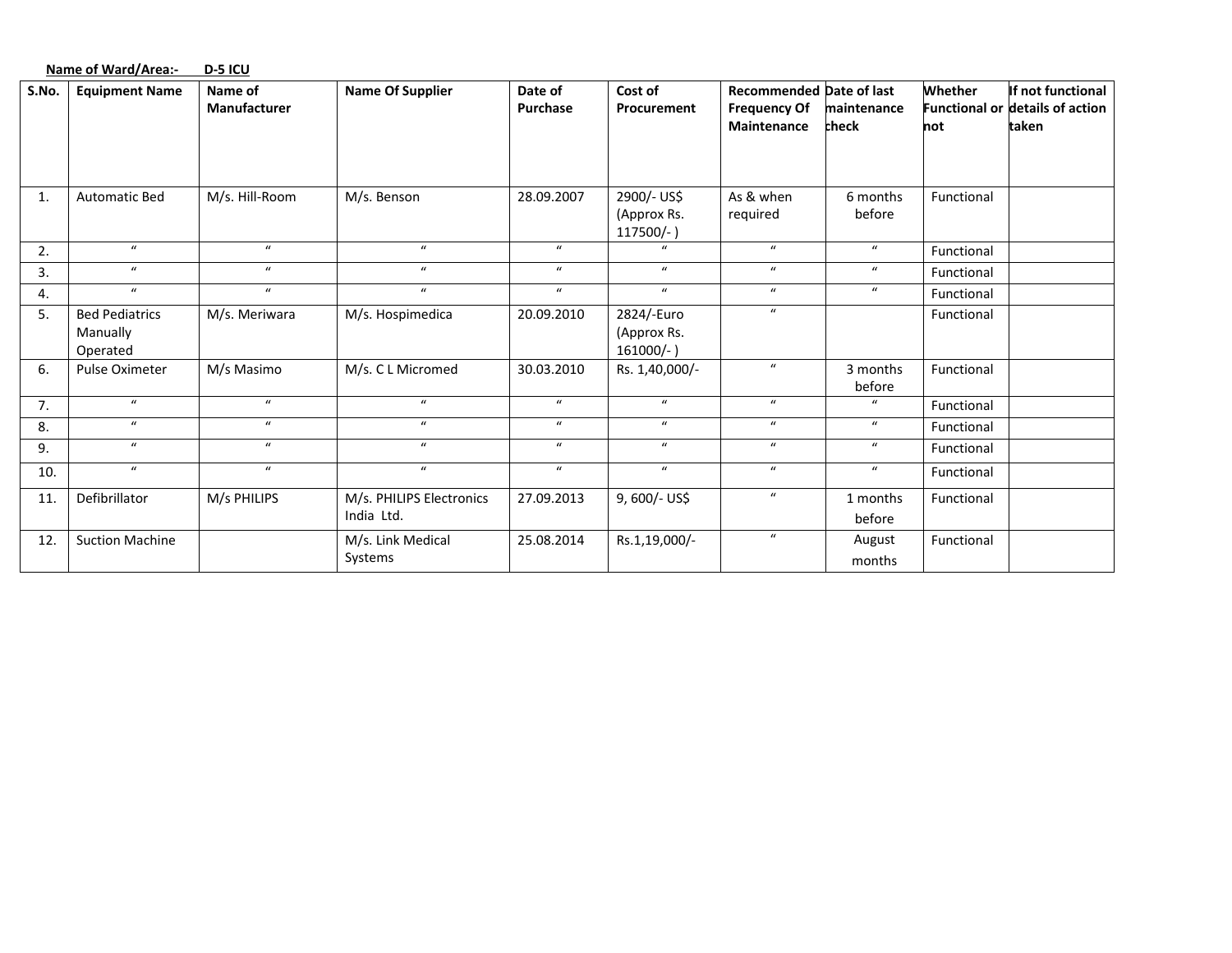|       | Name of Ward/Area:-       | AB-6 Ward                   |                         |            |                                           |                                           |                      |                             |                                          |
|-------|---------------------------|-----------------------------|-------------------------|------------|-------------------------------------------|-------------------------------------------|----------------------|-----------------------------|------------------------------------------|
| S.No. | <b>Equipment Name</b>     | <b>Name of Manufacturer</b> | <b>Name Of Supplier</b> | Date of    | Cost of                                   | Recommended                               | Date of last         | Whether                     | If not                                   |
|       |                           |                             |                         | Purchase   | Procurement                               | <b>Frequency Of</b><br><b>Maintenance</b> | maintenance<br>check | <b>Functional or</b><br>not | functional<br>details of<br>action taken |
|       | <b>Cardiac Monitors</b>   | M/s. L&T                    | M/s. Ajay Ent           | 23.03.2009 | Rs.1,60,000/                              | As & when<br>required                     | 30.10.2014           | Functional                  |                                          |
| 2.    | Defibrillator             | M/s. Zoll Medical           | M/s. L & T              | 21.07.2010 | US\$ 8,810/-<br>(Approx Rs.<br>$411338/-$ | $\mathcal{U}$                             | $\mathbf{u}$         | Functional                  |                                          |
| 3.    | Pulse Oximeter            | M/s Masimo                  | M/s. C L Micromed       | 30.03.2010 | Rs. 1,40,000/-                            | $\boldsymbol{u}$                          | 12.03.2014           | Functional                  |                                          |
| 4.    | <b>Resuscitation Cart</b> | M/s. Inter Metro            | M/s. Care Inter         | 25.07.2009 | US\$ 4,724/-<br>(Approx Rs.<br>$236200/-$ | $\boldsymbol{u}$                          |                      | Functional                  |                                          |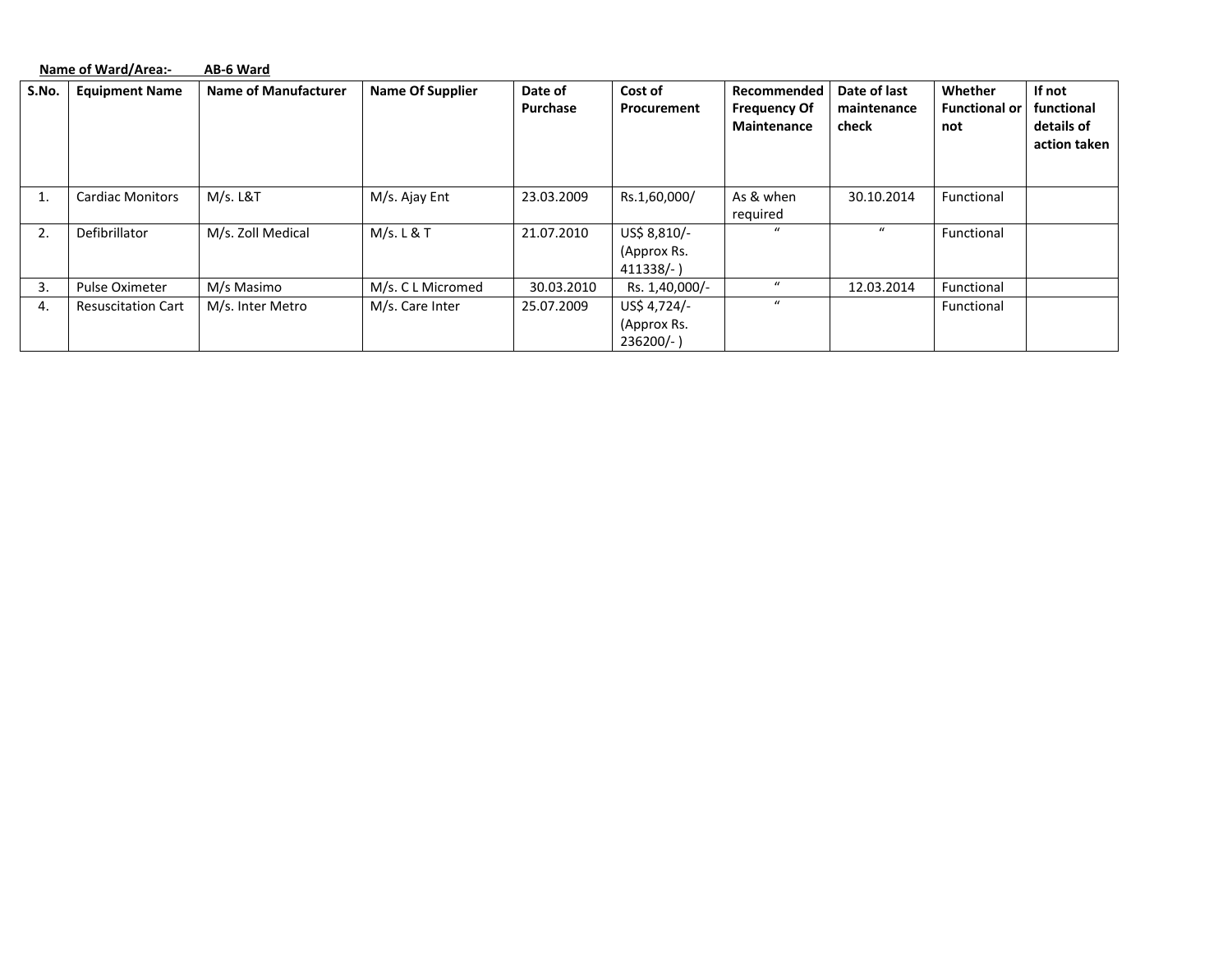|       | Name of Ward/Area:-     | C-6 Ward                       |                                        |                     |                                           |                                                                              |                      |                                        |                                                    |
|-------|-------------------------|--------------------------------|----------------------------------------|---------------------|-------------------------------------------|------------------------------------------------------------------------------|----------------------|----------------------------------------|----------------------------------------------------|
| S.No. | <b>Equipment Name</b>   | Name of<br><b>Manufacturer</b> | <b>Name Of Supplier</b>                | Date of<br>Purchase | Cost of<br>Procurement                    | <b>Recommended Date of last</b><br><b>Frequency Of</b><br><b>Maintenance</b> | maintenance<br>check | Whether<br><b>Functional or</b><br>not | If not<br>functional<br>details of<br>action taken |
| τ.    | Ventilator              | M/s Air Liquid                 | M/s Air Liguid                         | 30.03.2010          | Rs.3,50,000/-                             | As & when<br>required                                                        |                      | Functional                             |                                                    |
| 2.    | Slow Suction<br>Machine | M/s. Medela                    | M/s. Rohit Surgical                    | 17.06.2009          | 1785/- CHF<br>(Approx Rs.<br>$101745/-$ ) | $\mathcal{U}$                                                                | 09.11.2014           | Functional                             |                                                    |
| 3.    | Defibrillator           | M/s PHILIPS                    | M/s. PHILIPS Electronics<br>India Ltd. | 27.09.2013          | $9,600/-$ US\$                            | $\boldsymbol{u}$                                                             | 03.11.2014           | Functional                             |                                                    |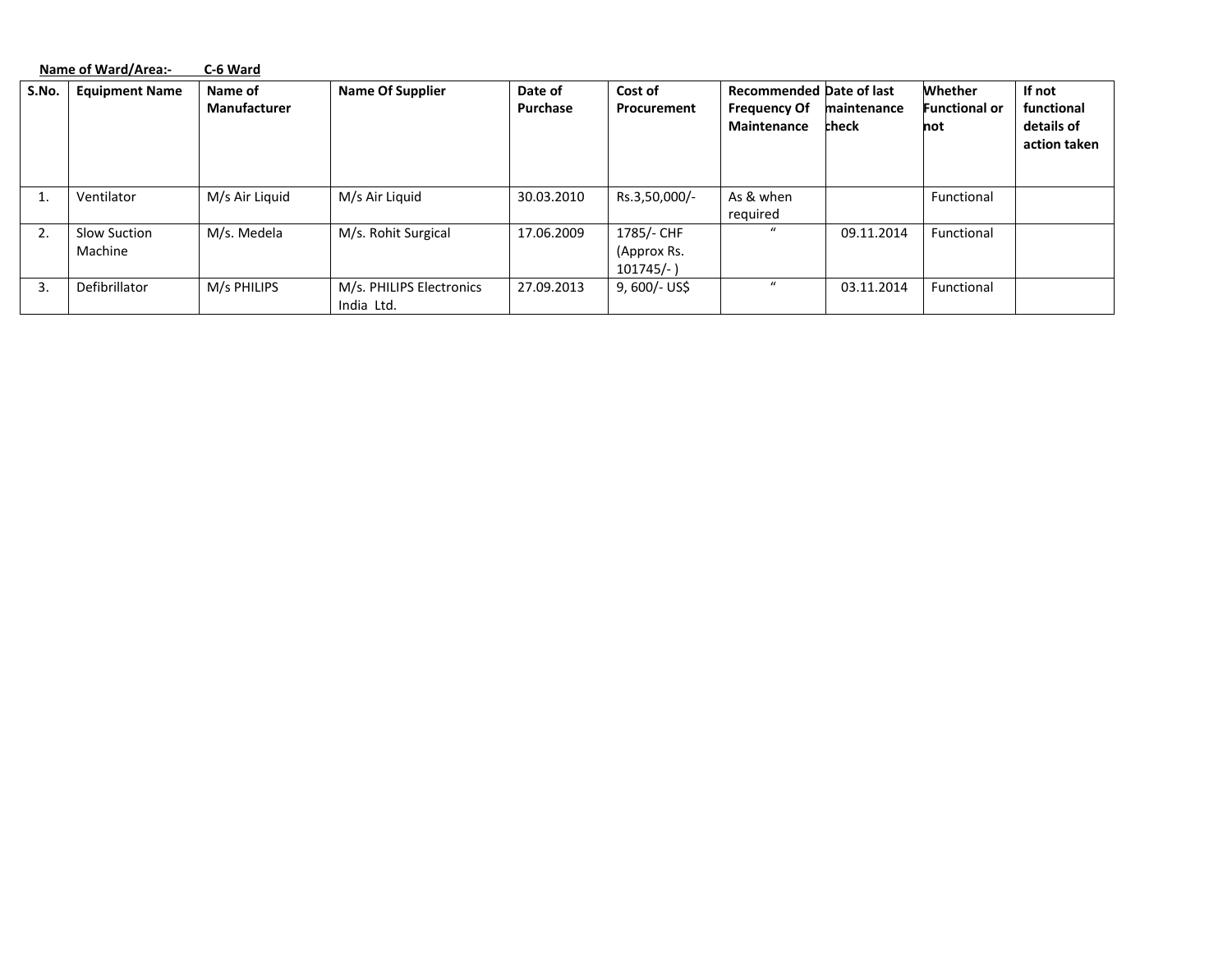|       | <b>Name of Ward/Area:-</b> | $D-6+ICU$               |                                        |                            |                                             |                                                                       |                            |                                                   |                                      |
|-------|----------------------------|-------------------------|----------------------------------------|----------------------------|---------------------------------------------|-----------------------------------------------------------------------|----------------------------|---------------------------------------------------|--------------------------------------|
| S.No. | <b>Equipment Name</b>      | Name of<br>Manufacturer | <b>Name Of Supplier</b>                | Date of<br>Purchase        | Cost of<br>Procurement                      | <b>Recommended Date of last</b><br><b>Frequency Of</b><br>Maintenance | maintenance<br>check       | Whether<br><b>Functional or functional</b><br>not | If not<br>details of<br>action taken |
| 1.    | <b>Cardiac Monitor</b>     | M/s Criticare           | M/s Advanced Micronic<br>Devices       | 05.07.2010                 | Rs. 1,64,900/-                              | As & when<br>required                                                 | 14.06.2014                 | Not<br>Functional                                 | Informed to<br>the firm              |
| 2.    | $\boldsymbol{u}$           | $\boldsymbol{u}$        | $\mathbf{u}$                           | $\boldsymbol{u}$           | $\boldsymbol{u}$                            | $\boldsymbol{u}$                                                      | $\boldsymbol{u}$           | Functional                                        |                                      |
| 3.    | $\boldsymbol{u}$           | M/s. L&T                | M/s. Ajay Ent                          | 23.03.2009                 | Rs.1,60,000/                                | $\boldsymbol{u}$                                                      | 26.08.2014                 | Functional                                        |                                      |
| 4.    | $\boldsymbol{u}$           | $\boldsymbol{u}$        | $\mathbf{u}$                           | $\boldsymbol{u}$           |                                             | $\boldsymbol{u}$                                                      | $\boldsymbol{u}$           | Functional                                        |                                      |
| 5.    | Slow Suction<br>Machine    | M/s. Medela             | M/s. Rohit Surgical                    | 18.09.2008                 | 1849/- CHF<br>(Approx Rs.<br>$105393/-$     | $\boldsymbol{u}$                                                      | 04.04.2012                 | Functional                                        |                                      |
| 6.    | $\boldsymbol{u}$           | $\boldsymbol{u}$        | $\boldsymbol{u}$                       | $\boldsymbol{u}$           | $\boldsymbol{u}$                            | $\boldsymbol{u}$                                                      | $\boldsymbol{u}$           | Functional                                        |                                      |
| 7.    | <b>Resuscitation Cart</b>  | M/s. Inter Metro        | M/s. Care Inter                        | 25.07.2009                 | US\$ 4,724/-<br>(Approx Rs.<br>236200/-)    | $\boldsymbol{u}$                                                      |                            | Functional                                        |                                      |
| 8.    | $\boldsymbol{u}$           | M/s. Inter              | M/s. Care Inter                        | 20.11.2010                 | US\$ 4,690/-<br>(Approx Rs.<br>$212785/-$ ) | $\boldsymbol{u}$                                                      |                            | Functional                                        |                                      |
| 9.    | <b>Automatic Bed</b>       | M/s. Meriwara           | M/s. Hospimedica                       | 02.11.2011                 | 4088/-Euro<br>(Approx Rs.<br>245280/-)      | $\boldsymbol{u}$                                                      | 11.08.2014                 | Functional                                        |                                      |
| 10.   | $\boldsymbol{u}$           | $\boldsymbol{u}$        | $\boldsymbol{u}$                       | $\boldsymbol{u}$           | $\mathbf{u}$                                | $\boldsymbol{u}$                                                      | $\boldsymbol{u}$           | Functional                                        |                                      |
| 11.   | $\boldsymbol{u}$           | $\boldsymbol{u}$        | $\boldsymbol{u}$                       | $\mathbf{u}$               | $\bf{u}$                                    | $\boldsymbol{u}$                                                      | $\boldsymbol{u}$           | Functional                                        |                                      |
| 12.   | $\boldsymbol{u}$           | $\boldsymbol{u}$        | $\boldsymbol{u}$                       | $\boldsymbol{u}$           | $\boldsymbol{u}$                            | $\boldsymbol{u}$                                                      | $\boldsymbol{u}$           | Functional                                        |                                      |
| 13.   | $\boldsymbol{u}$           | $\boldsymbol{u}$        | $\boldsymbol{u}$                       | $\boldsymbol{u}$           | $\boldsymbol{u}$                            | $\boldsymbol{u}$                                                      | $\boldsymbol{u}$           | Functional                                        |                                      |
| 14.   | $\boldsymbol{u}$           | $\boldsymbol{u}$        | $\boldsymbol{u}$                       | $\boldsymbol{\mathcal{U}}$ | $\boldsymbol{u}$                            | $\boldsymbol{u}$                                                      | $\boldsymbol{u}$           | Functional                                        |                                      |
| 15.   | $\boldsymbol{u}$           | $\boldsymbol{u}$        | $\boldsymbol{u}$                       | $\boldsymbol{u}$           | $\boldsymbol{u}$                            | $\boldsymbol{u}$                                                      | $\boldsymbol{u}$           | Functional                                        |                                      |
| 16.   | $\boldsymbol{u}$           | $\boldsymbol{u}$        | $\boldsymbol{u}$                       | $\boldsymbol{\mathcal{U}}$ | $\boldsymbol{u}$                            | $\boldsymbol{u}$                                                      | $\boldsymbol{u}$           | Functional                                        |                                      |
| 17.   | $\boldsymbol{u}$           | $\boldsymbol{u}$        | $\boldsymbol{u}$                       | $\boldsymbol{\mathcal{U}}$ | $\boldsymbol{u}$                            | $\boldsymbol{u}$                                                      | $\boldsymbol{\mathcal{U}}$ | Functional                                        |                                      |
| 18.   | $\boldsymbol{u}$           | $\boldsymbol{u}$        | $\boldsymbol{u}$                       | $\boldsymbol{u}$           | $\boldsymbol{u}$                            | $\boldsymbol{u}$                                                      | $\boldsymbol{\mathcal{U}}$ | Functional                                        |                                      |
| 19.   | Defibrillator              | M/s PHILIPS             | M/s. PHILIPS Electronics<br>India Ltd. | 27.09.2013                 | 9,600/- US\$                                | $\boldsymbol{\mathcal{U}}$                                            |                            | Functional                                        |                                      |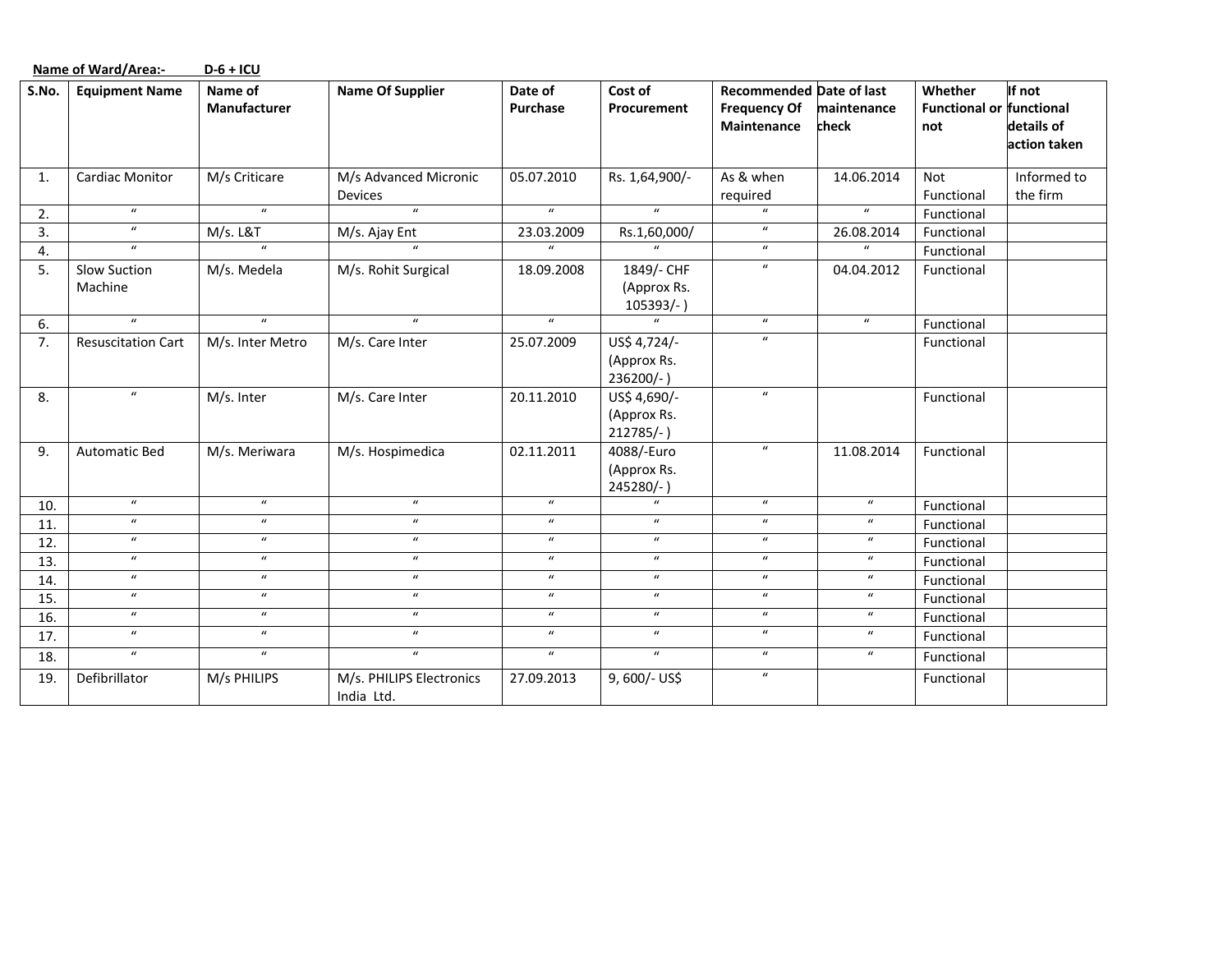|       |                        |                     | <b>Name Of Supplier</b> |                  | Cost of          | Recommended         | Date of last     | Whether              | If not       |
|-------|------------------------|---------------------|-------------------------|------------------|------------------|---------------------|------------------|----------------------|--------------|
| S.No. | <b>Equipment Name</b>  | Name of             |                         | Date of          |                  |                     |                  |                      |              |
|       |                        | <b>Manufacturer</b> |                         | Purchase         | Procurement      | <b>Frequency Of</b> | maintenance      | <b>Functional or</b> | functional   |
|       |                        |                     |                         |                  |                  | <b>Maintenance</b>  | check            | not                  | details of   |
|       |                        |                     |                         |                  |                  |                     |                  |                      | action taken |
|       |                        |                     |                         |                  |                  |                     |                  |                      |              |
| 1.    | <b>Cardiac Monitor</b> | M/s. L&T            | M/s. Ajay Enter.        | 23.03.2009       | Rs.1,60,000/     | As & when           | 21.11.2014       | Functional           |              |
|       |                        |                     |                         |                  |                  | required            |                  |                      |              |
| 2.    | $\bf{u}$               | $\boldsymbol{u}$    | $\mathbf{u}$            | $\mathbf{u}$     | Rs.1,60,000/     | $\mathbf{u}$        | $\bf{u}$         | Functional           |              |
| 3.    | Ventilator             | M/s. Teama          | M/s. Electrocare        | 13.03.2008       | Rs.3,60,000/-    | $\bf{u}$            | 28.06.2014       | Functional           |              |
| 4.    | Defibrillator          | M/s PHILIPS         | M/s. PHILIPS            | 27.09.2013       | $9,600/-$ US\$   | $\bf{u}$            | 12.11.2013       | Functional           |              |
|       |                        |                     | Electronics India Ltd.  |                  |                  |                     |                  |                      |              |
| 5.    | <b>Cardiac Monitor</b> | M/s. Shenzhen       | M/s.<br>Rohanika        | 02.07.2013       | Rs. 4, 28,052/-  | $\bf{u}$            | 21.09.2014       | Functional           |              |
|       |                        |                     | Electronics             |                  |                  |                     |                  |                      |              |
| 6.    | $\bf{u}$               | $\boldsymbol{u}$    | $\mathbf{u}$            | $\boldsymbol{u}$ | $\boldsymbol{u}$ | $\boldsymbol{u}$    | $\boldsymbol{u}$ | Functional           |              |
| 7.    | $\bf{u}$               | $\boldsymbol{u}$    | $\bf{u}$                | $\bf{u}$         | $\boldsymbol{u}$ | $\boldsymbol{u}$    | $\boldsymbol{u}$ | Functional           |              |
| 8.    | $\bf{u}$               | $\boldsymbol{u}$    | $\bf{u}$                | $\bf{u}$         | $\boldsymbol{u}$ | $\boldsymbol{u}$    | $\bf{u}$         | Functional           |              |
| 9.    | $\bf{u}$               | $\boldsymbol{u}$    | $\bf{u}$                | $\boldsymbol{u}$ | $\boldsymbol{u}$ | $\boldsymbol{u}$    | $\mathcal{U}$    | Functional           |              |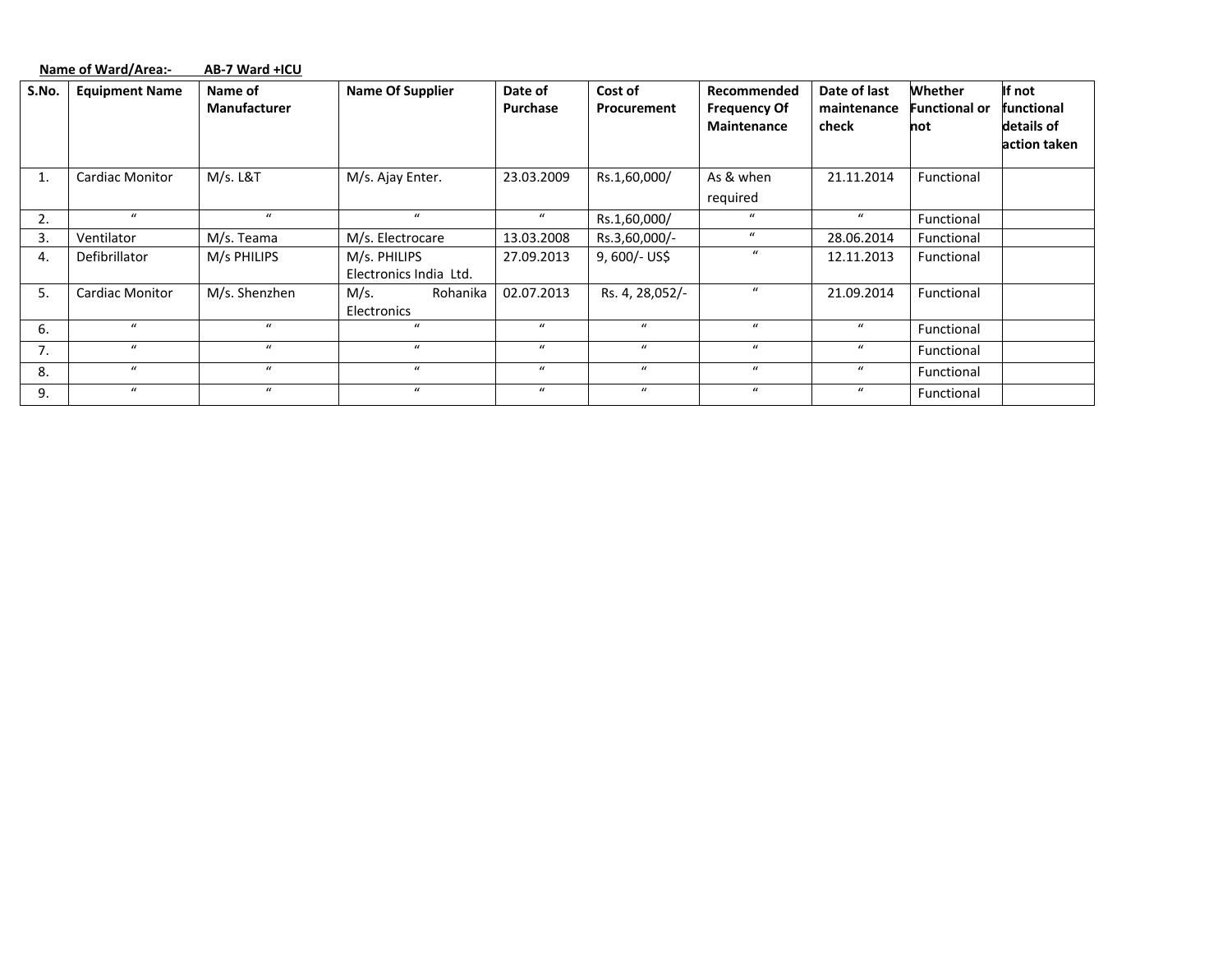|       | Name of Ward/Area:-<br>AB-7 KTP        |                                |                                 |                     |                               |                                                          |                                      |                                         |                                                    |  |
|-------|----------------------------------------|--------------------------------|---------------------------------|---------------------|-------------------------------|----------------------------------------------------------|--------------------------------------|-----------------------------------------|----------------------------------------------------|--|
| S.No. | <b>Equipment Name</b>                  | Name of<br><b>Manufacturer</b> | <b>Name Of Supplier</b>         | Date of<br>Purchase | Cost of<br><b>Procurement</b> | Recommended<br><b>Frequency Of</b><br><b>Maintenance</b> | Date of last<br>maintenance<br>check | Whether<br><b>Functional</b><br>lor not | If not<br>functional<br>details of<br>action taken |  |
| Τ.    | <b>Cardiac Monitor</b><br>with Printer | M/s. L&T                       | M/s. Ajay Enter.                | 30.03.2009          | Rs.1,80,000/-                 | As & when<br>required                                    | 02.06.2014                           | Functional                              |                                                    |  |
| 2.    | <b>Cardiac Monitor</b>                 | M/s. Shenzhen                  | M/s.<br>Rohanika<br>Electronics | 02.07.2013          | Rs. 4, 28,052/-               | $\mathbf{u}$                                             | 21.08.2014                           | Functional                              |                                                    |  |
| 3.    | $\mathbf{u}$                           | $\mathbf{u}$                   | $\boldsymbol{u}$                | $\boldsymbol{u}$    | $\boldsymbol{u}$              | $\boldsymbol{u}$                                         | $\boldsymbol{u}$                     | Functional                              |                                                    |  |
| 4.    | $\bf{u}$                               | $\mathbf{u}$                   | $\boldsymbol{u}$                | $\bf{u}$            | $\boldsymbol{u}$              | $\boldsymbol{u}$                                         | $\boldsymbol{u}$                     | Functional                              |                                                    |  |
| 5.    | $\bf{u}$                               | $\boldsymbol{u}$               | $\bf{u}$                        | $\bf{u}$            | $\mathbf{u}$                  | $\boldsymbol{u}$                                         | $\boldsymbol{u}$                     | Functional                              |                                                    |  |
| 6.    | $\bf{u}$                               | $\boldsymbol{u}$               | $\boldsymbol{u}$                | $\boldsymbol{u}$    | $\boldsymbol{u}$              | $\boldsymbol{u}$                                         | $\boldsymbol{u}$                     | Functional                              |                                                    |  |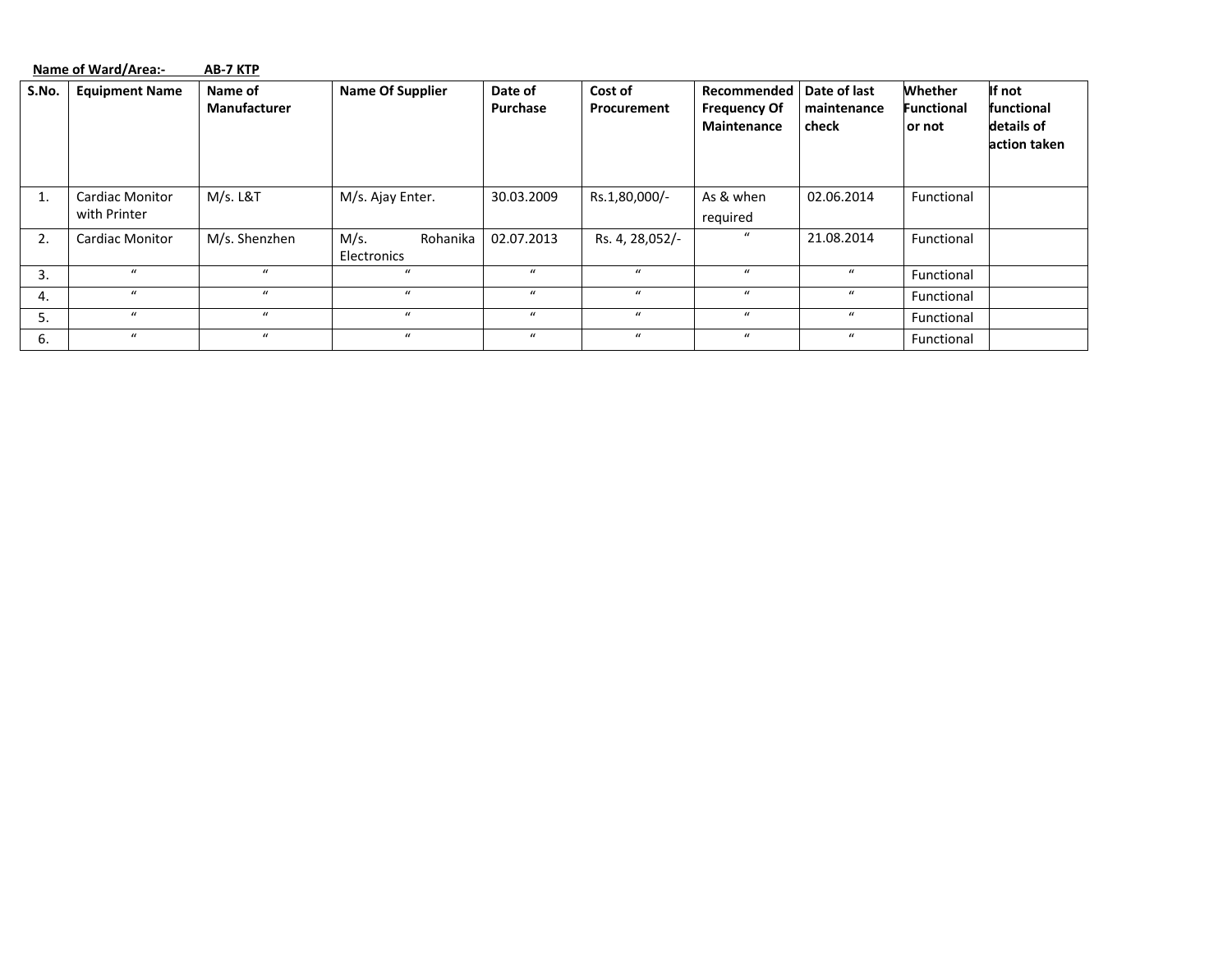|       | Name of Ward/Area: -<br>C-7 Ward        |                                |                                 |                     |                        |                                                                              |                      |                                        |                                                    |
|-------|-----------------------------------------|--------------------------------|---------------------------------|---------------------|------------------------|------------------------------------------------------------------------------|----------------------|----------------------------------------|----------------------------------------------------|
| S.No. | <b>Equipment Name</b>                   | Name of<br><b>Manufacturer</b> | <b>Name Of Supplier</b>         | Date of<br>Purchase | Cost of<br>Procurement | <b>Recommended Date of last</b><br><b>Frequency Of</b><br><b>Maintenance</b> | maintenance<br>check | Whether<br><b>Functional</b><br>or not | If not<br>functional<br>details of<br>action taken |
| 1.    | <b>Cardiac Monitor</b><br>with printer. | M/s L&T                        | M/s Ajay Enter.                 | 30.03.2009          | Rs.1,80,000/-          | As & when<br>required                                                        | 30.07.2014           | Functional                             |                                                    |
| 2.    | <b>Cardiac Monitor</b>                  | M/s. Shenzhen                  | Rohanika<br>M/s.<br>Electronics | 02.07.2013          | Rs. 4, 28,052/-        | $\mathbf{u}$                                                                 |                      | Functional                             |                                                    |
| 3.    | $\mathbf{u}$                            | $\mathbf{u}$                   |                                 |                     | $\mathbf{u}$           | $\mathbf{u}$                                                                 |                      | Functional                             |                                                    |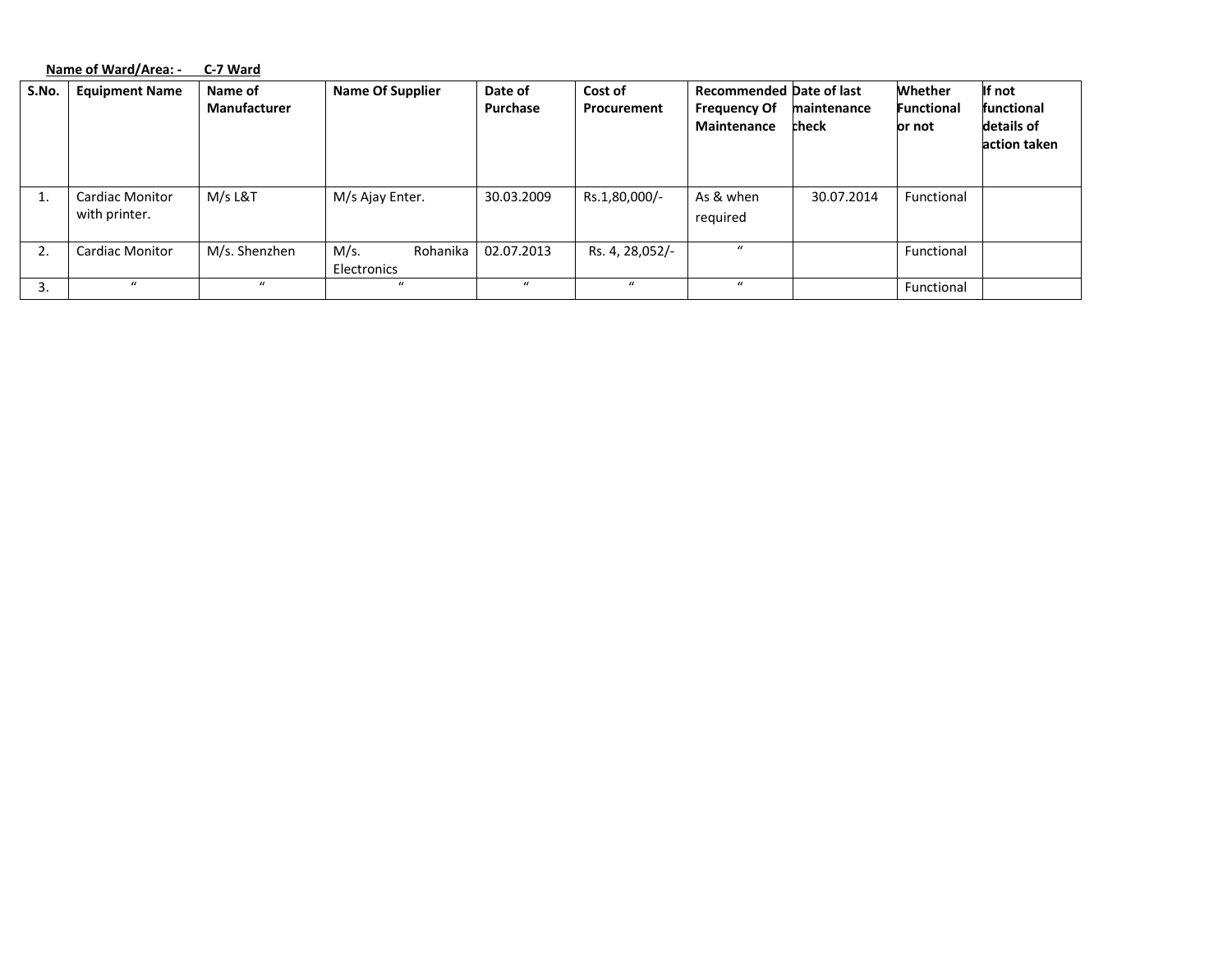# **Name of Ward/Area:‐ D‐7 Ward <sup>+</sup> HDU**

| S.No. | <b>Equipment Name</b>                   | <b>Name of Manufacturer</b> | <b>Name Of Supplier</b>         | Date of<br>Purchase | Cost of<br>Procurement                    | Recommended<br><b>Frequency Of</b><br>Maintenance | Date of last<br>maintenance<br>check | Whether<br><b>Functional or</b><br>not | If not<br>functional<br>details of<br>action taken |
|-------|-----------------------------------------|-----------------------------|---------------------------------|---------------------|-------------------------------------------|---------------------------------------------------|--------------------------------------|----------------------------------------|----------------------------------------------------|
| 1.    | <b>Cardiac Monitors</b>                 | M/s. L&T                    | M/s. Ajay Ent                   | 23.03.2009          | Rs.1,60,000/                              | As & when<br>required                             |                                      | Working                                |                                                    |
| 2.    | <b>Cardiac Monitors</b><br>With Printer | M/s. Schiller               | M/s. Schiller                   | 25.05.2012          | Rs. 2,72,750/-                            |                                                   |                                      | Working                                |                                                    |
| 3.    | $\boldsymbol{u}$                        | $\boldsymbol{u}$            |                                 | $\boldsymbol{u}$    | $\boldsymbol{u}$                          | $\boldsymbol{u}$                                  |                                      | Working                                |                                                    |
| 4.    | $\boldsymbol{u}$                        | $\boldsymbol{u}$            |                                 | $\boldsymbol{u}$    | $\boldsymbol{u}$                          | $\boldsymbol{u}$                                  |                                      | Working                                |                                                    |
| 5.    | $\boldsymbol{u}$                        | $\boldsymbol{u}$            |                                 | $\boldsymbol{u}$    | $\boldsymbol{u}$                          | $\boldsymbol{u}$                                  |                                      | Working                                |                                                    |
| 6.    | $\boldsymbol{u}$                        | $\boldsymbol{u}$            |                                 | $\boldsymbol{u}$    | $\boldsymbol{u}$                          | $\boldsymbol{u}$                                  |                                      | Working                                |                                                    |
| 7.    | Ventilator                              | M/s. Teama                  | M/s. Electrocare                | 13.06.2008          | Rs.3,60,000/-                             | $\boldsymbol{u}$                                  | 13.11.2014                           | Not Working                            |                                                    |
| 8.    | $\boldsymbol{u}$                        | $\boldsymbol{u}$            | $\boldsymbol{u}$                | $\boldsymbol{u}$    | $\boldsymbol{u}$                          | $\boldsymbol{u}$                                  |                                      | Working                                |                                                    |
| 9.    | $\boldsymbol{u}$                        | $\boldsymbol{u}$            | $\boldsymbol{u}$                | $\boldsymbol{u}$    | $\boldsymbol{u}$                          | $\boldsymbol{u}$                                  |                                      | Working                                |                                                    |
| 10.   | <b>Slow Suction</b><br>Machine          | M/s. Medela                 | M/s. Rohit Surgical             | 17.06.2009          | 1785/- CHF<br>(Approx Rs.<br>$101745/-$ ) | $\boldsymbol{u}$                                  |                                      | Working                                |                                                    |
| 11.   | <b>Cardiac Monitor</b>                  | M/s. Shenzhen               | M/s.<br>Rohanika<br>Electronics | 02.07.2013          | Rs. 4, 28,052/-                           | $\boldsymbol{u}$                                  |                                      | Working                                |                                                    |
| 12.   | $\boldsymbol{u}$                        | $\boldsymbol{u}$            | $\boldsymbol{u}$                | $\boldsymbol{u}$    | $\boldsymbol{u}$                          | $\boldsymbol{u}$                                  |                                      | Working                                |                                                    |
| 13.   | $\boldsymbol{u}$                        | $\boldsymbol{u}$            | $\boldsymbol{u}$                | $\boldsymbol{u}$    | $\boldsymbol{u}$                          | $\boldsymbol{u}$                                  |                                      | Working                                |                                                    |
| 14.   | $\boldsymbol{u}$                        | $\boldsymbol{u}$            | $\boldsymbol{u}$                | $\boldsymbol{u}$    | $\boldsymbol{u}$                          | $\boldsymbol{u}$                                  |                                      | Working                                |                                                    |
| 15.   | $\boldsymbol{u}$                        | $\boldsymbol{u}$            | $\boldsymbol{u}$                | $\boldsymbol{u}$    | $\boldsymbol{u}$                          | $\boldsymbol{u}$                                  |                                      | Working                                |                                                    |
| 16.   | $\boldsymbol{u}$                        | $\boldsymbol{u}$            | $\bf{u}$                        | $\boldsymbol{u}$    | $\boldsymbol{u}$                          | $\boldsymbol{u}$                                  |                                      | Working                                |                                                    |
| 17.   | $\boldsymbol{u}$                        | $\boldsymbol{u}$            | $\boldsymbol{u}$                | $\boldsymbol{u}$    | $\boldsymbol{u}$                          | $\boldsymbol{u}$                                  |                                      | Working                                |                                                    |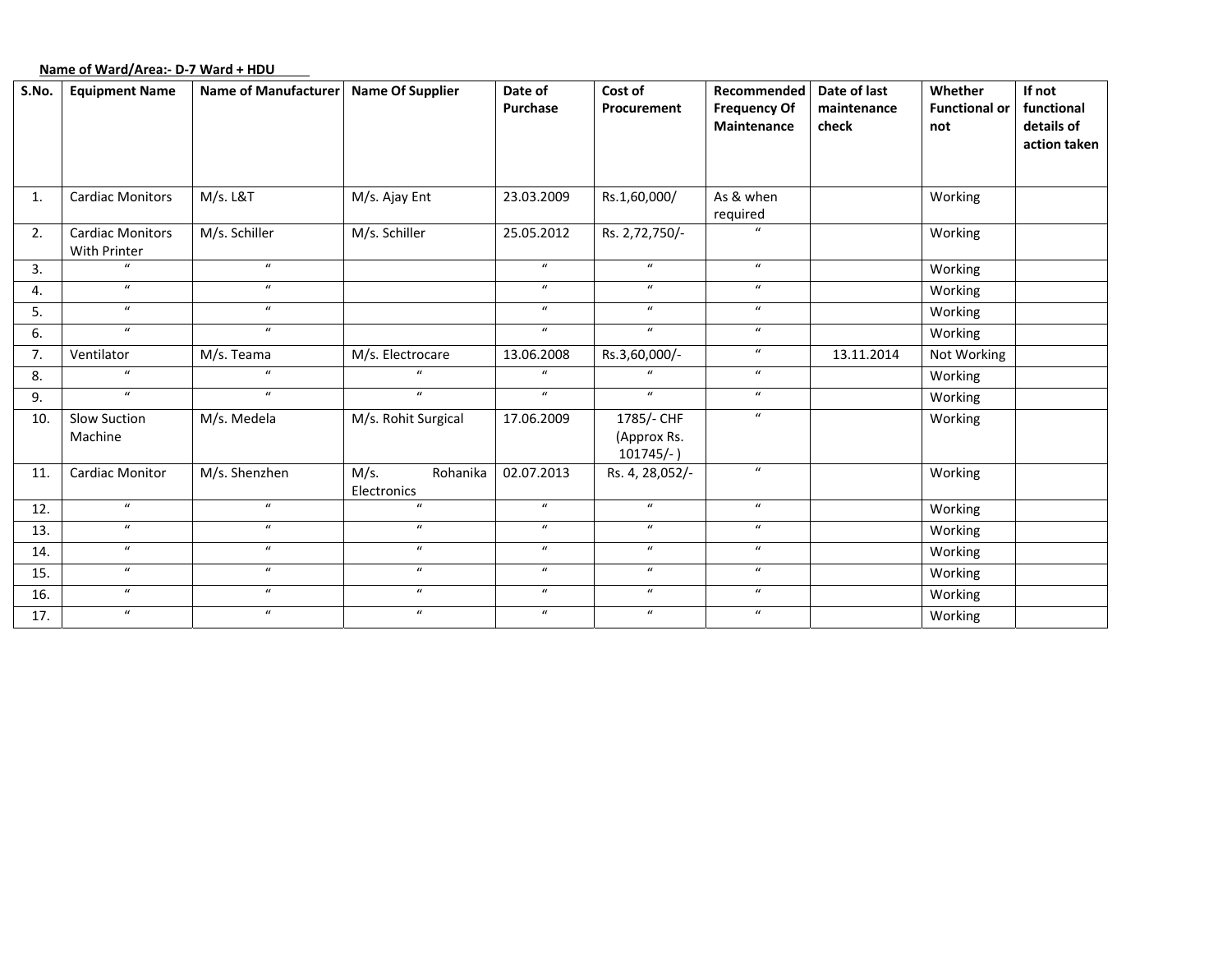|       | Name of Ward/Area:-   | <b>MOT 1</b>                |                  |                     |                                             |                                                                              |                             |                                        |                                                    |
|-------|-----------------------|-----------------------------|------------------|---------------------|---------------------------------------------|------------------------------------------------------------------------------|-----------------------------|----------------------------------------|----------------------------------------------------|
| S.No. | <b>Equipment Name</b> | <b>Name of Manufacturer</b> | Name Of Supplier | Date of<br>Purchase | Cost of<br>Procurement                      | <b>Recommended Date of last</b><br><b>Frequency Of</b><br><b>Maintenance</b> | maintenance<br><b>check</b> | Whether<br><b>Functional or</b><br>not | If not<br>functional<br>details of<br>action taken |
|       | Cautery Machine       | M/s. Gebreider Martin       | M/s. Vishal      | 15.07.2010          | 8,400/-Euro<br>(Approx Rs.<br>480984/-)     | As & when<br>required                                                        | 02.09.2013                  | Working                                |                                                    |
|       | O.T.Light             | M/s. Gebreider Martin       | M/s. Vishal      | 06.07.2010          | 32512.00 Euro<br>(Approx Rs.<br>$1861637/-$ | $\mathbf{u}$                                                                 | 06.11.2014                  | Working                                |                                                    |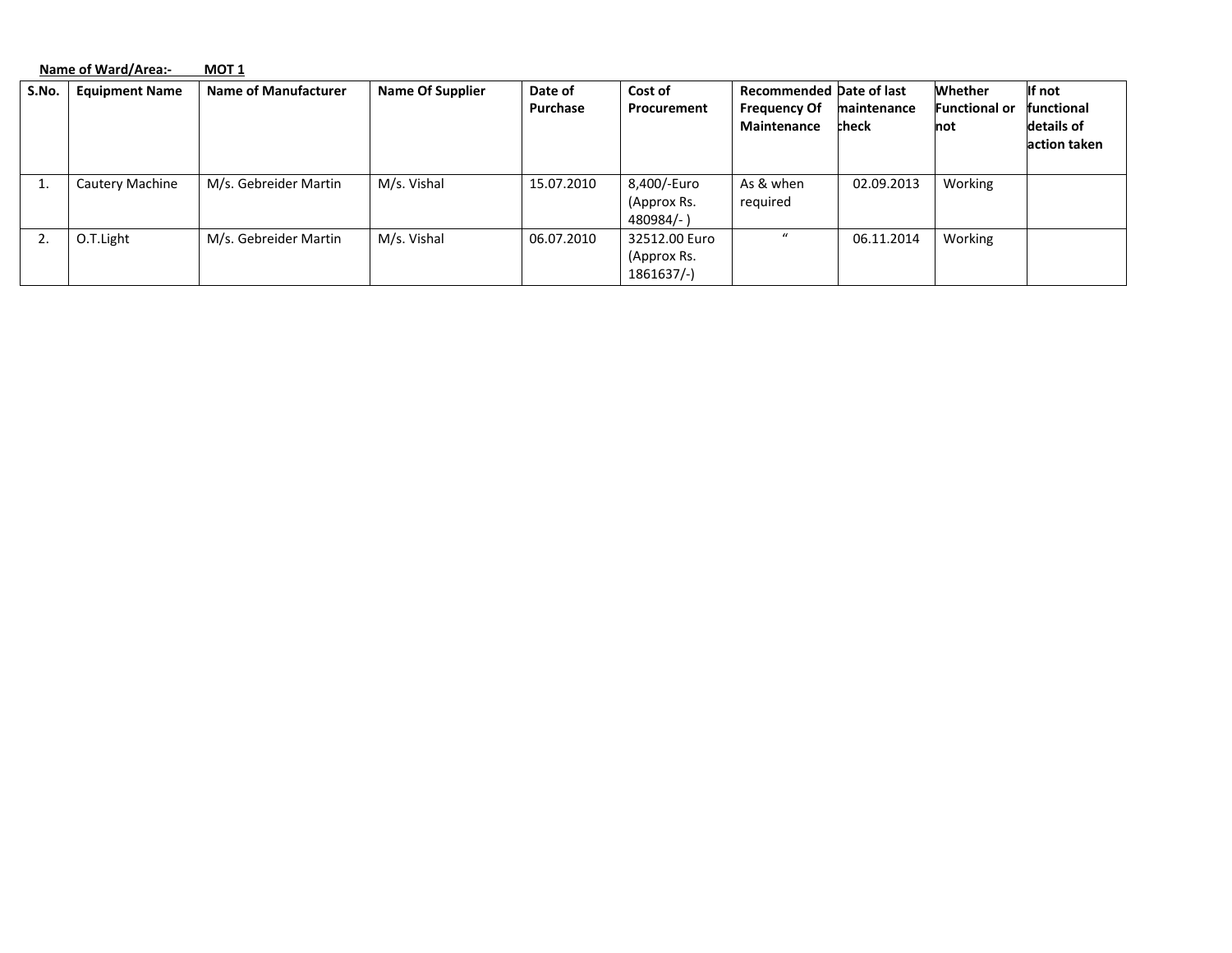|       | Name of Ward/Area:-    | $MOT 2+3$                      |                         |                     |                                         |                                                                       |                      |                                        |                                                    |
|-------|------------------------|--------------------------------|-------------------------|---------------------|-----------------------------------------|-----------------------------------------------------------------------|----------------------|----------------------------------------|----------------------------------------------------|
| S.No. | <b>Equipment Name</b>  | Name of<br><b>Manufacturer</b> | <b>Name Of Supplier</b> | Date of<br>Purchase | Cost of<br>Procurement                  | <b>Recommended Date of last</b><br><b>Frequency Of</b><br>Maintenance | maintenance<br>check | Whether<br><b>Functional or</b><br>not | If not<br>functional<br>details of<br>action taken |
|       | <b>Suction Machine</b> |                                | M/s. Link Medical       | 20.02.2008          | Rs.10,2000/-                            | As & when<br>required                                                 | 26.09.2014           | Working                                |                                                    |
| 2.    | Cautery Machine        | M/s. Gebreider<br>Martin       | M/s. Vishal             | 15.07.2010          | 8,400/-Euro<br>(Approx Rs.<br>480984/-) | $\mathbf{u}$                                                          | 11.09.2014           | Working                                |                                                    |
| 3.    |                        | $\mathbf{u}$                   | $\mathbf{u}$            |                     | $\boldsymbol{u}$                        | $\mathbf{u}$                                                          | $\boldsymbol{u}$     | Working                                |                                                    |
| 4.    | $\mathbf{u}$           | $\mathbf{u}$                   | $\mathbf{u}$            | $\mathbf{u}$        | $\mathbf{u}$                            | $\mathbf{u}$                                                          | $\mathbf{u}$         | Working                                |                                                    |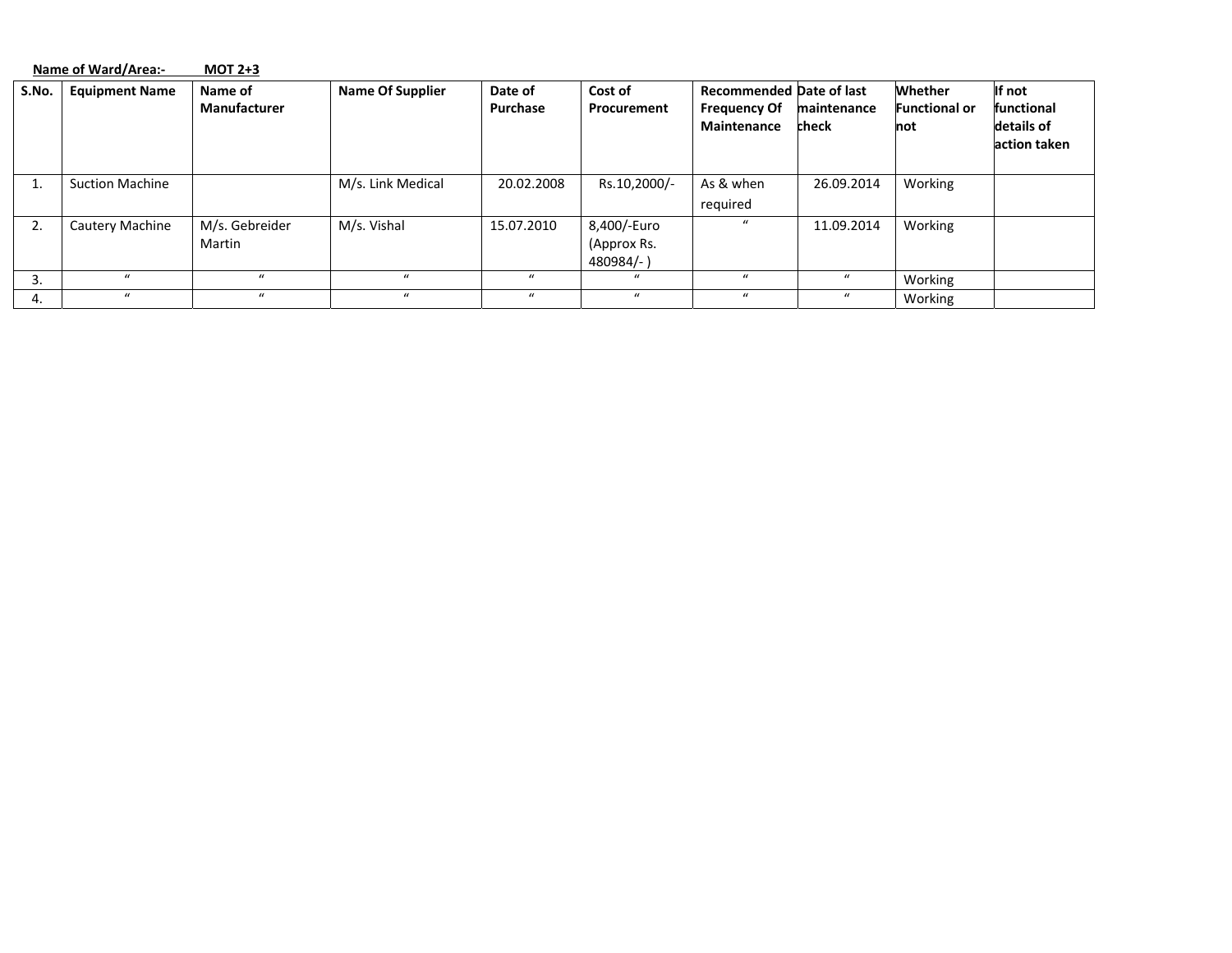|       | Name of Ward/Area:-    | <b>MOT 4+5</b>              |                              |                  |                                         |                                    |                      |                                        |                            |
|-------|------------------------|-----------------------------|------------------------------|------------------|-----------------------------------------|------------------------------------|----------------------|----------------------------------------|----------------------------|
| S.No. | <b>Equipment Name</b>  | <b>Name of Manufacturer</b> | <b>Name Of Supplier</b>      | Date of          | Cost of                                 | <b>Recommended Date of last</b>    |                      | Whether                                | If not                     |
|       |                        |                             |                              | Purchase         | Procurement                             | <b>Frequency Of</b><br>Maintenance | maintenance<br>check | <b>Functional or functional</b><br>not | details of<br>action taken |
| 1.    | <b>Cautery Machine</b> | M/s. Gebreider Martin       | M/s. Vishal Surgical         | 24.07.2012       | 8,400/-Euro<br>(Approx Rs.<br>480984/-) | As & when<br>required              | 24.11.2014           | Working                                |                            |
| 2.    | <b>Suction Machine</b> |                             | M/s. Link Medical<br>Systems | 25.08.2014       | Rs.1,19,000/-                           | As & when<br>required              |                      | Working                                |                            |
|       | $\mu$                  |                             | $\mathbf{u}$                 | $\bf{u}$         | $\mathbf{u}$                            | $\mathbf{u}$                       |                      | Working                                |                            |
| 4.    | $\bf{u}$               |                             | $\mathbf{u}$                 | $\boldsymbol{u}$ | $\bf{u}$                                | $\boldsymbol{u}$                   |                      | Working                                |                            |
|       | $\mathbf{u}$           |                             | $\bf{u}$                     | $\bf{u}$         | $\boldsymbol{u}$                        | $\boldsymbol{u}$                   |                      | Working                                |                            |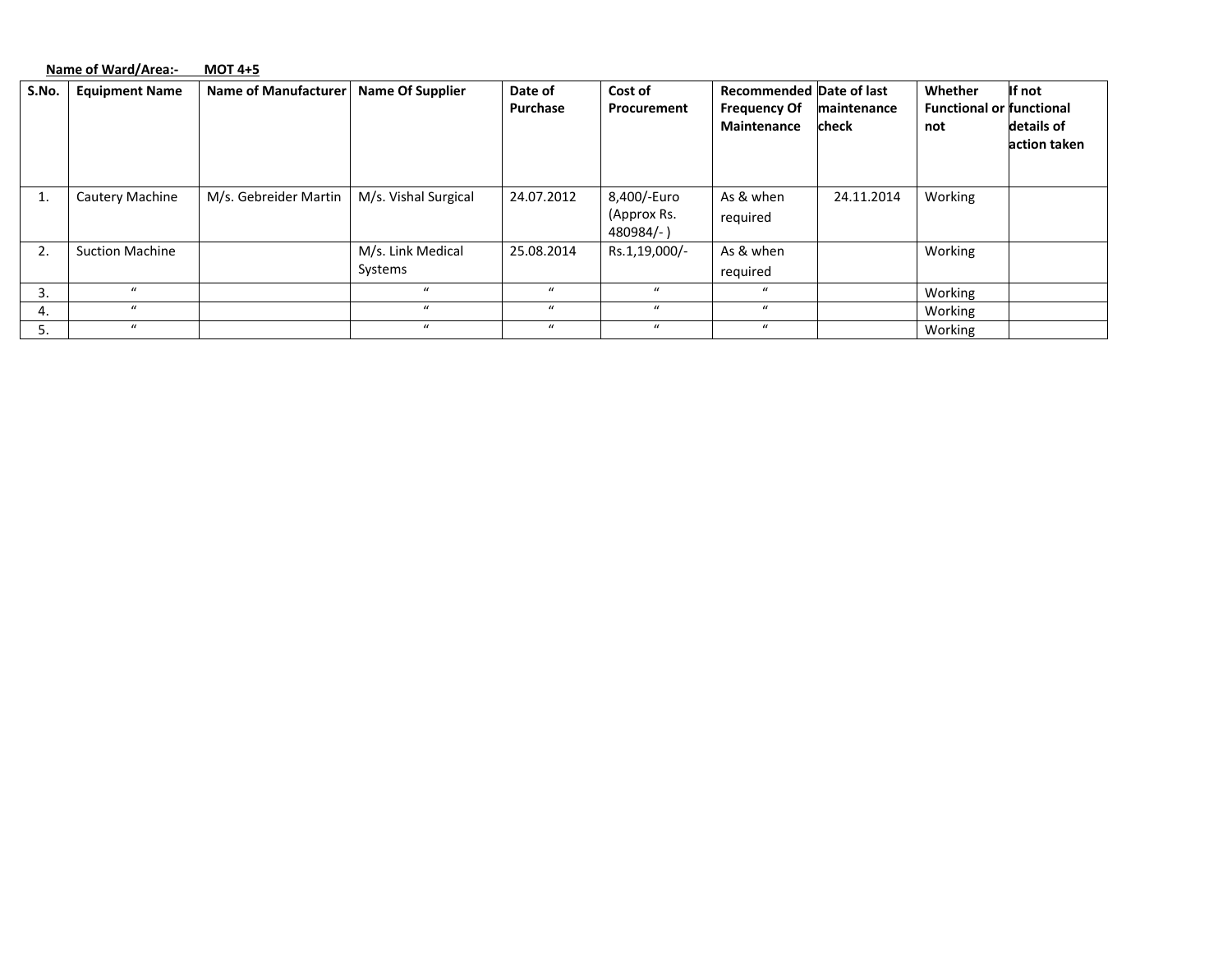|       | Name of Ward/Area:-    | $MOT 6+7$                   |                              |                     |                                         |                                                        |                  |                                 |                            |
|-------|------------------------|-----------------------------|------------------------------|---------------------|-----------------------------------------|--------------------------------------------------------|------------------|---------------------------------|----------------------------|
| S.No. | <b>Equipment Name</b>  | <b>Name of Manufacturer</b> | <b>Name Of Supplier</b>      | Date of<br>Purchase | Cost of<br>Procurement                  | <b>Recommended Date of last</b><br><b>Frequency Of</b> | maintenance      | Whether<br><b>Functional or</b> | If not<br>functional       |
|       |                        |                             |                              |                     |                                         | <b>Maintenance</b>                                     | check            | not                             | details of<br>action taken |
| 1.    | Cautery Machine        | M/s. Gebreider Martin       | M/s. Vishal Surgical         | 24.07.2012          | 8,400/-Euro<br>(Approx Rs.<br>480984/-) | As & when<br>required                                  | 15.07.2013       | Functional                      |                            |
| 2.    | <b>Suction Machine</b> |                             | M/s. Link Medical<br>Systems | 25.08.2014          | Rs.1,19,000/-                           | As & when<br>required                                  | 05.09.2014       | Functional                      |                            |
| 3.    | $\bf{u}$               |                             | $\mathbf{u}$                 | $\boldsymbol{u}$    | $\boldsymbol{u}$                        | $\boldsymbol{u}$                                       | $\boldsymbol{u}$ | Functional                      |                            |
| 4.    | $\bf{u}$               |                             | $\mathbf{u}$                 | $\mathbf{u}$        | $\mathbf{u}$                            | $\mathbf{u}$                                           | $\bf{u}$         | Functional                      |                            |
| 5.    | $\boldsymbol{u}$       |                             | $\boldsymbol{u}$             | $\boldsymbol{u}$    | $\boldsymbol{u}$                        | $\mathbf{u}$                                           | $\boldsymbol{u}$ | Functional                      |                            |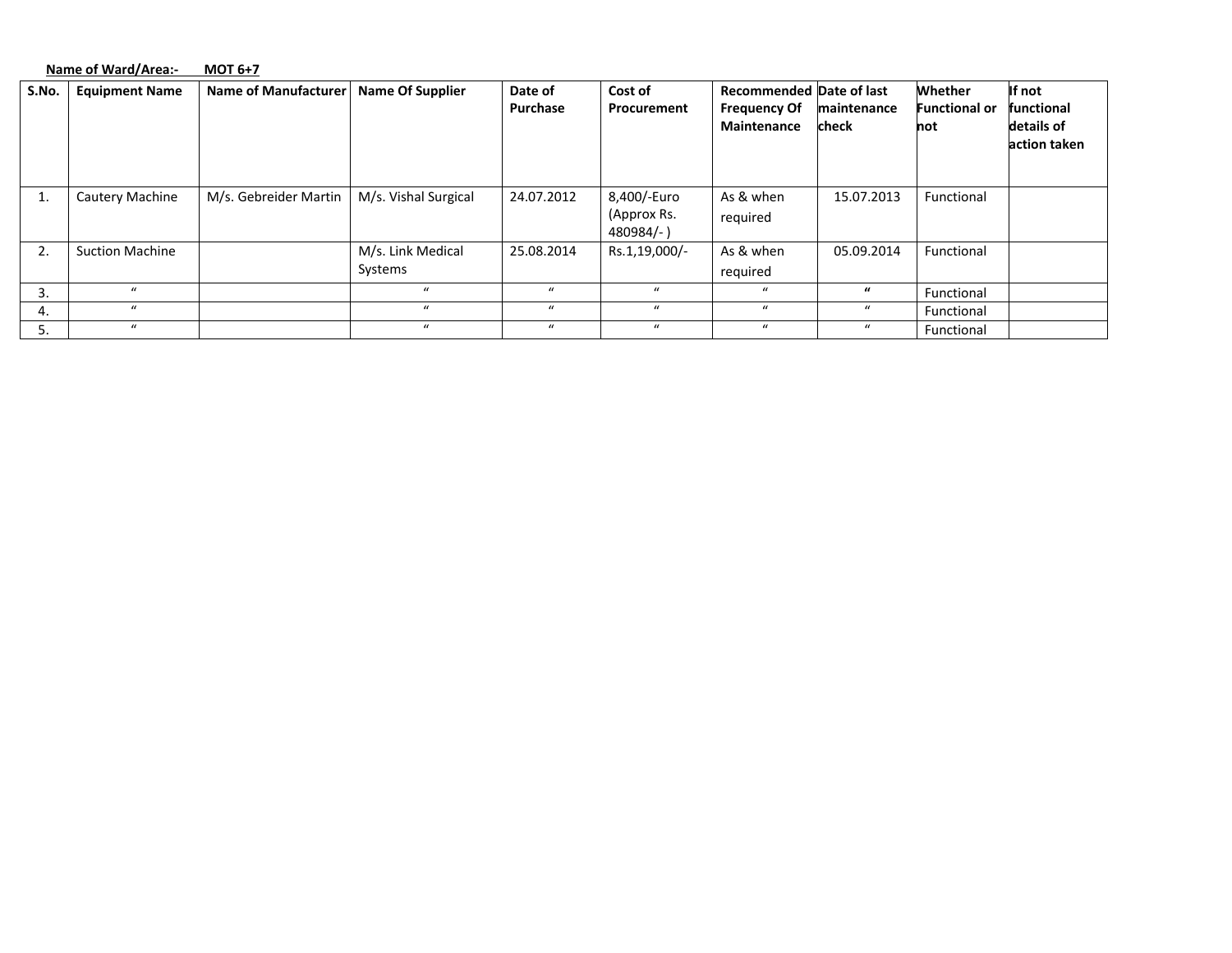|       | Name of Ward/Area:-   | <b>MOT 8+8A</b>                |                         |                     |                                           |                                                                              |                      |                                                          |                                      |
|-------|-----------------------|--------------------------------|-------------------------|---------------------|-------------------------------------------|------------------------------------------------------------------------------|----------------------|----------------------------------------------------------|--------------------------------------|
| S.No. | <b>Equipment Name</b> | Name of<br><b>Manufacturer</b> | <b>Name Of Supplier</b> | Date of<br>Purchase | Cost of<br>Procurement                    | <b>Recommended Date of last</b><br><b>Frequency Of</b><br><b>Maintenance</b> | maintenance<br>check | Whether<br><b>Functional or functional</b><br><b>not</b> | If not<br>details of<br>action taken |
|       | O T Table             | M/s. Merivaara                 | M/s. Hospimedica        | 24.01.2011          | Euro 31088/-<br>(Approx Rs.<br>1780098/-) | As & when<br>required                                                        | 02.12.2014           | Functional                                               |                                      |
|       | Cautery Machine       | M/s. Martin                    | M/s. Vishal Surgical    | 24.07.2012          | Euro 8,400/-                              | $\mathbf{u}$                                                                 |                      | Functional                                               |                                      |
| 3.    | $\prime$              | $\mathbf{u}$                   | $\prime\prime$          | $\prime$            | $\mathbf{u}$                              | $\mathbf{u}$                                                                 |                      | Functional                                               |                                      |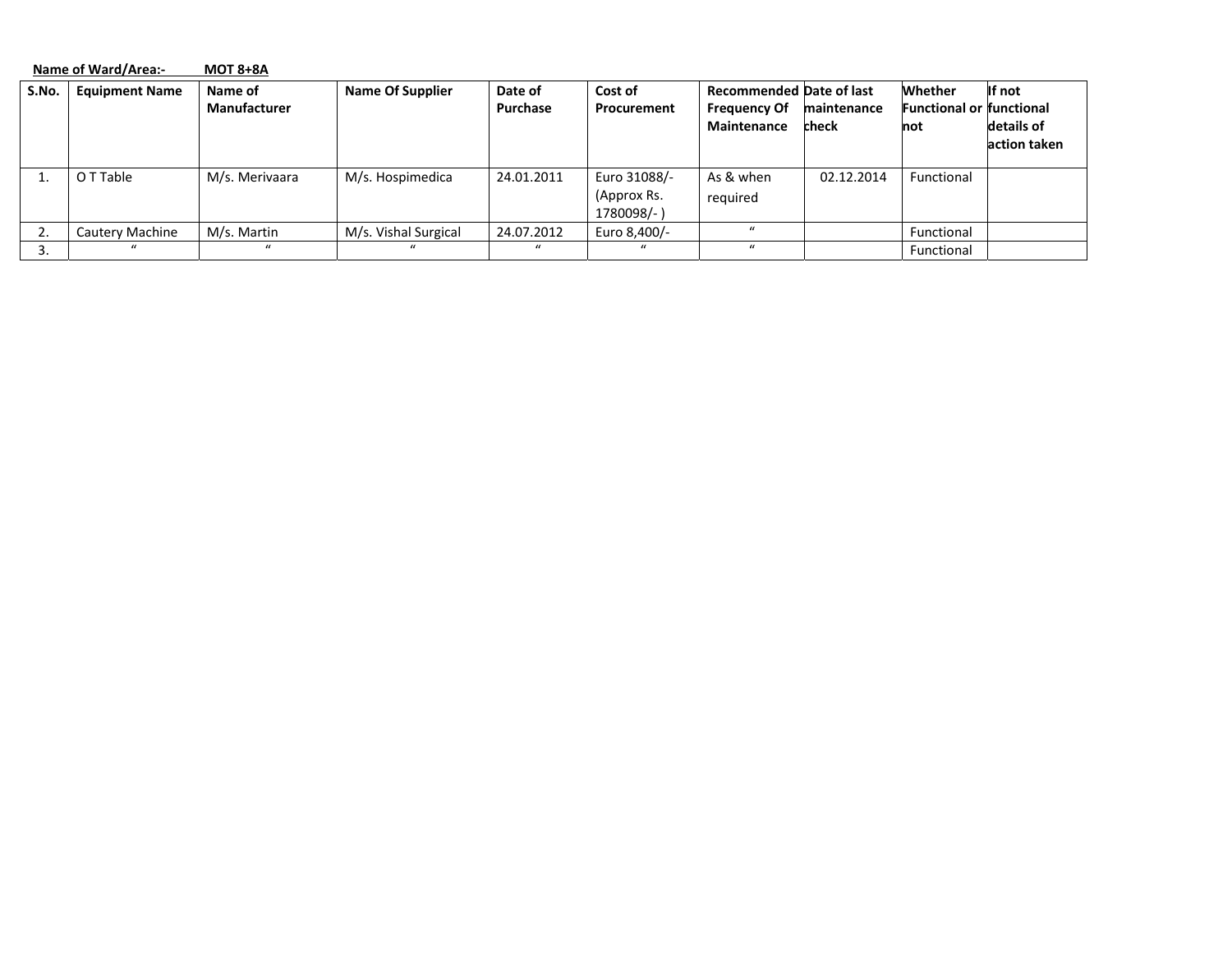# **Name of Ward/Area:‐MOT 9**

| S.No. | <b>Equipment Name</b> | Name of             | <b>Name Of Supplier</b> | Date of    | Cost of      | <b>Recommended Date of last</b> |             | <b>Whether</b>       | If not       |
|-------|-----------------------|---------------------|-------------------------|------------|--------------|---------------------------------|-------------|----------------------|--------------|
|       |                       | <b>Manufacturer</b> |                         | Purchase   | Procurement  | <b>Frequency Of</b>             | maintenance | <b>Functional or</b> | functional   |
|       |                       |                     |                         |            |              | Maintenance                     | check       | not                  | details of   |
|       |                       |                     |                         |            |              |                                 |             |                      | action taken |
|       |                       |                     |                         |            |              |                                 |             |                      |              |
|       |                       |                     |                         |            |              |                                 |             |                      |              |
| ⊥.    | Cautery Machine       | M/s. Martin         | M/s. Vishal Surgical    | 24.07.2012 | Euro 8.400/- | As & when                       | 08.11.2014  | Functional           |              |
|       |                       |                     |                         |            |              | required                        |             |                      |              |
|       |                       |                     |                         |            |              |                                 |             |                      |              |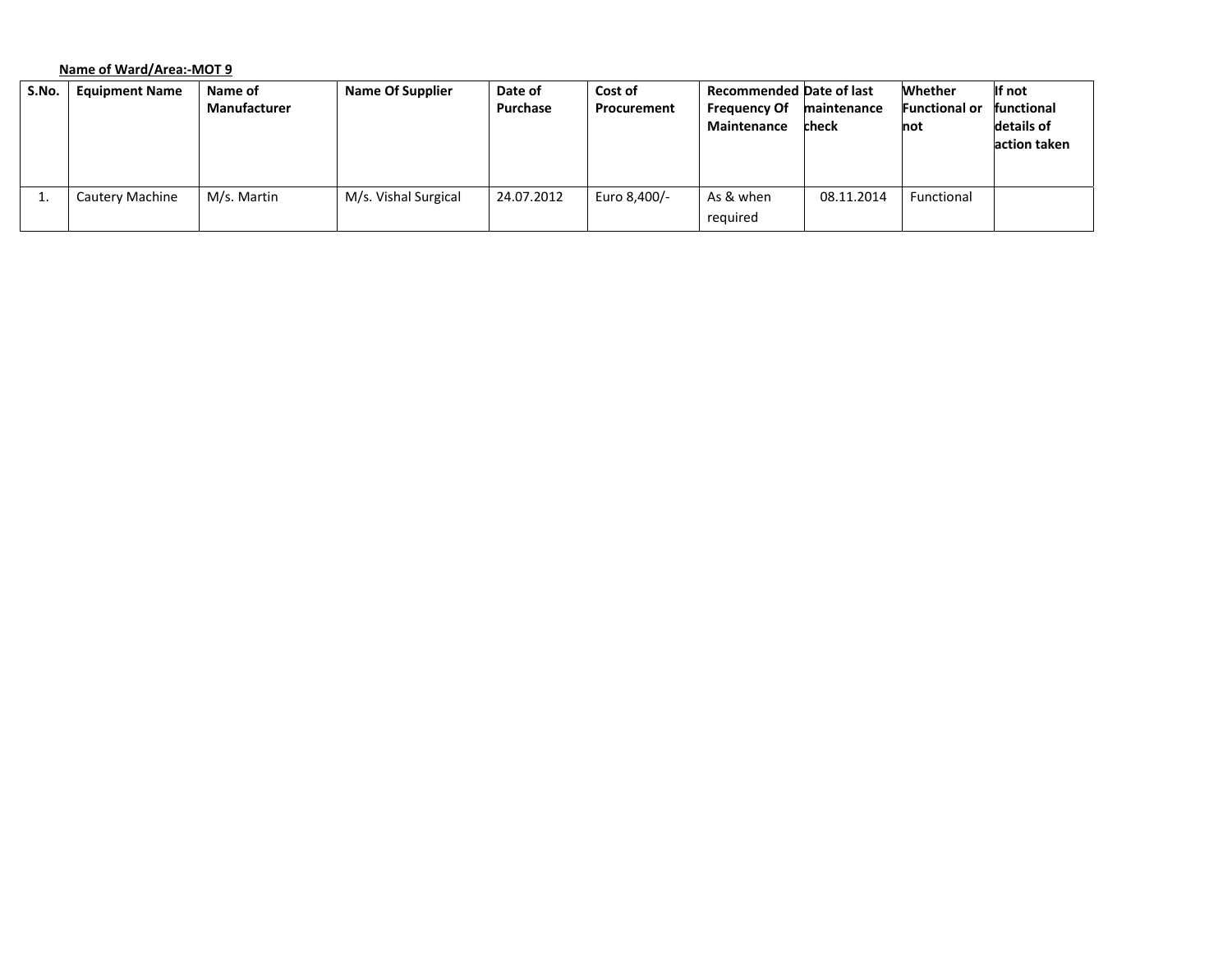|       | Name of Ward/Area:-<br>MOT 10+11 |                      |                              |                     |                                               |                                                                              |                      |                                        |                                                           |  |  |
|-------|----------------------------------|----------------------|------------------------------|---------------------|-----------------------------------------------|------------------------------------------------------------------------------|----------------------|----------------------------------------|-----------------------------------------------------------|--|--|
| S.No. | <b>Equipment Name</b>            | Name of Manufacturer | <b>Name Of Supplier</b>      | Date of<br>Purchase | Cost of<br>Procurement                        | <b>Recommended Date of last</b><br><b>Frequency Of</b><br><b>Maintenance</b> | maintenance<br>check | Whether<br><b>Functional or</b><br>not | If not<br><b>functional</b><br>details of<br>action taken |  |  |
|       | O T Table                        | M/s. Merivaara       | M/s. Hospimedica             | 25.10.2010          | Euro 31088/-<br>(Approx Rs.<br>1780098/-)     | As & when<br>required                                                        | 26.07.2014           | Functional                             |                                                           |  |  |
| 2.    | O.T. Light                       | M/s.Martin           | M/s.Vishal Surgical          | 06.07.2010          | 32512.80 Euro<br>(Approx Rs.<br>$1861637/-$ ) | $\mathbf{u}$                                                                 | 17.09.2014           | Functional                             |                                                           |  |  |
| 3.    | <b>Suction Machine</b>           |                      | M/s. Link Medical<br>Systems | 25.08.2014          | Rs.1,19,000/-                                 | $\mathbf{u}$                                                                 | 03.09.2014           | Functional                             |                                                           |  |  |
| 4.    | $\mathbf{u}$                     |                      | $\bf{u}$                     | $\mathbf{u}$        | $\mathbf{u}$                                  | $\mathbf{u}$                                                                 | $\boldsymbol{u}$     | Functional                             |                                                           |  |  |
| 5.    | $\bf{u}$                         |                      | $\bf{u}$                     | $\boldsymbol{u}$    | $\bf{u}$                                      | $\boldsymbol{u}$                                                             | $\bf{u}$             | Functional                             |                                                           |  |  |
| 6.    | $\bf{u}$                         |                      | $\bf{u}$                     | $\boldsymbol{u}$    | $\bf{u}$                                      | $\boldsymbol{u}$                                                             | $\boldsymbol{u}$     | Functional                             |                                                           |  |  |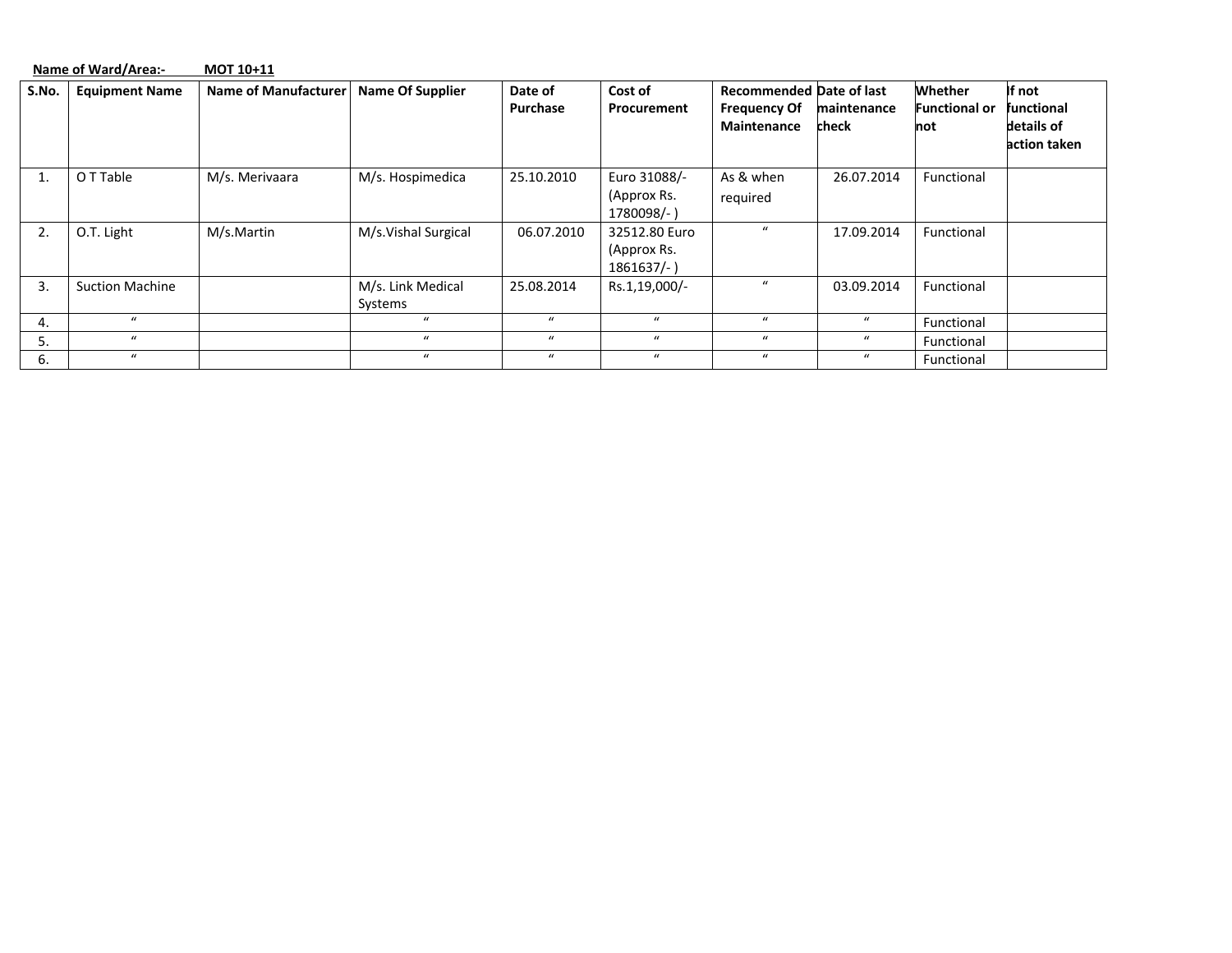|       | Name of Ward/Area:-    | <b>MOT 12</b>                  |                              |                     |                                        |                                                                       |                      |                                        |                                                    |
|-------|------------------------|--------------------------------|------------------------------|---------------------|----------------------------------------|-----------------------------------------------------------------------|----------------------|----------------------------------------|----------------------------------------------------|
| S.No. | <b>Equipment Name</b>  | Name of<br><b>Manufacturer</b> | <b>Name Of Supplier</b>      | Date of<br>Purchase | Cost of<br>Procurement                 | <b>Recommended Date of last</b><br><b>Frequency Of</b><br>Maintenance | maintenance<br>check | Whether<br><b>Functional or</b><br>not | If not<br>functional<br>details of<br>action taken |
| 1.    | <b>Suction Machine</b> | M/s. Victoria                  | M/s. Link Medical            | 20.02.2008          | Rs.10,2000/-                           | As & when<br>required                                                 | 26.09.2014           | Working                                |                                                    |
| 2.    | $\boldsymbol{u}$       | $\mathbf{u}$                   | $\boldsymbol{u}$             | $\bf{u}$            | $\bf{u}$                               | $\boldsymbol{u}$                                                      | $\boldsymbol{u}$     | Working                                |                                                    |
| 3.    | Cautery Machine        | M/s. Gebreider<br>Martin       | M/s. Vishal Surgical         | 15.07.2010          | 8,400/-Euro<br>(Approx Rs.<br>480984/- | $\mathbf{u}$                                                          | 24.11.2014           | Working                                |                                                    |
| 4.    | $\bf{u}$               | $\mathbf{u}$                   | $\bf{u}$                     | $\bf{u}$            | $\mathbf{u}$                           | $\mathbf{u}$                                                          |                      | Not Working Stand                      | by<br>machine<br>provided<br>with<br>firm          |
| 5.    | <b>Suction Machine</b> |                                | M/s. Link Medical<br>Systems | 25.08.2014          | Rs.1,19,000/-                          | $\bf{u}$                                                              | 26.09.2014           | Working                                |                                                    |
| 6.    | $\bf{u}$               |                                | $\boldsymbol{u}$             | $\bf{u}$            | $\mathbf{u}$                           | $\bf{u}$                                                              | $\boldsymbol{u}$     | Working                                |                                                    |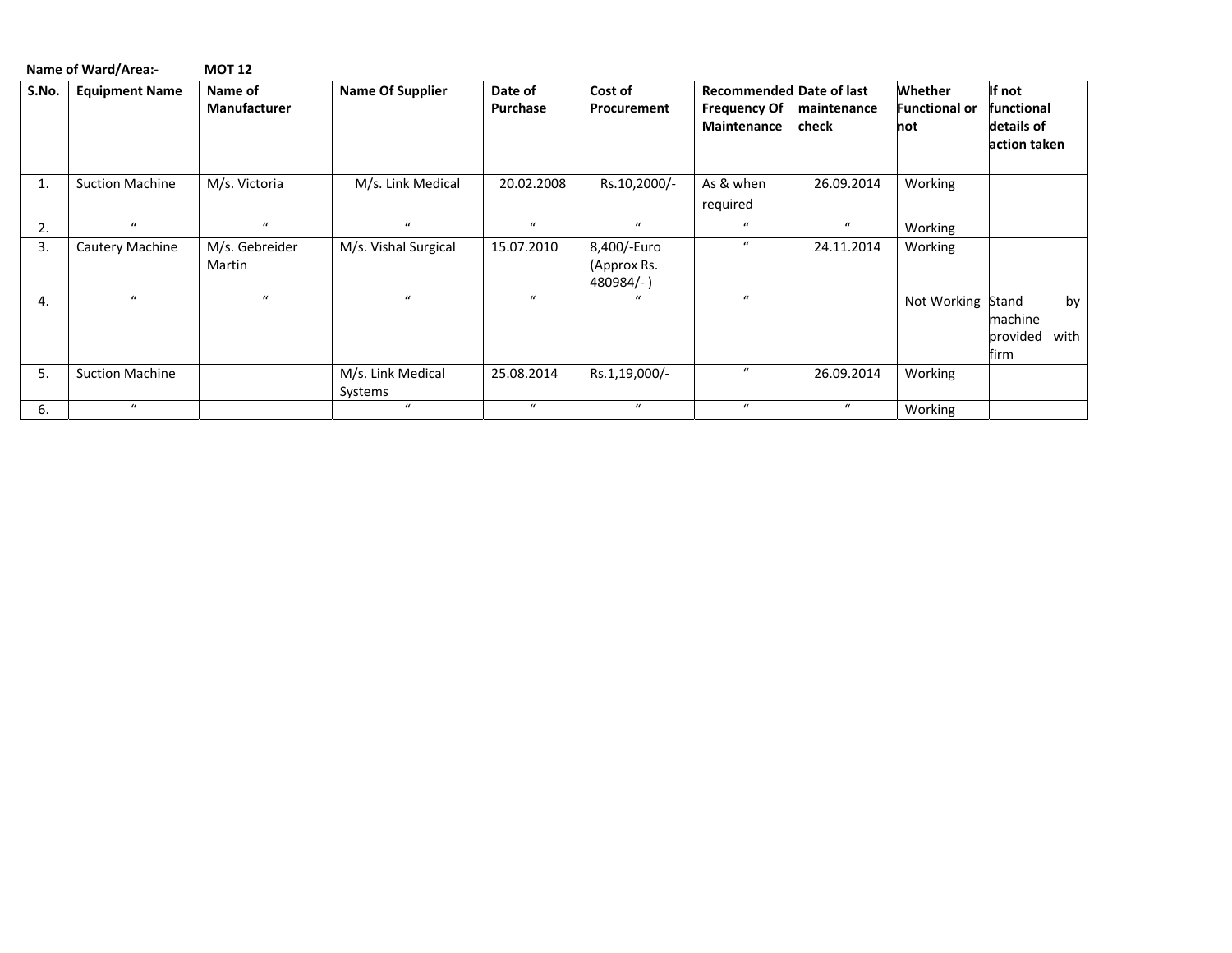|       | <b>Name of Ward/Area:-</b><br>AB-8 ICU |                            |                                   |                            |                                           |                                                                       |                      |                                                   |                                      |  |  |  |
|-------|----------------------------------------|----------------------------|-----------------------------------|----------------------------|-------------------------------------------|-----------------------------------------------------------------------|----------------------|---------------------------------------------------|--------------------------------------|--|--|--|
| S.No. | <b>Equipment Name</b>                  | Name of<br>Manufacturer    | <b>Name Of Supplier</b>           | Date of<br>Purchase        | Cost of<br>Procurement                    | <b>Recommended Date of last</b><br><b>Frequency Of</b><br>Maintenance | maintenance<br>check | Whether<br><b>Functional or functional</b><br>not | If not<br>details of<br>action taken |  |  |  |
| 1.    | Patient trolley                        | M/s. Merivaara             | M/s. Hospimedica<br>International | 22.08.2013                 | 3,524/- Euro<br>Rs.2, 54, 503/-           | As & when<br>required                                                 | 15.09.2014           | Functional                                        |                                      |  |  |  |
| 2.    | $\boldsymbol{u}$                       | $\boldsymbol{u}$           | $\boldsymbol{u}$                  | $\boldsymbol{u}$           | $\boldsymbol{u}$                          | $\boldsymbol{u}$                                                      | $\boldsymbol{u}$     | Functional                                        |                                      |  |  |  |
| 3.    | $\boldsymbol{\mathcal{U}}$             | $\boldsymbol{u}$           | $\boldsymbol{u}$                  | $\boldsymbol{\mathcal{U}}$ | $\boldsymbol{u}$                          | $\boldsymbol{u}$                                                      | $\boldsymbol{u}$     | Functional                                        |                                      |  |  |  |
| 4.    | $\boldsymbol{\mathcal{U}}$             | $\boldsymbol{\mathcal{U}}$ | $\boldsymbol{u}$                  | $\boldsymbol{\mathcal{U}}$ | $\boldsymbol{u}$                          | $\boldsymbol{u}$                                                      | $\boldsymbol{u}$     | Functional                                        |                                      |  |  |  |
| 5.    | $\boldsymbol{u}$                       | $\boldsymbol{u}$           | $\boldsymbol{u}$                  | $\boldsymbol{u}$           | $\boldsymbol{u}$                          | $\boldsymbol{u}$                                                      | $\boldsymbol{u}$     | Functional                                        |                                      |  |  |  |
| 6.    | $\boldsymbol{\mathcal{U}}$             | $\boldsymbol{u}$           | $\boldsymbol{\mathcal{U}}$        | $\boldsymbol{\mathcal{U}}$ | $\boldsymbol{u}$                          | $\boldsymbol{u}$                                                      | $\boldsymbol{u}$     | Functional                                        |                                      |  |  |  |
| 7.    | $\overline{u}$                         | $\overline{u}$             | $\overline{u}$                    | $\boldsymbol{\mathcal{U}}$ | $\overline{u}$                            | $\overline{u}$                                                        | $\boldsymbol{u}$     | Functional                                        |                                      |  |  |  |
| 8.    | $\boldsymbol{u}$                       | $\boldsymbol{u}$           | $\boldsymbol{u}$                  | $\boldsymbol{u}$           | $\boldsymbol{u}$                          | $\boldsymbol{u}$                                                      | $\boldsymbol{u}$     | Functional                                        |                                      |  |  |  |
| 9.    | $\overline{u}$                         | $\overline{u}$             | $\overline{u}$                    | $\overline{u}$             | $\overline{u}$                            | $\overline{u}$                                                        | $\boldsymbol{u}$     | Functional                                        |                                      |  |  |  |
| 10.   | $\overline{u}$                         | $\overline{u}$             | $\overline{u}$                    | $\overline{u}$             | $\overline{u}$                            | $\overline{u}$                                                        | $\boldsymbol{u}$     | Functional                                        |                                      |  |  |  |
| 11.   | $\boldsymbol{\mathcal{U}}$             | $\boldsymbol{u}$           | $\boldsymbol{u}$                  | $\boldsymbol{u}$           | $\boldsymbol{u}$                          | $\boldsymbol{u}$                                                      | $\boldsymbol{u}$     | Functional                                        |                                      |  |  |  |
| 12.   | $\boldsymbol{u}$                       | $\boldsymbol{u}$           | $\boldsymbol{u}$                  | $\boldsymbol{u}$           | $\boldsymbol{u}$                          | $\boldsymbol{u}$                                                      | $\boldsymbol{u}$     | Functional                                        |                                      |  |  |  |
| 13.   | $\boldsymbol{\mathcal{U}}$             | $\boldsymbol{\mathcal{U}}$ | $\boldsymbol{\mathcal{U}}$        | $\boldsymbol{\mathcal{U}}$ | $\boldsymbol{u}$                          | $\boldsymbol{u}$                                                      | $\boldsymbol{u}$     | Functional                                        |                                      |  |  |  |
| 14.   | $\boldsymbol{u}$                       | $\boldsymbol{u}$           | $\boldsymbol{u}$                  | $\boldsymbol{u}$           | $\boldsymbol{u}$                          | $\boldsymbol{u}$                                                      | $\boldsymbol{u}$     | Functional                                        |                                      |  |  |  |
| 15.   | $\overline{u}$                         | $\overline{u}$             | $\overline{u}$                    | $\boldsymbol{u}$           | $\boldsymbol{u}$                          | $\overline{u}$                                                        | $\boldsymbol{u}$     | Functional                                        |                                      |  |  |  |
| 16.   | $\boldsymbol{u}$                       | $\boldsymbol{u}$           | $\boldsymbol{u}$                  | $\boldsymbol{u}$           | $\boldsymbol{u}$                          | $\boldsymbol{u}$                                                      | $\boldsymbol{u}$     | Functional                                        |                                      |  |  |  |
| 17.   | $\boldsymbol{u}$                       | $\boldsymbol{u}$           | $\boldsymbol{u}$                  | $\boldsymbol{u}$           | $\boldsymbol{u}$                          | $\boldsymbol{u}$                                                      | $\boldsymbol{u}$     | Functional                                        |                                      |  |  |  |
| 18.   | $\boldsymbol{u}$                       | $\boldsymbol{u}$           | $\boldsymbol{u}$                  | $\boldsymbol{u}$           | $\mathbf{u}$                              | $\boldsymbol{u}$                                                      | $\boldsymbol{u}$     | Functional                                        |                                      |  |  |  |
| 19.   | $\overline{u}$                         | $\boldsymbol{u}$           | $\boldsymbol{u}$                  | $\boldsymbol{u}$           | $\boldsymbol{u}$                          | $\boldsymbol{u}$                                                      | $\boldsymbol{u}$     | Functional                                        |                                      |  |  |  |
| 20.   | $\boldsymbol{u}$                       | $\boldsymbol{u}$           | $\boldsymbol{u}$                  | $\boldsymbol{u}$           | $\boldsymbol{u}$                          | $\boldsymbol{u}$                                                      | $\boldsymbol{u}$     | Functional                                        |                                      |  |  |  |
| 21.   | Slow Suction<br>Machine                | M/s. Medela                | M/s. Rohit Surgical               | 17.06.2009                 | 1785/- CHF<br>(Approx Rs.<br>$101745/-$ ) | As & when<br>required                                                 | 29.10.2012           | Functional                                        |                                      |  |  |  |
| 22.   | <b>Suction Machine</b>                 |                            | M/s. Link Medical<br>Systems      | 25.08.2014                 | Rs.1,19,000/-                             | $\boldsymbol{\mathcal{U}}$                                            | 26.09.2014           | Functional                                        |                                      |  |  |  |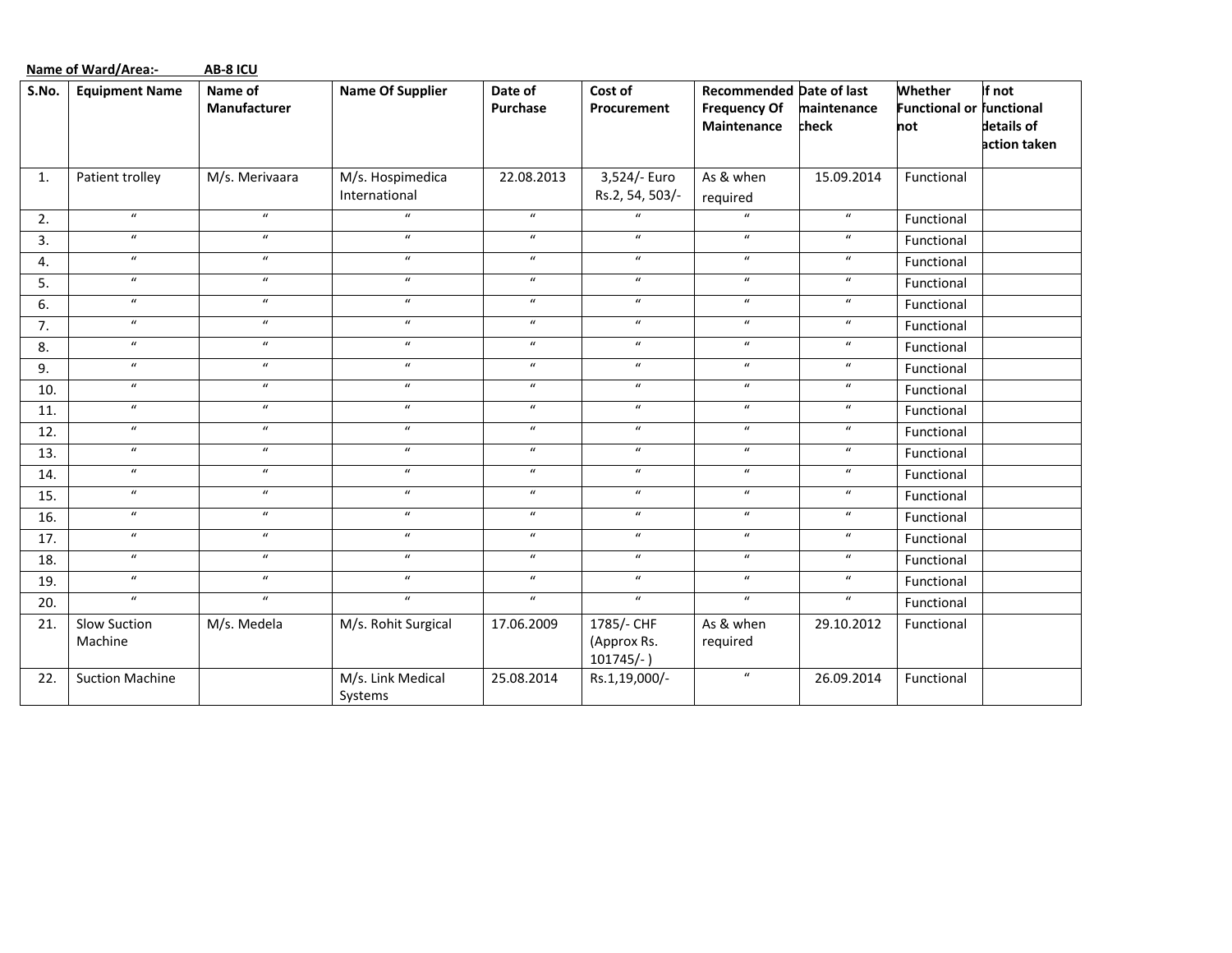## **Name of Ward/Area:‐Pvt. 1+2**

| S.No. | <b>Equipment Name</b>                   | Name of<br>Manufacturer | <b>Name Of Supplier</b>                 | Date of<br>Purchase       | Cost of<br>Procurement | Recommended<br><b>Frequency Of</b><br>Maintenance | Date of last<br>maintenance<br>check | Whether<br><b>Functional or</b><br>not | If not<br>functional<br>details of<br>action taken |
|-------|-----------------------------------------|-------------------------|-----------------------------------------|---------------------------|------------------------|---------------------------------------------------|--------------------------------------|----------------------------------------|----------------------------------------------------|
| ᅩ.    | <b>Cardiac Monitor</b>                  | M/s. L&T                | M/s. Ajay Ent                           | 23.03.2009                | Rs.1,60,000/           | As & when<br>required                             | 15.10.2014                           | Functional                             |                                                    |
| 2.    | <b>Cardiac Monitors</b><br>With Printer | M/s. Mediaid            | M/s Advanced<br><b>Micronic Devices</b> | 26.12.2012,1<br>0.01.2013 | Rs. 1,25,000/-         |                                                   | 30.09.2014                           | Functional                             |                                                    |
| 3.    | $\mathbf{u}$                            | $\bf{u}$                | $\mathbf{u}$                            | $\mathbf{u}$              | $\mathbf{u}$           | $\mathbf{u}$                                      | 11.08.2014                           | Functional                             |                                                    |
| 4.    | $\mathbf{u}$                            | $\bf{u}$                | $\mathbf{u}$                            | $\boldsymbol{u}$          | $\bf{u}$               | $\boldsymbol{u}$                                  | $\bf{u}$                             | Functional                             |                                                    |
| 5.    | Defibrillator                           | M/s PHILIPS             | M/s. PHILIPS<br>Electronics India Ltd.  | 27.09.2013                | 9, 600/- US\$          | $\mathbf{u}$                                      | 27.10.2014                           | Functional                             |                                                    |
| 6.    | $\mathbf{u}$                            | $\bf{u}$                |                                         | $\mathbf{u}$              | $\mathbf{u}$           | $\mathbf{u}$                                      | $\mathcal{U}$                        | Functional                             |                                                    |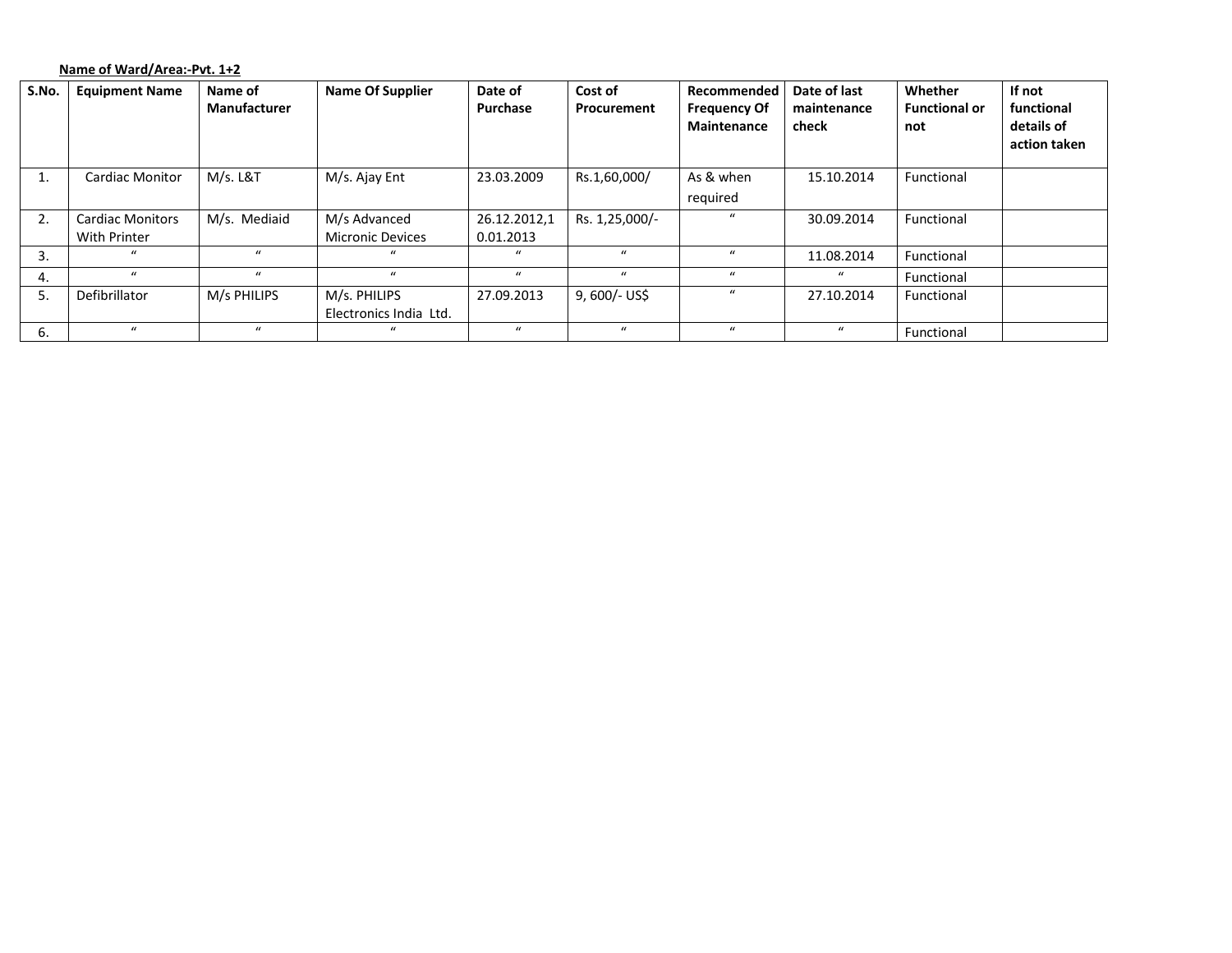# **Name of Ward/Area:‐Pvt. Ward 3+4**

| S.No. | <b>Equipment Name</b>   | Name of             | <b>Name Of Supplier</b>  | Date of          | Cost of          | <b>Recommended Date of last</b> |             | Whether              | If not       |
|-------|-------------------------|---------------------|--------------------------|------------------|------------------|---------------------------------|-------------|----------------------|--------------|
|       |                         | <b>Manufacturer</b> |                          | Purchase         | Procurement      | <b>Frequency Of</b>             | maintenance | <b>Functional or</b> | functional   |
|       |                         |                     |                          |                  |                  | Maintenance                     | check       | not                  | details of   |
|       |                         |                     |                          |                  |                  |                                 |             |                      | action taken |
|       |                         |                     |                          |                  |                  |                                 |             |                      |              |
| Τ.    | <b>Cardiac Monitor</b>  | M/s. L&T            | M/s. Ajay Enterprises    | 23.03.2009       | Rs.1,60,000/     | As & when                       | 17.06.2014  | Functional           |              |
|       |                         |                     |                          |                  |                  | required                        |             |                      |              |
| 2.    |                         | M/s Criticare       | M/s Advanced Micronic    | 05.07.2010       | Rs. 1,64,900/-   | $\bf{u}$                        | 13.12.2011  | Functional           |              |
|       |                         |                     | <b>Devices</b>           |                  |                  |                                 |             |                      |              |
| 3.    | <b>Cardiac Monitors</b> | M/s Mediaid         | M/s Advanced Micronic    | 26.12.2012,      | Rs. 1,25, 000/-  | As & when                       | 16.01.2014  | Functional           |              |
|       | With Printer            |                     | <b>Devices</b>           | 10.01.2013       |                  | required                        |             |                      |              |
| 4.    | $\bf{u}$                | $\mathbf{u}$        | $\bf{u}$                 | $\boldsymbol{u}$ | $\boldsymbol{u}$ | $\bf{u}$                        | 11.11.2014  | Functional           |              |
| 5.    | Defibrillator           | M/s PHILIPS         | M/s. PHILIPS Electronics | 27.09.2013       | $9,600/-$ US\$   | $\bf{u}$                        | 27.10.2014  | Functional           |              |
|       |                         |                     | India Ltd.               |                  |                  |                                 |             |                      |              |
| 6.    | $\mathbf{u}$            | $\mathbf{u}$        | $\mathbf{u}$             | $\mathbf{u}$     | $\mathbf{u}$     | $\mathbf{u}$                    | 12.11.2014  | Functional           |              |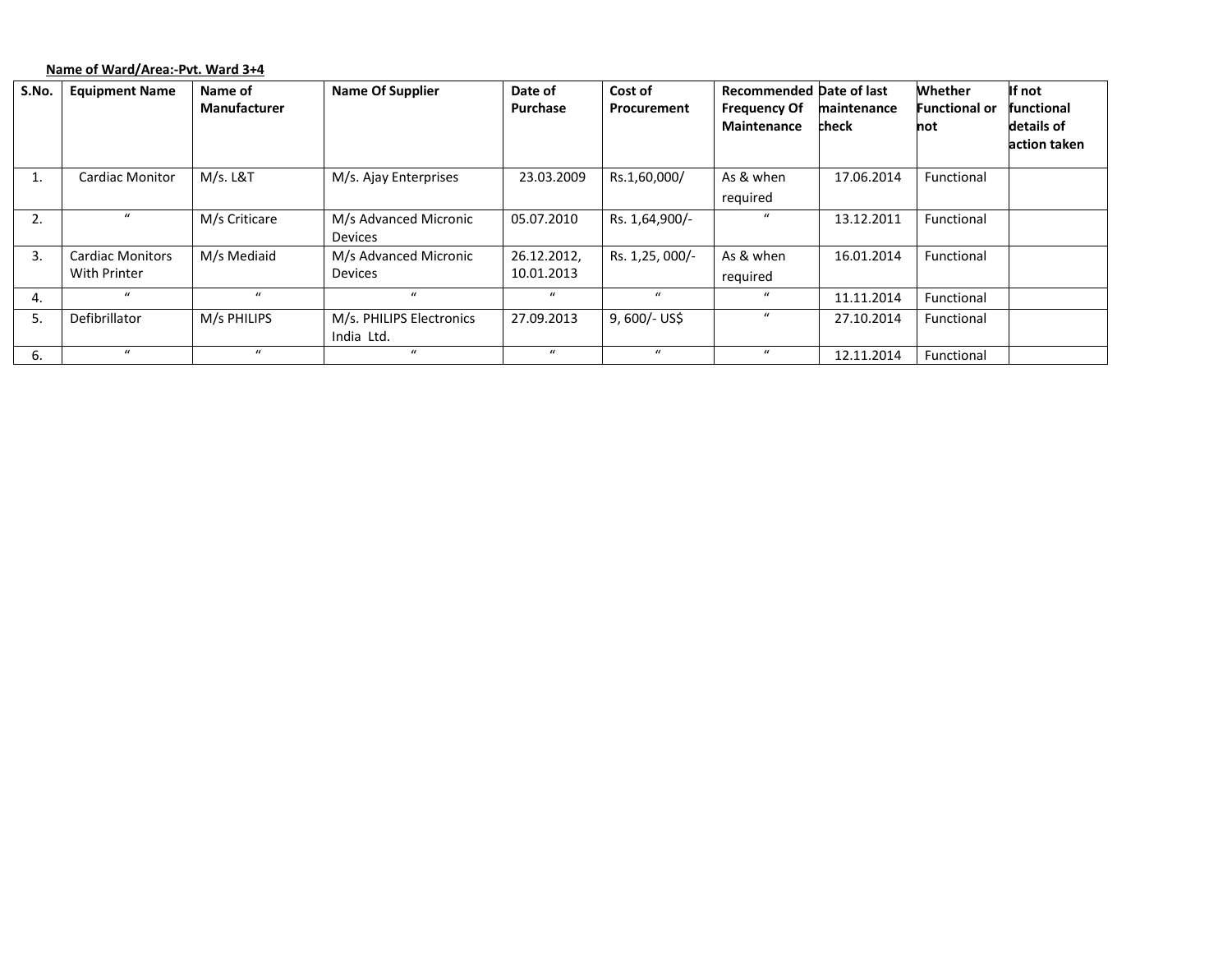|                  | Name of Ward/Area:-                     | Pvt. Ward 5 <sup>th</sup> floor |                                        |                           |                                          |                                                                       |                      |                                        |                                                    |  |  |
|------------------|-----------------------------------------|---------------------------------|----------------------------------------|---------------------------|------------------------------------------|-----------------------------------------------------------------------|----------------------|----------------------------------------|----------------------------------------------------|--|--|
| S.No.            | <b>Equipment Name</b>                   | Name of<br><b>Manufacturer</b>  | <b>Name Of Supplier</b>                | Date of<br>Purchase       | Cost of<br>Procurement                   | Recommended Date of last<br><b>Frequency Of</b><br><b>Maintenance</b> | maintenance<br>check | Whether<br><b>Functional or</b><br>not | If not<br>functional<br>details of<br>action taken |  |  |
| 1.               | <b>Cardiac Monitors</b>                 | M/s Criticare                   | M/s Advanced Micronic Devices          | 05.07.2010                | Rs. 1,64,900/-                           | As & when<br>required                                                 | 08.08.2014           | Functional                             |                                                    |  |  |
| 2.               | Ventilators                             | M/s Air Liquid                  | M/s Air Liquid                         | 30.03.2010                | Rs.3,50,000/-                            | $\mathbf{u}$                                                          | 06.08.2014           | Functional                             |                                                    |  |  |
| $\overline{3}$ . | Pulse Oximeter                          | M/s Masimo                      | M/s. C L Micromed                      | 30.03.2010                | Rs. 1,40,000/-                           | $\bf{u}$                                                              | 10.09.2014           | Functional                             |                                                    |  |  |
| 4.               | Slow Suction<br>Machine                 | M/s. Medela                     | M/s. Rohit Surgical                    | 18.09.2008                | 1849/- CHF<br>(Approx Rs.<br>$105393/-$  | $\bf{u}$                                                              | 13.10.2014           | Functional                             |                                                    |  |  |
| 5.               | <b>Resuscitation Cart</b>               | M/s. Inter Metro                | M/s. Care Inter                        | 08.03.2011                | US\$ 4,690/<br>(Approx Rs.<br>$212785/-$ | $\boldsymbol{u}$                                                      | 20.05.2014           | Functional                             |                                                    |  |  |
| 6.               | <b>Cardiac Monitors</b><br>With Printer | M/s Mediaid                     | M/s Advanced Micronic Devices          | 26.12.2012,<br>10.01.2013 | Rs. 1,25, 000/-                          | As & when<br>required                                                 | 28.10.2014           | Functional                             |                                                    |  |  |
| 7.               | $\boldsymbol{u}$                        | $\bf{u}$                        | $\mathbf{u}$                           | $\boldsymbol{u}$          | $\boldsymbol{u}$                         | $\boldsymbol{u}$                                                      | 16.05.2014           | Functional                             |                                                    |  |  |
| 8.               | Defibrillator                           | M/s PHILIPS                     | M/s. PHILIPS Electronics India<br>Ltd. | 27.09.2013                | $9,600/-$ US\$                           | $\boldsymbol{u}$                                                      | $\mathbf{u}$         | Functional                             |                                                    |  |  |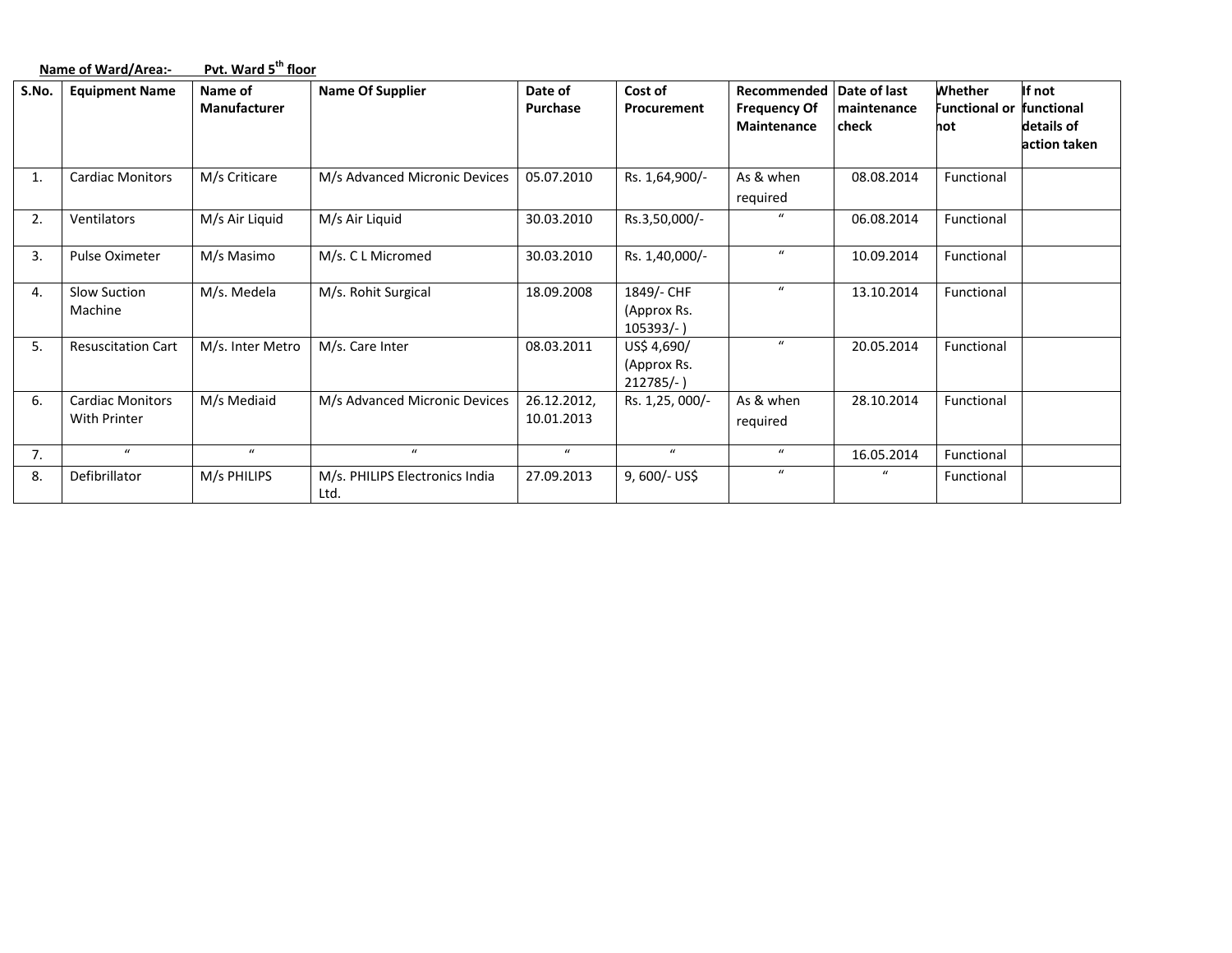|       | Name of Ward/Area:-                     | New Pvt Grd. Floor      |                                         |                           |                        |                                                                       |                      |                                 |                                                 |
|-------|-----------------------------------------|-------------------------|-----------------------------------------|---------------------------|------------------------|-----------------------------------------------------------------------|----------------------|---------------------------------|-------------------------------------------------|
| S.No. | <b>Equipment Name</b>                   | Name of<br>Manufacturer | <b>Name Of Supplier</b>                 | Date of<br>Purchase       | Cost of<br>Procurement | <b>Recommended Date of last</b><br><b>Frequency Of</b><br>Maintenance | maintenance<br>check | Whether<br>Functional or<br>not | If not functional<br>details of action<br>taken |
| π.    | <b>Cardiac Monitor</b>                  | M/s L&T                 | M/s Ajay Enter.                         | 23.03.2009                | Rs.1,80,000/-          | As & when<br>required                                                 | 01.08.2014           | Functional                      |                                                 |
| 2.    | <b>Cardiac Monitors</b><br>With Printer | M/s Mediaid             | M/s Advanced Micronic<br><b>Devices</b> | 26.12.2012,<br>10.01.2013 | Rs. 1,25, 000/-        | $\bf{u}$                                                              | 11.11.2014           | <b>Not</b><br>Functional        | Informed to<br>the firm                         |
| 3.    | D.V.T. Pump                             |                         | M/s Vishal Sugical.Co.                  | 15.03.2013                | Rs. 1, 15,700/-        | $\bf{u}$                                                              | 10.01.2014           | Functional                      |                                                 |
| 4.    | $\bf{u}$                                |                         | $\mathbf{u}$                            | $\mathbf{u}$              | $\mathbf{u}$           | $\boldsymbol{u}$                                                      |                      | Functional                      |                                                 |
| 5.    | $\mathbf{u}$                            |                         | $\mathbf{u}$                            | $\mathbf{u}$              | $\mathbf{u}$           | $\mathbf{u}$                                                          |                      | Functional                      |                                                 |
| 6.    | Defibrillator                           | M/s PHILIPS             | M/s. PHILIPS Electronics<br>India Ltd.  | 27.09.2013                | $9,600/-$ US\$         | $\bf{u}$                                                              | 18.10.2014           | Functional                      |                                                 |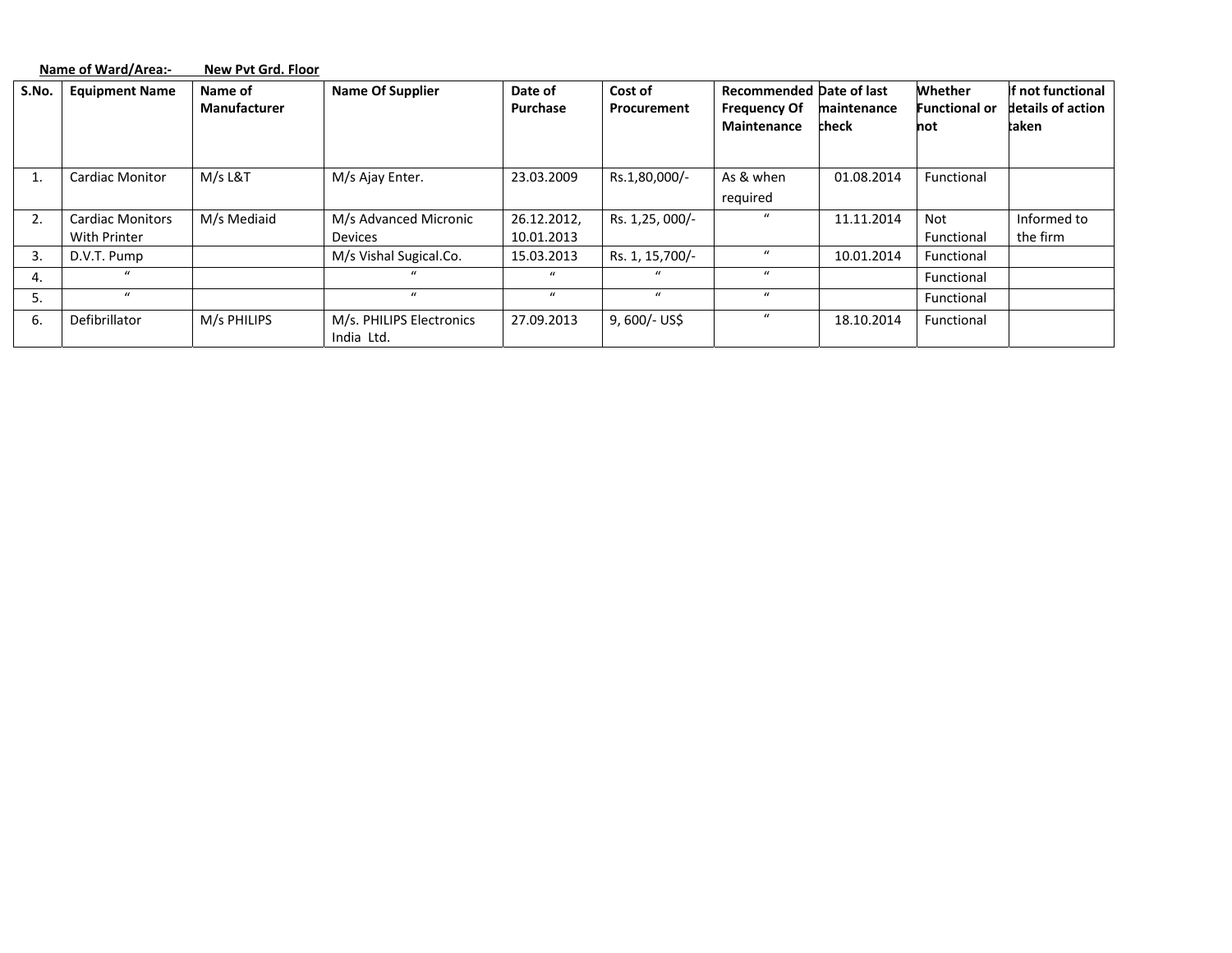# **Name of Ward/Area:‐New Pvt. <sup>1</sup>st Floor**

| S.No. | <b>Equipment Name</b>  | <b>Name of Manufacturer</b> | <b>Name Of Supplier</b> | Date of         | Cost of        | <b>Recommended Date of last</b> |             | Whether                         | If not       |
|-------|------------------------|-----------------------------|-------------------------|-----------------|----------------|---------------------------------|-------------|---------------------------------|--------------|
|       |                        |                             |                         | <b>Purchase</b> | Procurement    | <b>Frequency Of</b>             | maintenance | <b>Functional or functional</b> |              |
|       |                        |                             |                         |                 |                | Maintenance                     | check       | not                             | details of   |
|       |                        |                             |                         |                 |                |                                 |             |                                 | action taken |
|       |                        |                             |                         |                 |                |                                 |             |                                 |              |
|       | Cardiac Monitor        | M/s Criticare               | M/s Advanced            | 05.07.2010      | Rs. 1,64,900/- | As & when                       | 03.05.2014  | Functional                      |              |
|       |                        |                             | <b>Micronic Devices</b> |                 |                | required                        |             |                                 |              |
|       | <b>Suction Machine</b> |                             | M/s. Link Medical       | 25.08.2014      | Rs. 1,19,000/- | As & when                       | 02.09.2014  | Functional                      |              |
|       |                        |                             | Systems                 |                 |                | required                        |             |                                 |              |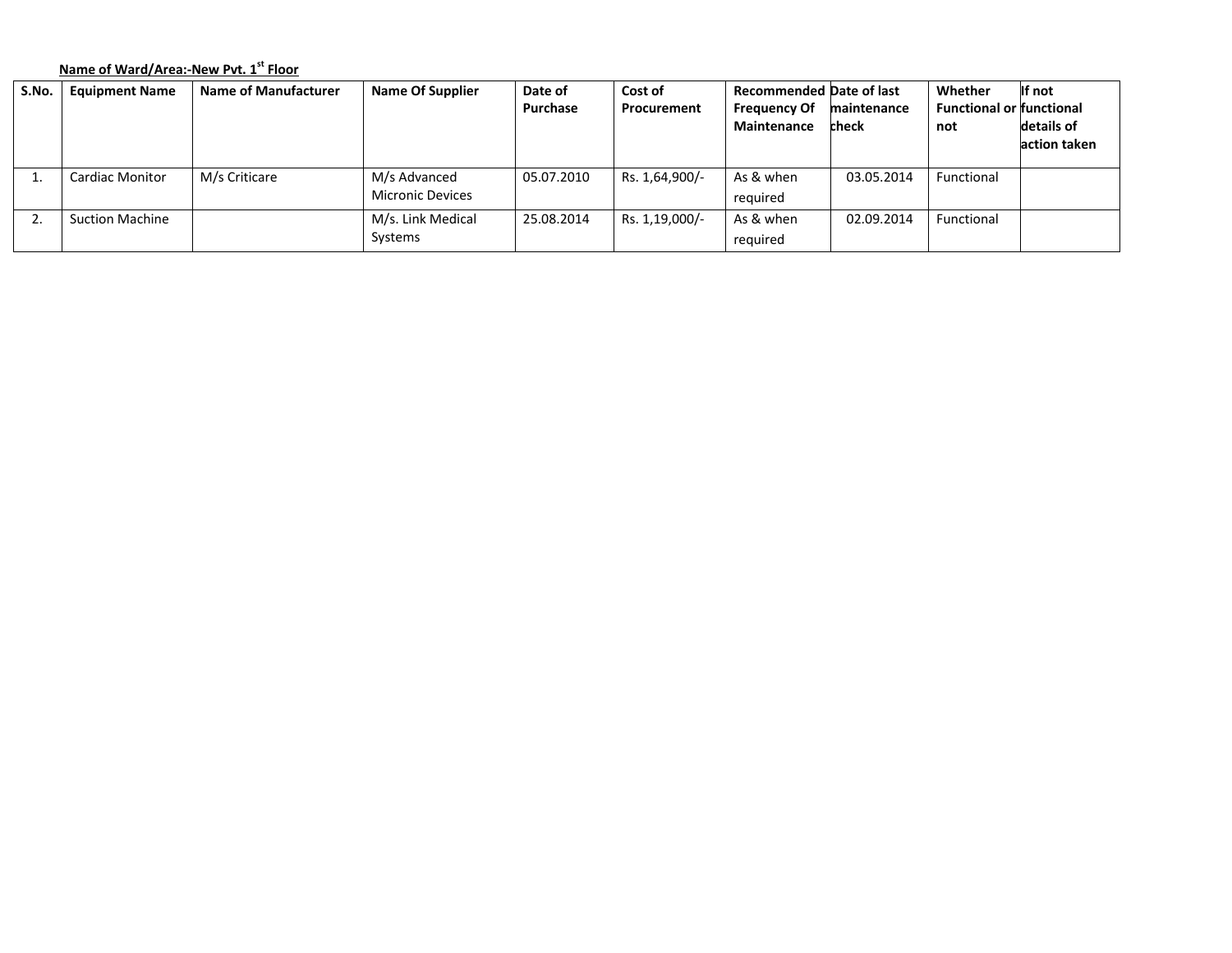|       | Name of Ward/Area:-            | New Pvt 2 <sup>nd</sup> Floor |                                         |                     |                                           |                                                                       |                      |                                                   |                                      |
|-------|--------------------------------|-------------------------------|-----------------------------------------|---------------------|-------------------------------------------|-----------------------------------------------------------------------|----------------------|---------------------------------------------------|--------------------------------------|
| S.No. | <b>Equipment Name</b>          | Name of Manufacturer          | <b>Name Of Supplier</b>                 | Date of<br>Purchase | Cost of<br>Procurement                    | <b>Recommended Date of last</b><br><b>Frequency Of</b><br>Maintenance | maintenance<br>check | Whether<br><b>Functional or functional</b><br>not | If not<br>details of<br>action taken |
|       | <b>Cardiac Monitor</b>         | M/s Criticare                 | M/s Advanced<br><b>Micronic Devices</b> | 05.07.2010          | Rs. 1,64,900/-                            | As & when<br>required                                                 | 25.10.2013           | Functional                                        |                                      |
| 2.    | <b>Slow Suction</b><br>Machine | M/s Medela                    | M/s. Rohit Surgicals                    | 17.06.2009          | 1785/- CHF<br>(Approx Rs.<br>$101745/-$ ) | $\mathbf{u}$                                                          | 04.05.2011           | Functional                                        |                                      |
| 3.    | <b>Suction Machine</b>         |                               | M/s. Link Medical<br>Systems            | 25.08.2014          | Rs.1,19,000/-                             | $\mathbf{u}$                                                          | 10.09.2014           | Functional                                        |                                      |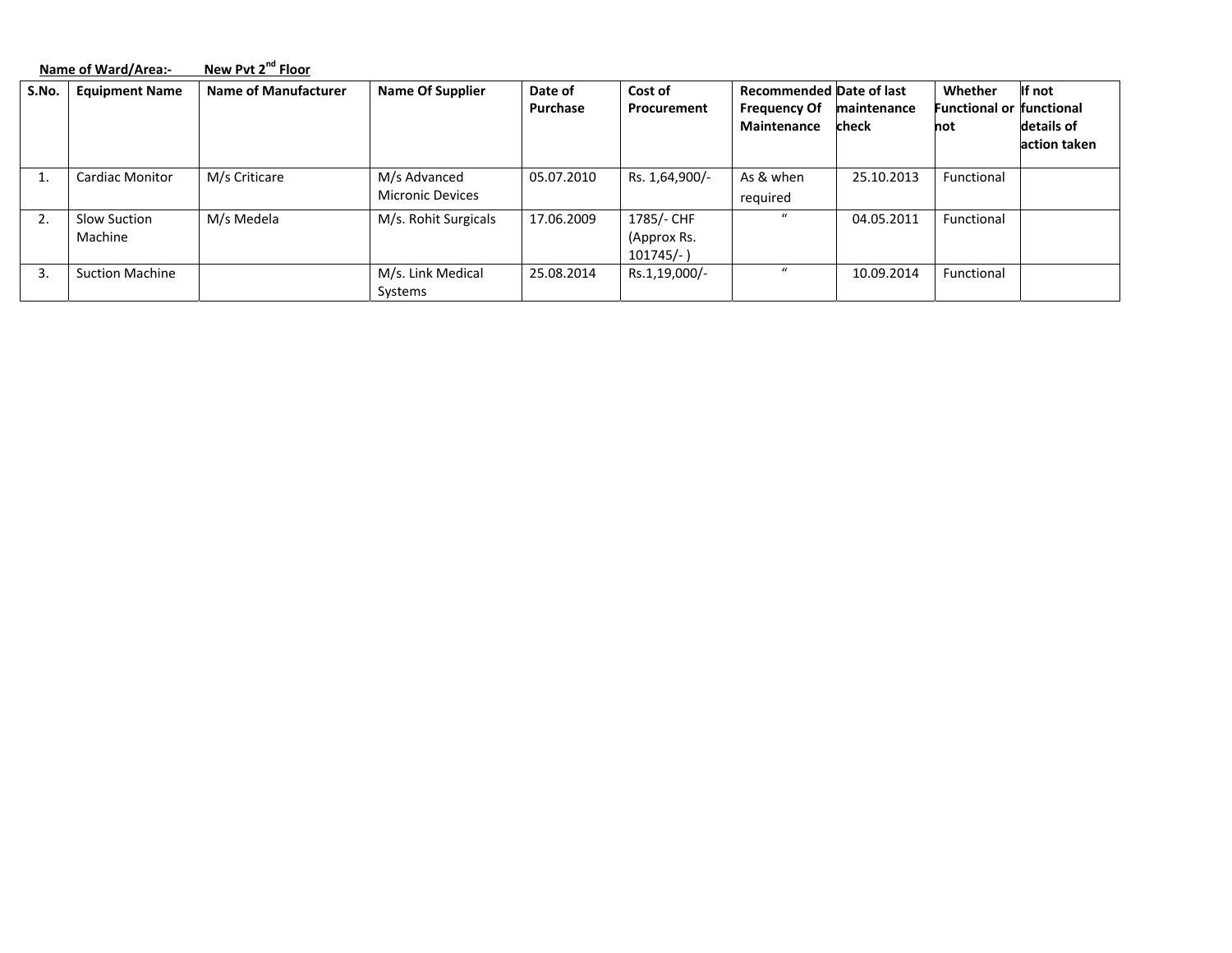|       | Name of Ward/Area:-                     | New Pvt 3 <sup>rd</sup> Floor  |                                         |                           |                        |                                                   |                                      |                                        |                                                 |
|-------|-----------------------------------------|--------------------------------|-----------------------------------------|---------------------------|------------------------|---------------------------------------------------|--------------------------------------|----------------------------------------|-------------------------------------------------|
| S.No. | <b>Equipment Name</b>                   | Name of<br><b>Manufacturer</b> | <b>Name Of Supplier</b>                 | Date of<br>Purchase       | Cost of<br>Procurement | Recommended<br><b>Frequency Of</b><br>Maintenance | Date of last<br>maintenance<br>check | Whether<br><b>Functional or</b><br>not | If not functional<br>details of action<br>taken |
| 1.    | <b>Suction Machine</b>                  | M/s. Cherion                   | M/s. Link Medical                       | 20.02.2008                | Rs.10,2000/-           | As & when<br>required                             |                                      | Functional                             |                                                 |
| 2.    | <b>Cardiac Monitors</b><br>With Printer | M/s Mediaid                    | M/s Advanced Micronic<br><b>Devices</b> | 26.12.2012'<br>10.01.2013 | Rs. 1,25, 000/-        | $\mathbf{u}$                                      |                                      | Functional                             |                                                 |
| 3.    | Defibrillator                           | M/s PHILIPS                    | M/s. PHILIPS<br>Electronics India Ltd.  | 27.09.2013                | 9, 600/- US\$          | $\mathbf{u}$                                      |                                      | Functional                             |                                                 |
| 4.    | <b>Suction Machine</b>                  |                                | M/s. Link Medical<br>Systems            | 25.08.2014                | Rs.1,19,000/-          | $\boldsymbol{u}$                                  |                                      | Functional                             |                                                 |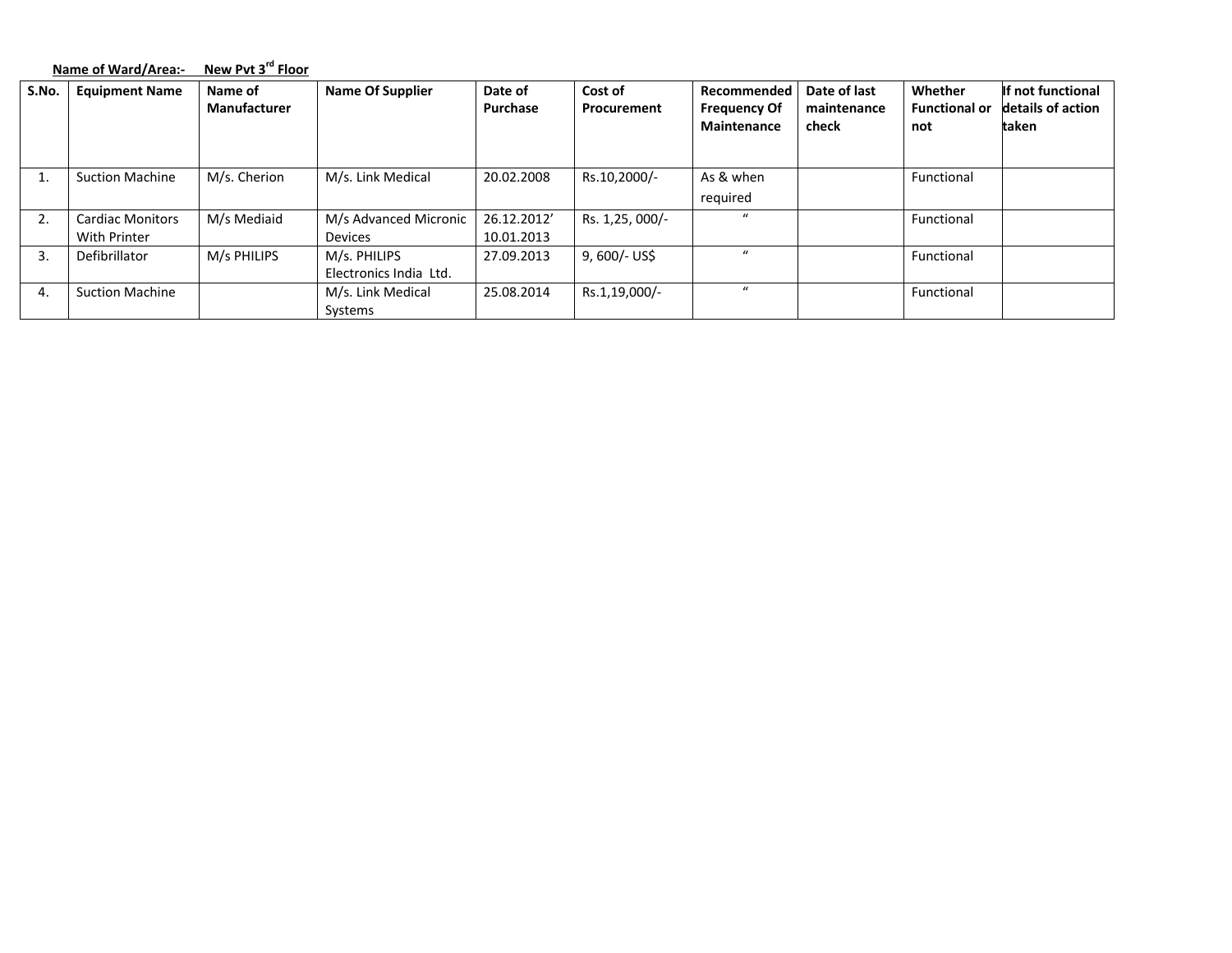|       | Name of Ward/Area:-       | <b>New Pyt. Radiodiagnosis</b> |                         |                            |                                              |                                                          |                                      |                                        |                                                 |
|-------|---------------------------|--------------------------------|-------------------------|----------------------------|----------------------------------------------|----------------------------------------------------------|--------------------------------------|----------------------------------------|-------------------------------------------------|
| S.No. | <b>Equipment Name</b>     | Name of<br><b>Manufacturer</b> | <b>Name Of Supplier</b> | Date of<br><b>Purchase</b> | Cost of<br>Procurement                       | Recommended<br><b>Frequency Of</b><br><b>Maintenance</b> | Date of last<br>maintenance<br>check | Whether<br><b>Functional or</b><br>not | If not functional<br>details of action<br>taken |
| T.    | Defibrillator             | M/s. Zoll Medical              | M/s. L & T              | 21.07.2010                 | US\$<br>8810<br>Rs.<br>(Approx<br>$411338/-$ | As & when<br>required                                    | 26.05.2014                           | Functional                             |                                                 |
| 2.    | <b>Resuscitation Cart</b> | M/s. Inter Metro               | M/s. Care Inter         | 20.11.2010                 | US\$ 4,690/-<br>(Approx Rs.<br>$212785/-$    | $\mathbf{u}$                                             | $\mathbf{u}$                         | Functional                             |                                                 |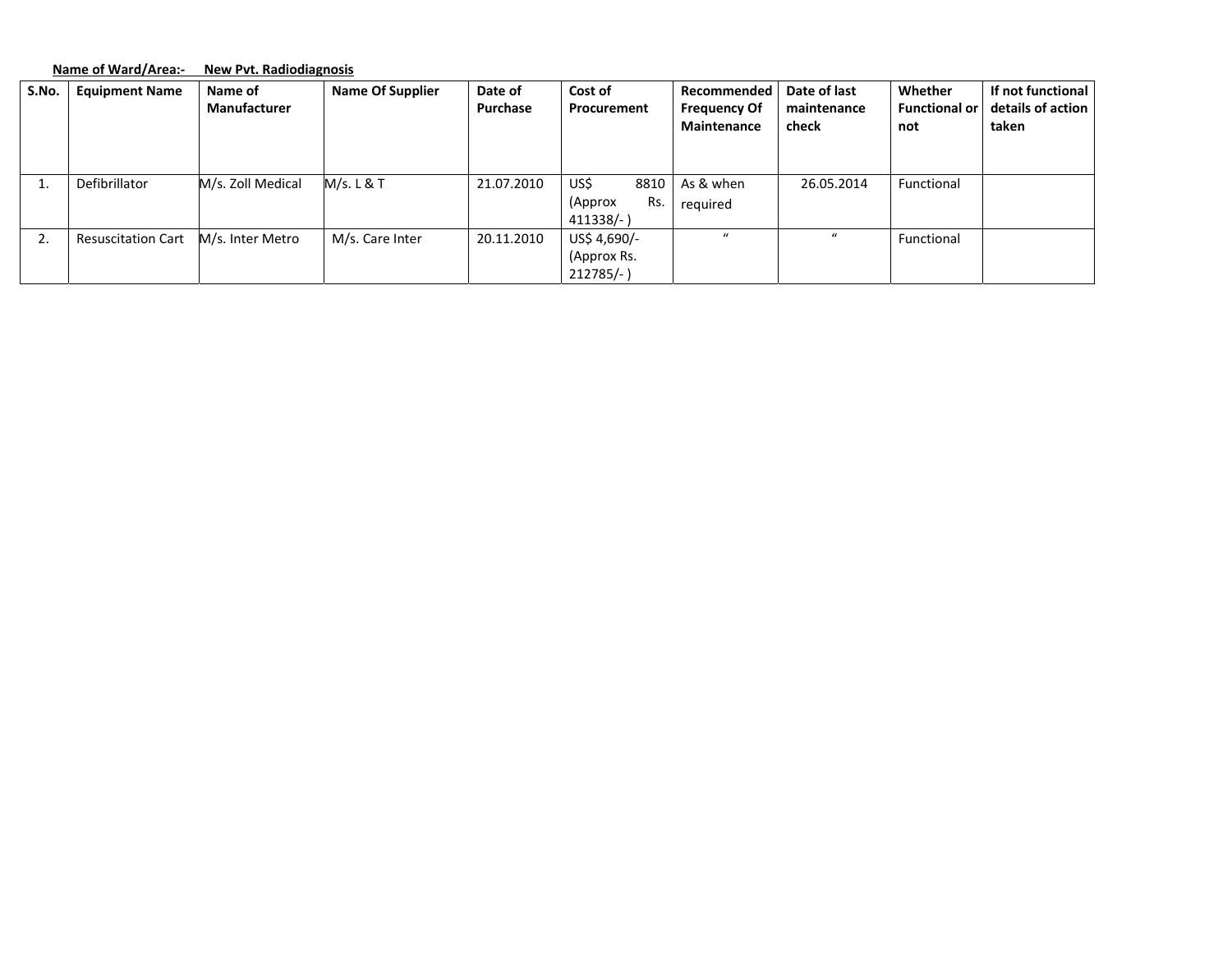**Name of Ward/Area:‐ NICU B**

| S.No. | <b>Equipment Name</b>          | Name of<br>Manufacturer | <b>Name Of Supplier</b> | Date of<br>Purchase | Cost of<br>Procurement                  | Recommended<br><b>Frequency Of</b><br>Maintenance | Date of last<br>maintenance<br>check | Whether<br><b>Functional or</b><br>not | If not functional<br>details of action<br>taken |
|-------|--------------------------------|-------------------------|-------------------------|---------------------|-----------------------------------------|---------------------------------------------------|--------------------------------------|----------------------------------------|-------------------------------------------------|
|       | Pulse Oximeter                 | M/s Masimo              | M/s. C L Micromed       | 30.03.2010          | Rs. 1,40,000/-                          | As & when<br>required                             |                                      | Functional                             |                                                 |
|       |                                | $\mathbf{u}$            | $\mathbf{u}$            | $\mathbf{u}$        | $\mathbf{u}$                            | $\mathbf{u}$                                      |                                      | Functional                             |                                                 |
| 3.    | <b>Slow Suction</b><br>Machine | M/s. Medela             | M/s. Rohit Surgical     | 18.09.2008          | 1849/- CHF<br>(Approx Rs.<br>$105393/-$ | $\mathbf{u}$                                      |                                      | Functional                             |                                                 |
|       |                                | $\bf{u}$                | $\bf{u}$                |                     | $\mathbf{u}$                            |                                                   |                                      | Functional                             |                                                 |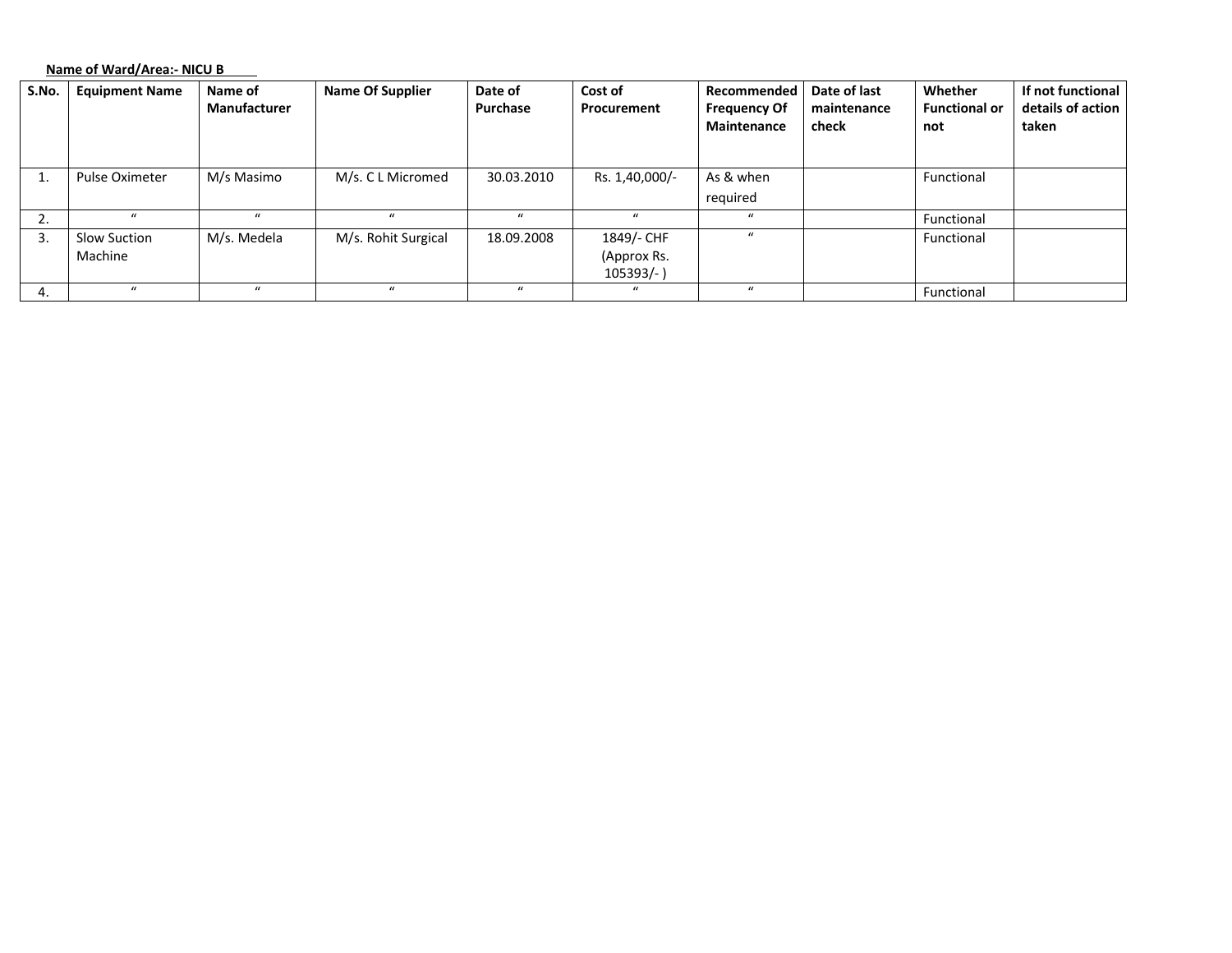|       | Name of Ward/Area:-     | <b>Maternal Ward MCU</b>       |                                        |                     |                        |                                                   |                                      |                                        |                                                 |  |
|-------|-------------------------|--------------------------------|----------------------------------------|---------------------|------------------------|---------------------------------------------------|--------------------------------------|----------------------------------------|-------------------------------------------------|--|
| S.No. | <b>Equipment Name</b>   | Name of<br><b>Manufacturer</b> | <b>Name Of Supplier</b>                | Date of<br>Purchase | Cost of<br>Procurement | Recommended<br><b>Frequency Of</b><br>Maintenance | Date of last<br>maintenance<br>check | Whether<br><b>Functional or</b><br>not | If not functional<br>details of action<br>taken |  |
| ⊥.    | <b>Cardiac Monitors</b> | M/s. L&T                       | M/s. Ajay Enterprise                   | 23.03.2009          | Rs.1,60,000/           | As & when<br>required                             | 25.09.2014                           | Functional                             |                                                 |  |
|       | Defibrillator           | M/s PHILIPS                    | M/s. PHILIPS Electronics<br>India Ltd. | 27.09.2013          | 9, 600/- US\$          | $\mathbf{u}$                                      | 14.10.2014                           | Functional                             |                                                 |  |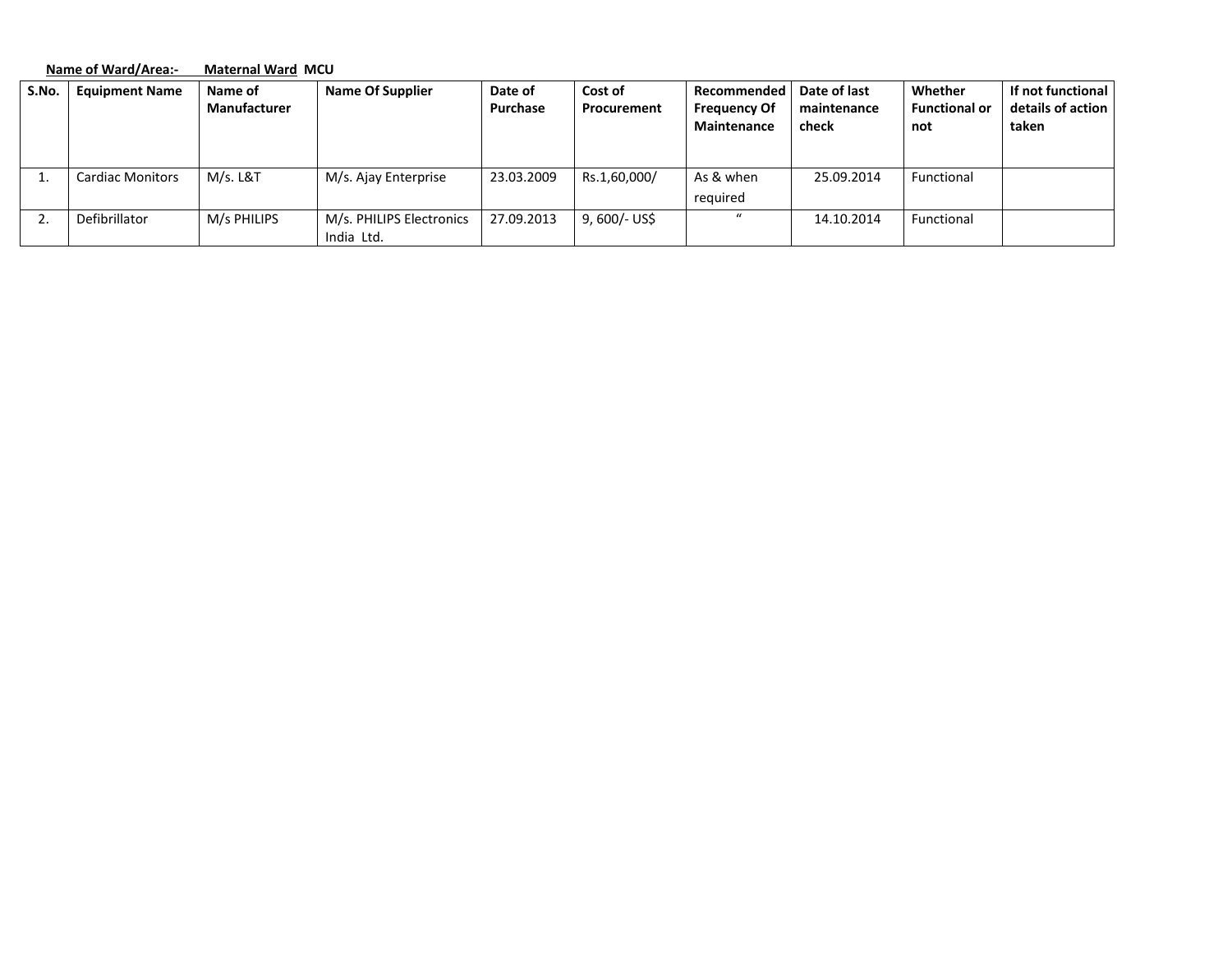**Name of Ward/Area:‐ IVF OT**

| S.No. | <b>Equipment Name</b>  | Name of             | <b>Name Of Supplier</b> | Date of    | Cost of      | Recommended         | Date of last | Whether              | If not functional |
|-------|------------------------|---------------------|-------------------------|------------|--------------|---------------------|--------------|----------------------|-------------------|
|       |                        | <b>Manufacturer</b> |                         | Purchase   | Procurement  | <b>Frequency Of</b> | maintenance  | <b>Functional or</b> | details of action |
|       |                        |                     |                         |            |              | Maintenance         | check        | not                  | taken             |
|       |                        |                     |                         |            |              |                     |              |                      |                   |
|       |                        |                     |                         |            |              |                     |              |                      |                   |
|       | <b>Cardiac Monitor</b> | M/s. L&T            | M/s. Ajay Ent           | 23.03.2009 | Rs.1,60,000/ | As & when           | 10.11.2014   | Functional           |                   |
|       |                        |                     |                         |            |              | required            |              |                      |                   |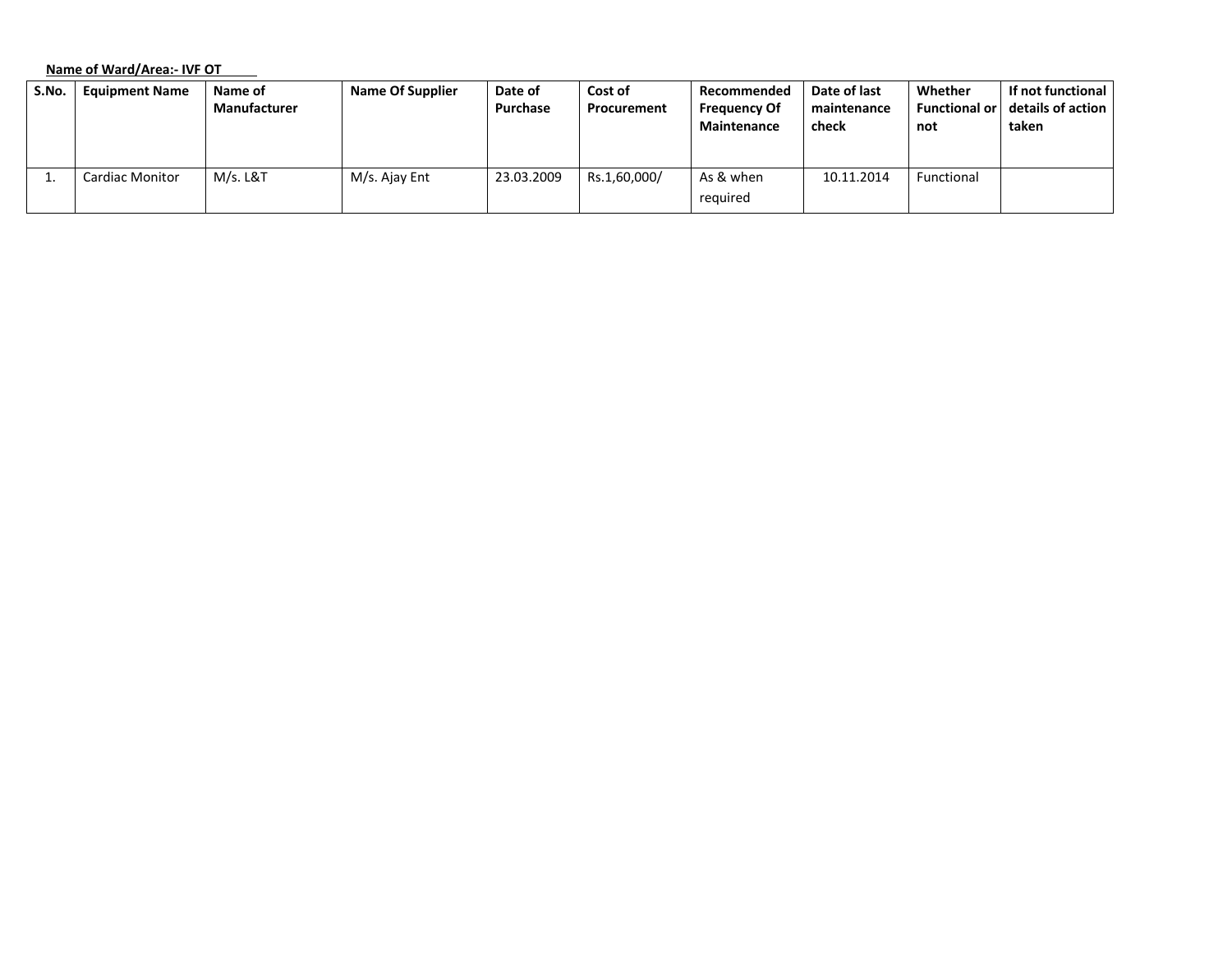|       | Name of Ward/Area:-   | <b>GE OPD</b>           |                         |                     |                        |                                                          |                                      |                                        |                                                 |
|-------|-----------------------|-------------------------|-------------------------|---------------------|------------------------|----------------------------------------------------------|--------------------------------------|----------------------------------------|-------------------------------------------------|
| S.No. | <b>Equipment Name</b> | Name of<br>Manufacturer | <b>Name Of Supplier</b> | Date of<br>Purchase | Cost of<br>Procurement | Recommended<br><b>Frequency Of</b><br><b>Maintenance</b> | Date of last<br>maintenance<br>check | Whether<br><b>Functional or</b><br>not | If not functional<br>details of action<br>taken |
|       | Defibrillator         | M/s PHILIPS             | M/s. De' Ash Trade      | 31.03.2009          | Rs. 4,80,000/-         | As & when<br>required                                    |                                      | Functional                             |                                                 |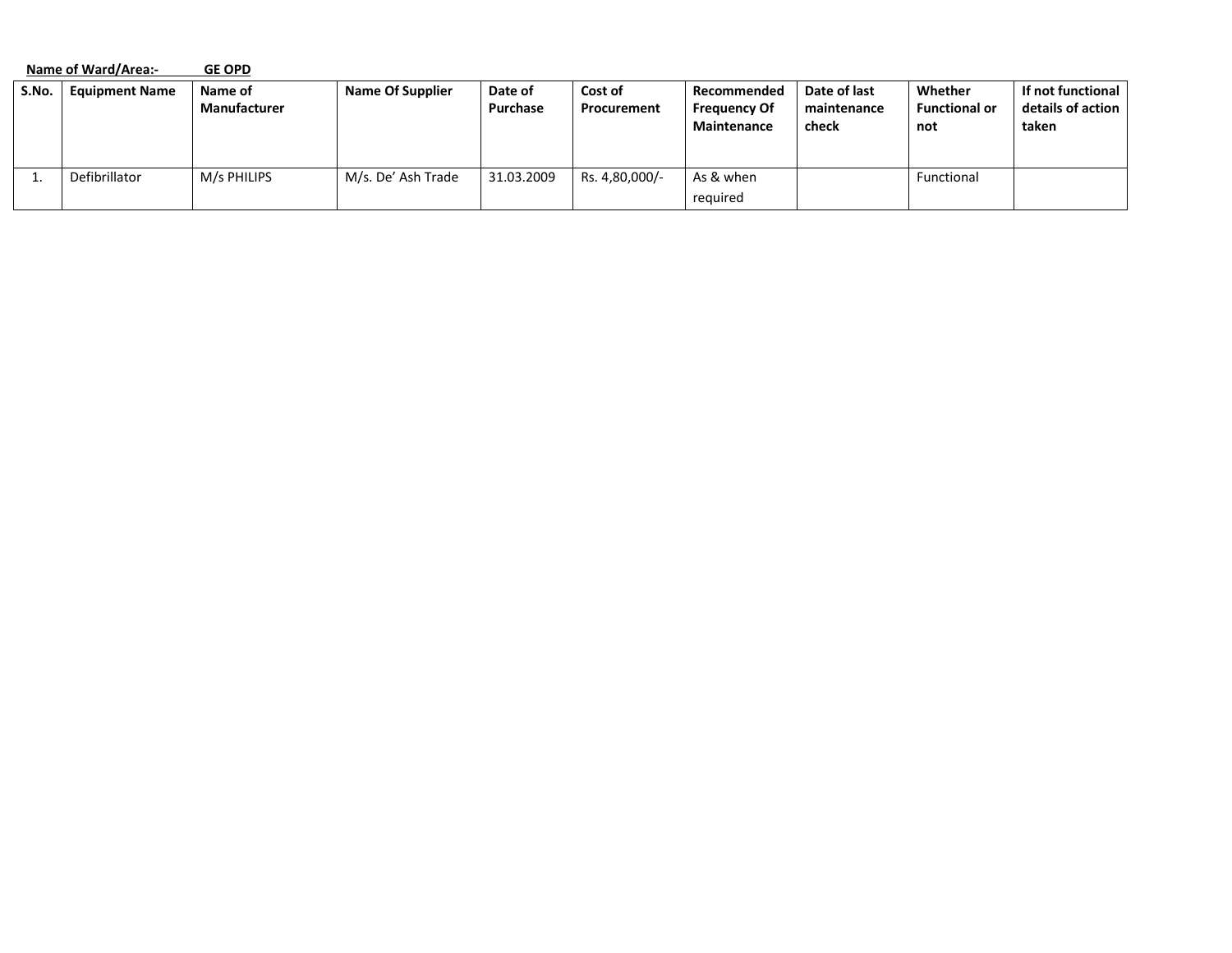|       | <b>Name of Ward/Area:-</b> |                                | <b>Endoscopy Room/GE OPD</b> |                     |                        |                                                   |                                      |                                        |                                                 |  |  |
|-------|----------------------------|--------------------------------|------------------------------|---------------------|------------------------|---------------------------------------------------|--------------------------------------|----------------------------------------|-------------------------------------------------|--|--|
| S.No. | <b>Equipment Name</b>      | Name of<br><b>Manufacturer</b> | <b>Name Of Supplier</b>      | Date of<br>Purchase | Cost of<br>Procurement | Recommended<br><b>Frequency Of</b><br>Maintenance | Date of last<br>maintenance<br>check | Whether<br><b>Functional or</b><br>not | If not functional<br>details of action<br>taken |  |  |
|       | <b>Suction Machine</b>     |                                | M/s. Link Medical<br>Systems | 25.08.2014          | Rs. 1,19,000/-         | As & when<br>required                             |                                      | Functional                             |                                                 |  |  |
|       | $\mu$                      |                                | $\mathbf{u}$                 | $\prime\prime$      | $\mathbf{u}$           | $\mathbf{u}$                                      |                                      | Functional                             |                                                 |  |  |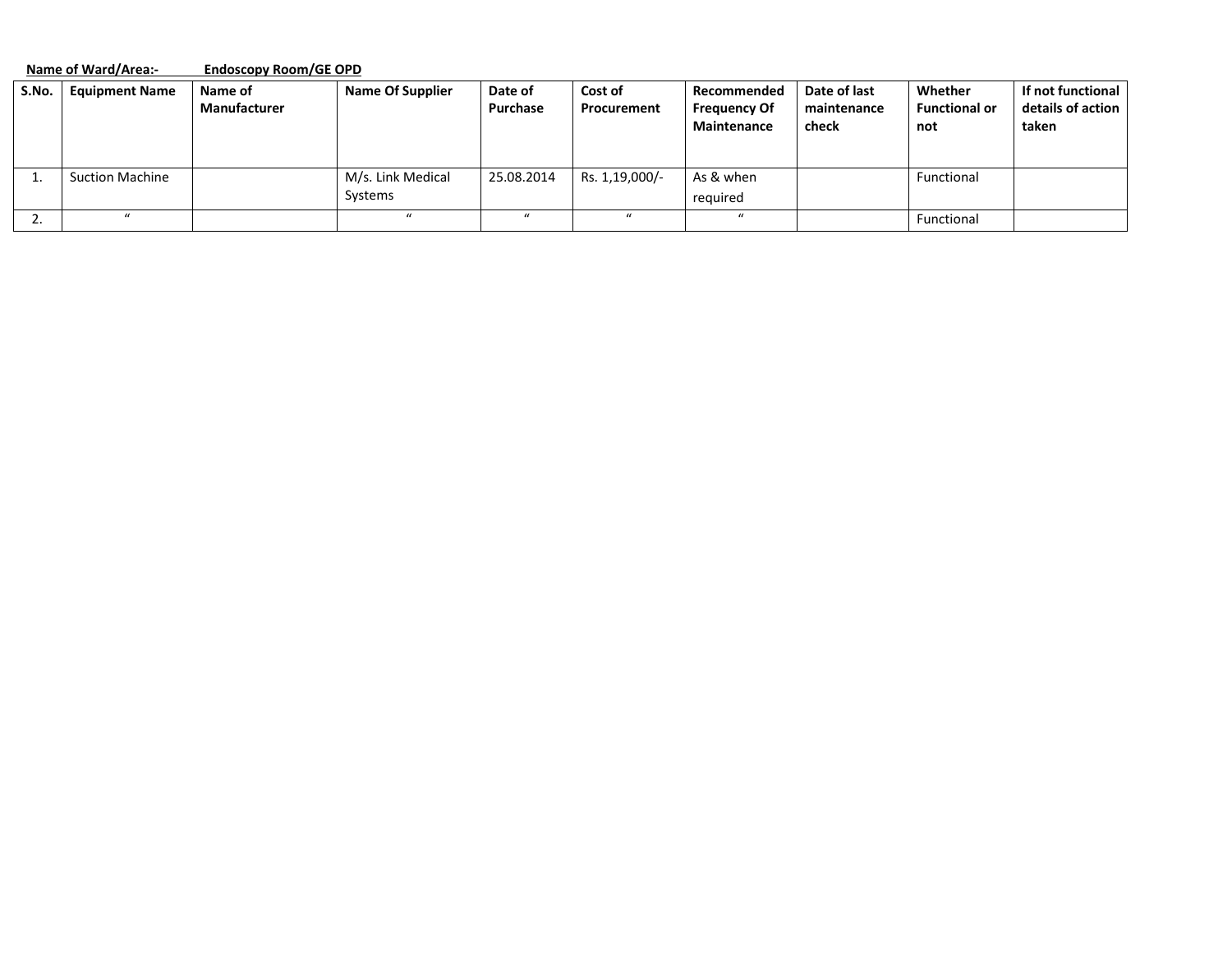|       | Name of Ward/Area:-    | Paed. Medicine OPD      |                              |                     |                        |                                                          |                                      |                                        |                                                 |
|-------|------------------------|-------------------------|------------------------------|---------------------|------------------------|----------------------------------------------------------|--------------------------------------|----------------------------------------|-------------------------------------------------|
| S.No. | <b>Equipment Name</b>  | Name of<br>Manufacturer | <b>Name Of Supplier</b>      | Date of<br>Purchase | Cost of<br>Procurement | Recommended<br><b>Frequency Of</b><br><b>Maintenance</b> | Date of last<br>maintenance<br>check | Whether<br><b>Functional or</b><br>not | If not functional<br>details of action<br>taken |
|       | <b>Suction Machine</b> |                         | M/s. Link Medical<br>Systems | 25.08.2014          | Rs. 1,19,000/-         | As & when<br>required                                    |                                      | Functional                             |                                                 |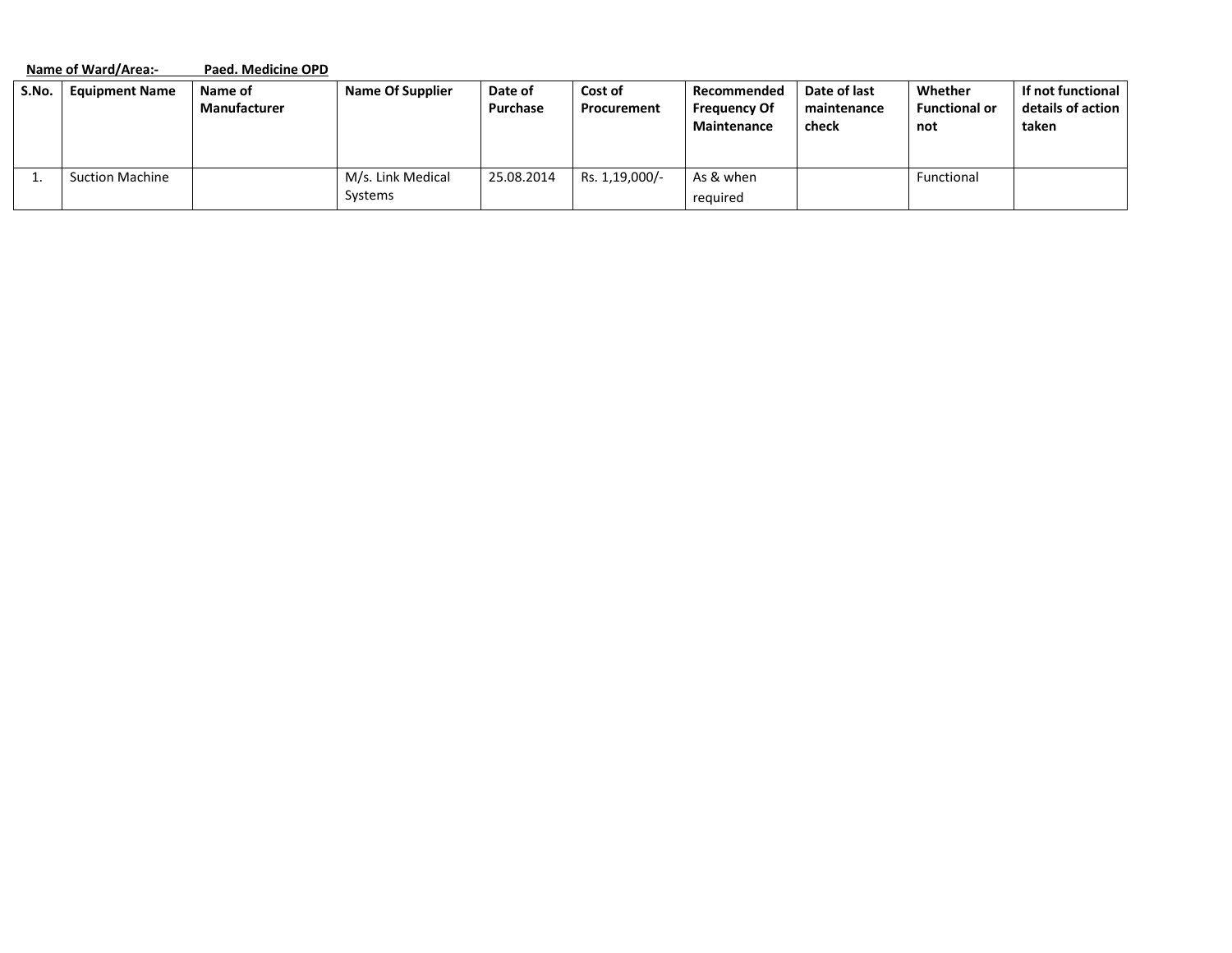|       | Name of Ward/Area:-    | Ortho OT                                     |                                    |                     |                                                 |                                                   |                                      |                                        |                                                    |
|-------|------------------------|----------------------------------------------|------------------------------------|---------------------|-------------------------------------------------|---------------------------------------------------|--------------------------------------|----------------------------------------|----------------------------------------------------|
| S.No. | <b>Equipment Name</b>  | Name of<br><b>Manufacturer</b>               | <b>Name Of Supplier</b>            | Date of<br>Purchase | Cost of<br>Procurement                          | Recommended<br><b>Frequency Of</b><br>Maintenance | Date of last<br>maintenance<br>check | Whether<br><b>Functional or</b><br>not | If not<br>functional<br>details of<br>action taken |
| 1.    | O.T. Light             | M/s.Martin                                   | M/s.Vishal Surgical                | 25.06.11            | 23540.05/- Euro                                 | As & when                                         | 13.10.2014                           | Functional                             |                                                    |
|       |                        |                                              |                                    |                     | (Approx Rs.<br>1387215/-)                       | required                                          |                                      |                                        |                                                    |
| 2.    | Sterilizer             | M/s. Techno-Gaz                              | M/s. Vishal<br><b>Distributors</b> | 25.06.2011          | Euro 8,514/-<br>(Approx Rs.<br>$501730/-$ )     | $\boldsymbol{u}$                                  | 05.11.2014                           | Functional                             |                                                    |
| 3.    | Cautery Machine        | M/s.Martin                                   | M/s.Vishal Surgical                | 24.07.2012          | 8400/- Euro                                     | $\boldsymbol{u}$                                  | 13.10.2014                           | Functional                             |                                                    |
| 4.    | $\prime$               | $\mathbf{u}$                                 | $\prime$                           | $\mathbf{u}$        | $\mathbf{u}$                                    | $\boldsymbol{u}$                                  | $\boldsymbol{u}$                     | Functional                             |                                                    |
| 5.    | $\boldsymbol{u}$       | $\boldsymbol{u}$                             | $\bf{u}$                           | $\boldsymbol{u}$    | $\bf{u}$                                        | $\boldsymbol{u}$                                  | $\boldsymbol{u}$                     | Functional                             |                                                    |
| 6.    | $\boldsymbol{u}$       | $\boldsymbol{u}$                             | $\boldsymbol{u}$                   | $\boldsymbol{u}$    | $\boldsymbol{u}$                                | $\boldsymbol{u}$                                  |                                      | <b>Not</b><br>Functional               | Informed to<br>the firm                            |
| 7.    | Defibrillator          | M/s.Hospimax<br>Electronics<br>India<br>Ltd. | M/s.Shenzhen<br>Mindray            | 11.10.2012          | 7,667/- US\$<br>(Approx Rs.<br>$3, 98, 684/-$ ) | $\boldsymbol{u}$                                  | 01.10.2014                           | Functional                             |                                                    |
| 8.    | <b>Suction Machine</b> |                                              | M/s. Link Medical<br>Systems       | 25.08.2014          | Rs. 1,19,000/-                                  | As & when<br>required                             | 01.09.2014                           | Functional                             |                                                    |
| 9.    | $\boldsymbol{u}$       |                                              | $\boldsymbol{u}$                   | $\boldsymbol{u}$    | $\boldsymbol{u}$                                | $\mathbf{u}$                                      | $\boldsymbol{u}$                     | Functional                             |                                                    |
| 10.   | $\boldsymbol{u}$       |                                              | $\boldsymbol{u}$                   | $\boldsymbol{u}$    | $\boldsymbol{u}$                                | $\boldsymbol{u}$                                  | $\boldsymbol{u}$                     | Functional                             |                                                    |
| 11.   | $\boldsymbol{u}$       |                                              | $\boldsymbol{u}$                   | $\boldsymbol{u}$    | $\boldsymbol{u}$                                | $\boldsymbol{u}$                                  | $\boldsymbol{u}$                     | Functional                             |                                                    |
| 12.   | $\boldsymbol{u}$       |                                              | $\boldsymbol{u}$                   | $\boldsymbol{u}$    | $\boldsymbol{u}$                                | $\boldsymbol{u}$                                  | $\boldsymbol{u}$                     | Functional                             |                                                    |
| 13.   | $\boldsymbol{u}$       |                                              | $\boldsymbol{u}$                   | $\boldsymbol{u}$    | $\boldsymbol{u}$                                | $\boldsymbol{u}$                                  | $\boldsymbol{u}$                     | Functional                             |                                                    |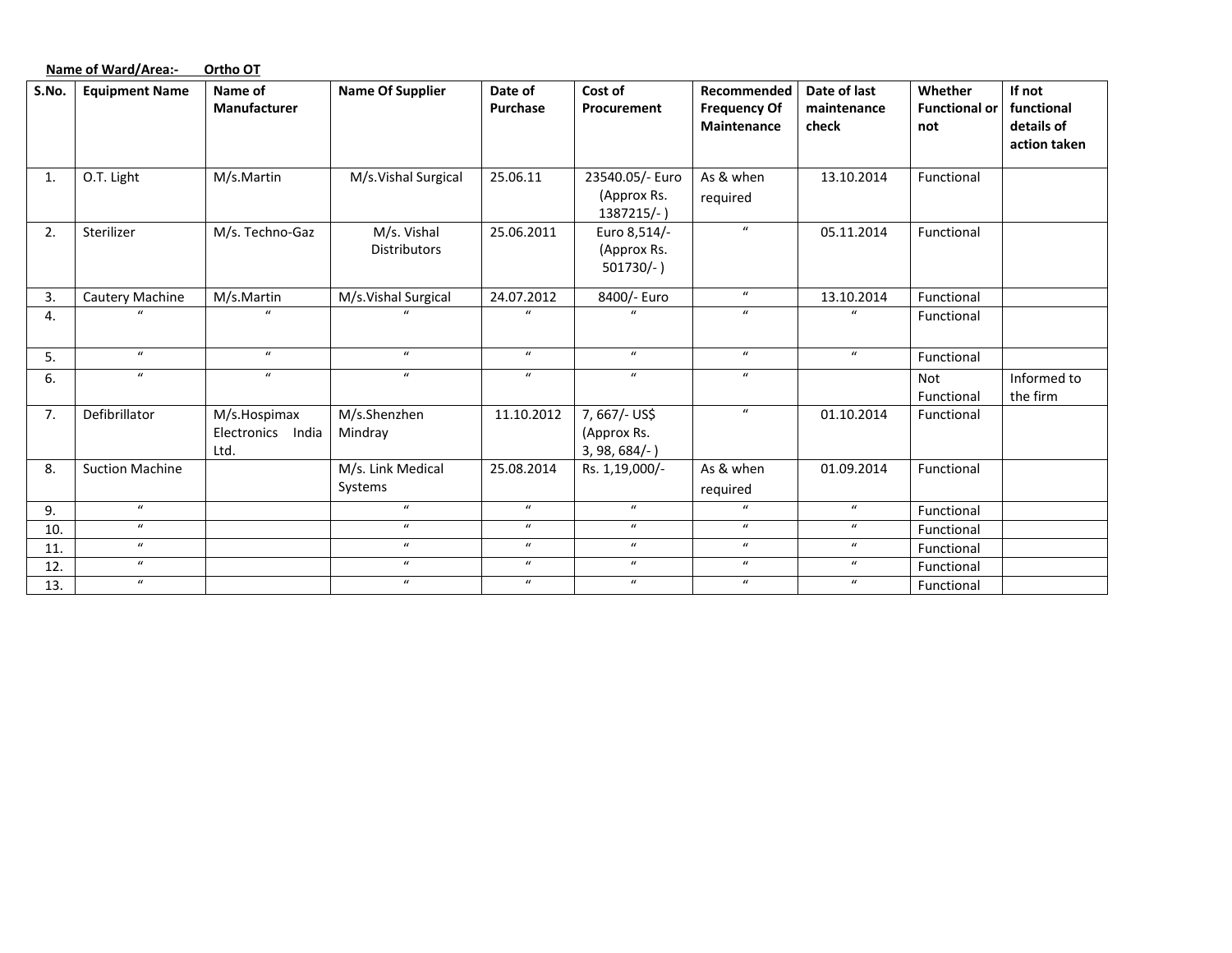# **Name of Ward/Area:‐ CSSD**

| S.No. | <b>Equipment Name</b>            | Name of<br><b>Manufacturer</b> | <b>Name Of Supplier</b> | Date of<br>Purchase | Cost of<br>Procurement                     | Recommended<br><b>Frequency Of</b><br>Maintenance | Date of last<br>maintenance<br>check | Whether<br><b>Functional or functional</b><br>not | If not<br>details of<br>action taken |
|-------|----------------------------------|--------------------------------|-------------------------|---------------------|--------------------------------------------|---------------------------------------------------|--------------------------------------|---------------------------------------------------|--------------------------------------|
| ı.    | Sterilizer with<br>boiler (CSSD) | M/s. Steris<br>Corporation     | M/s. Steris India       | 01.12.2008          | US\$ 85139/-<br>(Approx Rs.<br>$4086672/-$ | As & when<br>reguired                             | 21.07.2014                           | Functional                                        |                                      |
| ۷.    | Steam Sterilizer                 | M/s. MMM<br>Munchener          | M/s. CL Micromed        | 30.08.2013          | Euro 88,500/-                              | As & when<br>required                             | 24.11.2014                           | Functional                                        |                                      |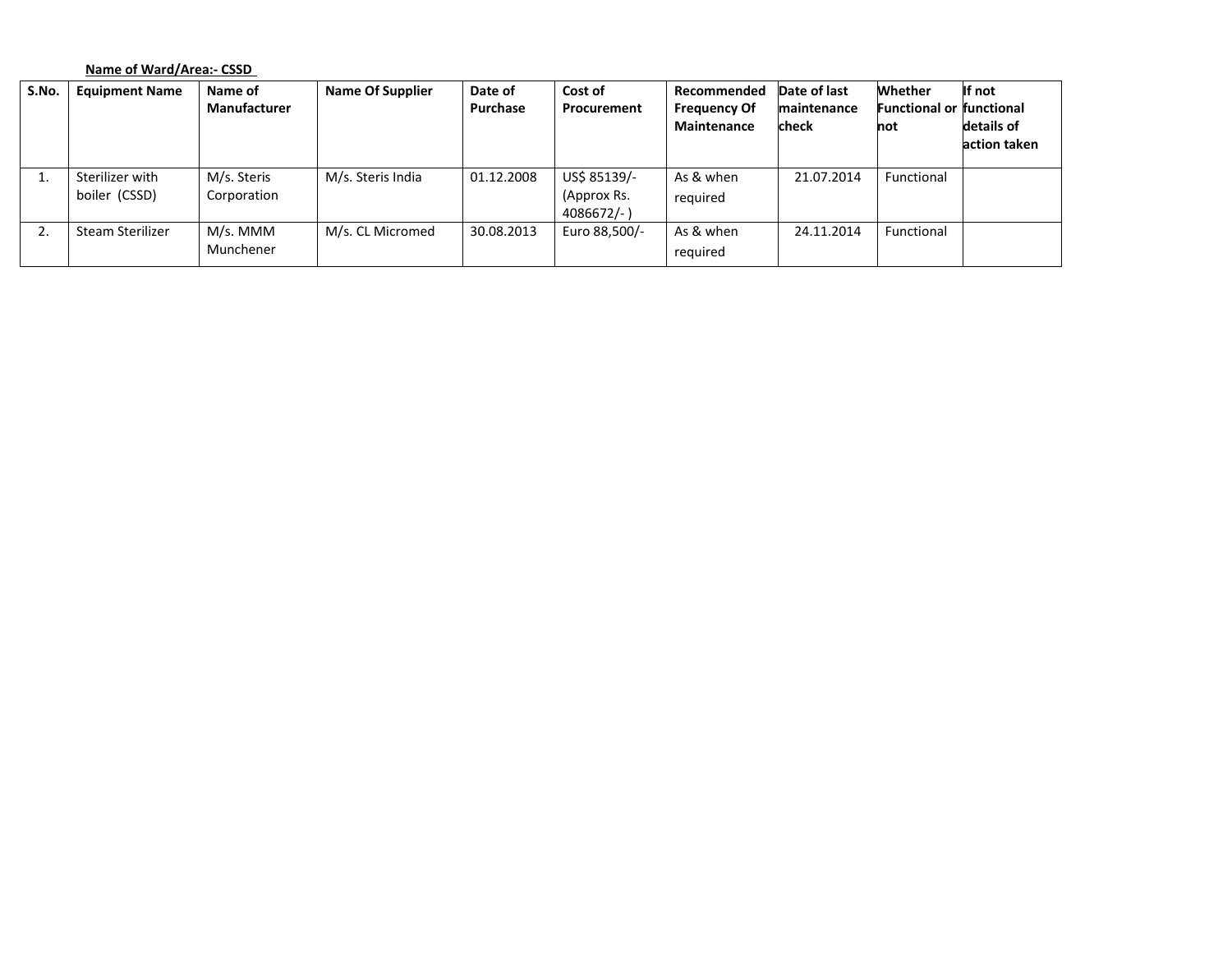# **Name of Ward/Area: ‐ Pulmonary Medicine Ward**

| S.No.             | <b>Equipment Name</b>  | Name                       | of Name Of Supplier        | Date of                    | Cost of          | Recommended                | Date of last               | Whether              | If not       |
|-------------------|------------------------|----------------------------|----------------------------|----------------------------|------------------|----------------------------|----------------------------|----------------------|--------------|
|                   |                        | Manufacturer               |                            | Purchase                   | Procurement      | <b>Frequency Of</b>        | maintenance                | <b>Functional or</b> | functional   |
|                   |                        |                            |                            |                            |                  | Maintenance                | check                      | not                  | details of   |
|                   |                        |                            |                            |                            |                  |                            |                            |                      | action taken |
| 1.                | Cardiac Monitor        | M/s Mediaid                | M/s Advanced Micronic      | 26.12.2012,                | Rs. 1, 25, 000/- | As & when                  | 25.03.2014                 | Functional           |              |
|                   | with Printer           |                            | <b>Devices</b>             | 10.01.2013                 |                  | required                   |                            |                      |              |
| 2.                |                        | $\overline{\mathbf{u}}$    | $\overline{u}$             | $\overline{u}$             | $\overline{u}$   | $\boldsymbol{\mathcal{U}}$ |                            | Functional           |              |
| 3.                |                        | $\overline{u}$             | $\overline{u}$             | $\boldsymbol{u}$           | $\overline{u}$   | $\overline{u}$             | 25.03.2014                 | Functional           |              |
| 4.                |                        | $\boldsymbol{u}$           | $\boldsymbol{u}$           | $\boldsymbol{u}$           | $\boldsymbol{u}$ | $\boldsymbol{u}$           | $\boldsymbol{u}$           | Functional           |              |
| 5.                |                        | $\boldsymbol{u}$           | $\boldsymbol{u}$           | $\boldsymbol{u}$           | $\boldsymbol{u}$ | $\boldsymbol{u}$           | $\boldsymbol{u}$           | Functional           |              |
| 6.                |                        | $\boldsymbol{u}$           | $\boldsymbol{\mathcal{U}}$ | $\boldsymbol{\mathcal{U}}$ | $\boldsymbol{u}$ | $\boldsymbol{u}$           | $\boldsymbol{u}$           | Functional           |              |
| 7.                |                        | $\boldsymbol{u}$           | $\boldsymbol{u}$           | $\boldsymbol{\mathcal{U}}$ | $\boldsymbol{u}$ | $\boldsymbol{u}$           | $\boldsymbol{\mathcal{U}}$ | Functional           |              |
| 8.                |                        | $\boldsymbol{u}$           | $\overline{u}$             | $\overline{u}$             | $\overline{u}$   | $\overline{u}$             | $\boldsymbol{u}$           | Functional           |              |
| 9.                |                        | $\boldsymbol{u}$           | $\overline{u}$             | $\overline{u}$             | $\overline{u}$   | $\boldsymbol{u}$           | $\boldsymbol{u}$           | Functional           |              |
| 10.               |                        | $\boldsymbol{u}$           | $\overline{u}$             | $\boldsymbol{u}$           | $\overline{u}$   | $\boldsymbol{u}$           | $\boldsymbol{\mathcal{U}}$ | Functional           |              |
| 11.               |                        | $\boldsymbol{u}$           | $\boldsymbol{u}$           | $\boldsymbol{u}$           | $\boldsymbol{u}$ | $\boldsymbol{u}$           | $\boldsymbol{u}$           | Functional           |              |
| 12.               |                        | $\boldsymbol{u}$           | $\boldsymbol{u}$           | $\boldsymbol{u}$           | $\overline{u}$   | $\boldsymbol{u}$           | $\boldsymbol{u}$           | Functional           |              |
| 13.               |                        | $\boldsymbol{u}$           | $\boldsymbol{u}$           | $\boldsymbol{u}$           | $\boldsymbol{u}$ | $\boldsymbol{u}$           | $\boldsymbol{u}$           | Functional           |              |
| 14.               |                        | $\overline{u}$             | $\overline{u}$             | $\overline{u}$             | $\overline{u}$   | $\overline{u}$             | $\boldsymbol{u}$           | Functional           |              |
| 15.               |                        | $\boldsymbol{u}$           | $\boldsymbol{u}$           | $\boldsymbol{\mathcal{U}}$ | $\boldsymbol{u}$ | $\boldsymbol{u}$           | $\boldsymbol{u}$           | Functional           |              |
| 16.               | <b>Patient Trolley</b> | M/s.Grome                  | M/s. Shalyaa               | 10.12.2012                 | Rs. 1, 95, 250/- | $\boldsymbol{u}$           | 27.12.2013                 | Functional           |              |
|                   |                        | Agility                    | International.             |                            |                  |                            |                            |                      |              |
| 17.               | $\overline{u}$         | $\overline{u}$             | $\mathbf{u}$               | $\boldsymbol{u}$           | $\overline{u}$   | $\boldsymbol{u}$           | $\boldsymbol{u}$           | Functional           |              |
| 18.               | $\overline{u}$         | $\overline{u}$             | $\overline{u}$             | $\overline{u}$             | $\overline{u}$   | $\overline{u}$             | $\overline{u}$             | Functional           |              |
| 19.               | <b>ICU Ventilator</b>  | M/s. Air Liquide           | M/s. Air Liquide Medical   | 14.01.2013                 | 9, 181/- Euro    | $\boldsymbol{u}$           | 06.09.2014                 | Functional           |              |
|                   |                        | Medical                    | Systems                    |                            |                  |                            |                            |                      |              |
| 20.               | $\boldsymbol{u}$       | $\boldsymbol{u}$           | $\overline{u}$             | $\boldsymbol{u}$           | $\boldsymbol{u}$ | $\boldsymbol{u}$           | $\boldsymbol{u}$           | Functional           |              |
| 21.               | $\overline{u}$         | $\mathbf{u}$               | $\overline{u}$             | $\overline{u}$             | $\overline{u}$   | $\boldsymbol{u}$           | $\boldsymbol{u}$           | Functional           |              |
| 22.               | $\overline{u}$         | $\overline{u}$             | $\overline{u}$             | $\overline{u}$             | $\overline{u}$   | $\overline{u}$             | $\overline{u}$             | Functional           |              |
| $\overline{23}$ . | $\overline{u}$         | $\boldsymbol{\mathcal{U}}$ | $\overline{u}$             | $\overline{u}$             | $\overline{u}$   | $\boldsymbol{u}$           | 18.09.2014                 | Functional           |              |
| 24.               | $\overline{u}$         | $\overline{u}$             | $\overline{u}$             | $\overline{u}$             | $\overline{u}$   | $\overline{u}$             | 19.07.2014                 | Functional           |              |
| 25.               | $\overline{u}$         | $\overline{u}$             | $\overline{u}$             | $\overline{u}$             | $\overline{u}$   | $\boldsymbol{u}$           | 06.09.2014                 | Functional           |              |
| 26.               | $\overline{u}$         | $\boldsymbol{\mathcal{U}}$ | $\overline{u}$             | $\overline{u}$             | $\overline{u}$   | $\boldsymbol{u}$           | $\overline{u}$             | Functional           |              |
| 27.               | $\boldsymbol{u}$       | $\boldsymbol{u}$           | $\overline{u}$             | $\overline{u}$             | $\overline{u}$   | $\boldsymbol{u}$           | $\boldsymbol{u}$           | Functional           |              |
| 28.               | $\overline{u}$         | $\overline{\mathbf{u}}$    | $\overline{u}$             | $\overline{u}$             | $\overline{u}$   | $\overline{u}$             | $\boldsymbol{u}$           | Functional           |              |
| 29.               | $\boldsymbol{u}$       | $\boldsymbol{\mathcal{U}}$ | $\boldsymbol{u}$           | $\boldsymbol{u}$           | $\boldsymbol{u}$ | $\boldsymbol{u}$           | $\boldsymbol{u}$           | Functional           |              |
| 30.               | $\boldsymbol{u}$       | $\boldsymbol{u}$           | $\boldsymbol{u}$           | $\boldsymbol{u}$           | $\boldsymbol{u}$ | $\boldsymbol{u}$           | $\boldsymbol{u}$           | Functional           |              |
| 31.               | <b>ICU Beds</b>        | M/s.<br>Hill-Room          | M/s. Rohanika Electronics  |                            | Rs. 1, 34,758/-  | As & when                  |                            | Functional           |              |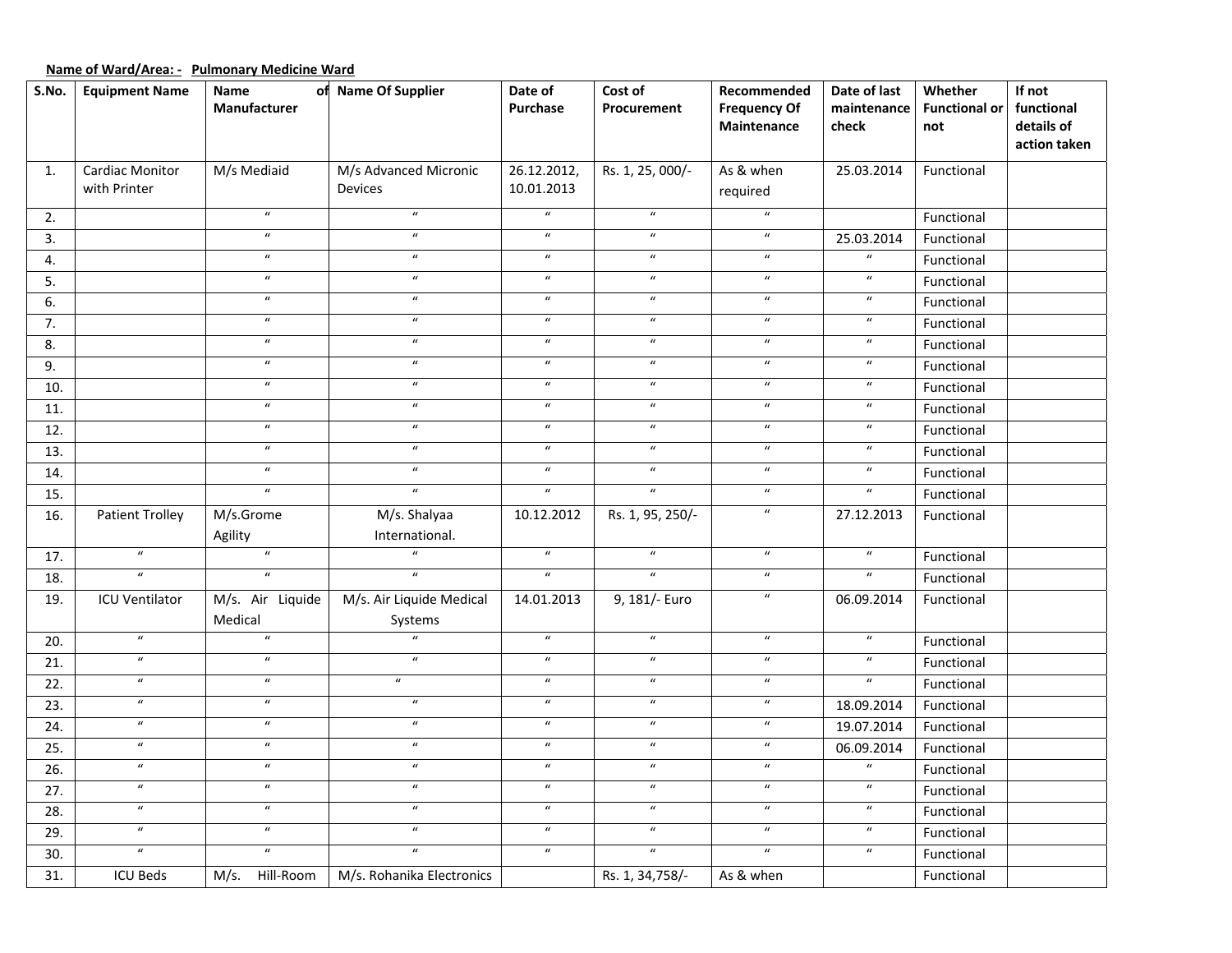|     |                        | Company          |                                |                  |                  | required         |                            |            |  |
|-----|------------------------|------------------|--------------------------------|------------------|------------------|------------------|----------------------------|------------|--|
| 32. | $\boldsymbol{u}$       | $\boldsymbol{u}$ | $\boldsymbol{u}$               |                  | $\boldsymbol{u}$ | $\boldsymbol{u}$ | 09.12.2013                 | Functional |  |
| 33. | $\overline{u}$         | $\overline{u}$   | $\overline{u}$                 |                  | $\overline{u}$   | $\overline{u}$   | $\boldsymbol{u}$           | Functional |  |
| 34. | $\mathbf{u}$           | $\boldsymbol{u}$ | $\boldsymbol{u}$               |                  | $\boldsymbol{u}$ | $\boldsymbol{u}$ | $\boldsymbol{u}$           | Functional |  |
| 35. | $\boldsymbol{u}$       | $\boldsymbol{u}$ | $\boldsymbol{u}$               |                  | $\boldsymbol{u}$ | $\boldsymbol{u}$ | $\boldsymbol{u}$           | Functional |  |
| 36. | $\overline{u}$         | $\boldsymbol{u}$ | $\overline{u}$                 |                  | $\overline{u}$   | $\overline{u}$   | $\boldsymbol{u}$           | Functional |  |
| 37. | $\overline{u}$         | $\overline{u}$   | $\overline{u}$                 |                  | $\overline{u}$   | $\overline{u}$   | $\boldsymbol{u}$           | Functional |  |
| 38. | $\boldsymbol{u}$       | $\boldsymbol{u}$ | $\boldsymbol{u}$               |                  | $\boldsymbol{u}$ | $\boldsymbol{u}$ | $\boldsymbol{u}$           | Functional |  |
| 39. | $\boldsymbol{u}$       | $\boldsymbol{u}$ | $\boldsymbol{u}$               |                  | $\boldsymbol{u}$ | $\boldsymbol{u}$ | $\boldsymbol{u}$           | Functional |  |
| 40. | $\boldsymbol{u}$       | $\boldsymbol{u}$ | $\boldsymbol{u}$               |                  | $\boldsymbol{u}$ | $\boldsymbol{u}$ | $\boldsymbol{u}$           | Functional |  |
| 41. | $\boldsymbol{u}$       | $\boldsymbol{u}$ | $\boldsymbol{u}$               |                  | $\boldsymbol{u}$ | $\boldsymbol{u}$ | $\boldsymbol{u}$           | Functional |  |
| 42. | $\boldsymbol{u}$       | $\boldsymbol{u}$ | $\boldsymbol{u}$               |                  | $\boldsymbol{u}$ | $\boldsymbol{u}$ | $\boldsymbol{u}$           | Functional |  |
| 43. | $\boldsymbol{u}$       | $\boldsymbol{u}$ | $\boldsymbol{u}$               |                  | $\boldsymbol{u}$ | $\boldsymbol{u}$ | $\boldsymbol{u}$           | Functional |  |
| 44. | $\boldsymbol{u}$       | $\boldsymbol{u}$ | $\boldsymbol{u}$               |                  | $\boldsymbol{u}$ | $\boldsymbol{u}$ | $\boldsymbol{\mathcal{U}}$ | Functional |  |
| 45. | $\boldsymbol{u}$       | $\boldsymbol{u}$ | $\boldsymbol{u}$               |                  | $\boldsymbol{u}$ | $\boldsymbol{u}$ | $\boldsymbol{u}$           | Functional |  |
| 46. | $\boldsymbol{u}$       | $\boldsymbol{u}$ | $\boldsymbol{u}$               |                  | $\boldsymbol{u}$ | $\boldsymbol{u}$ | $\boldsymbol{\mathcal{U}}$ | Functional |  |
| 47. | $\boldsymbol{u}$       | $\boldsymbol{u}$ | $\boldsymbol{u}$               |                  | $\boldsymbol{u}$ | $\boldsymbol{u}$ | $\boldsymbol{u}$           | Functional |  |
| 48. | $\boldsymbol{u}$       | $\boldsymbol{u}$ | $\boldsymbol{u}$               |                  | $\boldsymbol{u}$ | $\boldsymbol{u}$ | $\boldsymbol{u}$           | Functional |  |
| 49. | $\boldsymbol{u}$       | $\boldsymbol{u}$ | $\boldsymbol{u}$               |                  | $\boldsymbol{u}$ | $\boldsymbol{u}$ | $\boldsymbol{u}$           | Functional |  |
| 50. | $\overline{u}$         | $\boldsymbol{u}$ | $\overline{u}$                 |                  | $\boldsymbol{u}$ | $\boldsymbol{u}$ | $\boldsymbol{u}$           | Functional |  |
| 51. | <b>Suction Machine</b> | Victoria         | M/s. Link Medical              | 20.02.2008       | Rs.10,2000/-     | As & when        |                            | Functional |  |
|     |                        |                  |                                |                  |                  | required         |                            |            |  |
| 52. | Defibrillator          | M/s PHILIPS      | M/s. PHILIPS Electronics       | 27.09.2013       | 9,600/- US\$     | $\boldsymbol{u}$ | 21.07.2014                 | Functional |  |
|     | $\boldsymbol{u}$       | $\boldsymbol{u}$ | India Ltd.<br>$\boldsymbol{u}$ | $\boldsymbol{u}$ | $\boldsymbol{u}$ | $\boldsymbol{u}$ |                            |            |  |
| 53. |                        |                  |                                |                  |                  |                  | $\boldsymbol{\mathcal{U}}$ | Functional |  |
| 54. | $\overline{u}$         | $\boldsymbol{u}$ | $\overline{u}$                 | $\overline{u}$   | $\overline{u}$   | $\boldsymbol{u}$ | $\boldsymbol{u}$           | Functional |  |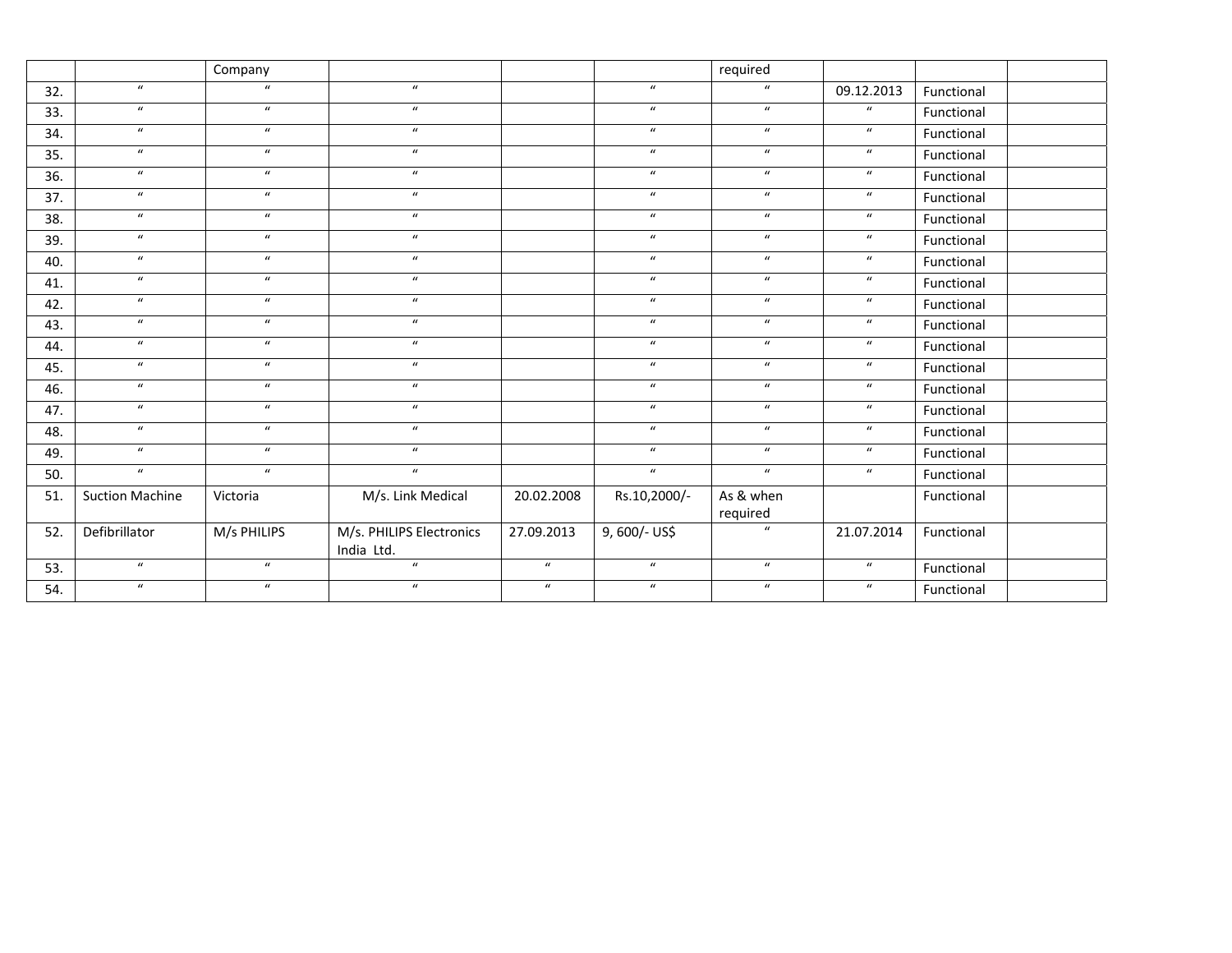# **Name of Ward/Area: ‐ Pulmonary Medicine OPD**

| S.No. | <b>Equipment Name</b>  | <b>Name</b><br>οf | <b>Name Of Supplier</b>  | Date of          | Cost of          | Recommended         | Date of last     | Whether           | If not            |
|-------|------------------------|-------------------|--------------------------|------------------|------------------|---------------------|------------------|-------------------|-------------------|
|       |                        | Manufacturer      |                          | Purchase         | Procurement      | <b>Frequency Of</b> | maintenance      | <b>Functional</b> | <b>functional</b> |
|       |                        |                   |                          |                  |                  | Maintenance         | check            | or not            | details of        |
|       |                        |                   |                          |                  |                  |                     |                  |                   | action taken      |
|       | Defibrillator          | M/s PHILIPS       | M/s. PHILIPS Electronics | 27.09.2013       | 9,600/- US\$     | As & when           | 03.11.2014       | Functional        |                   |
|       |                        |                   | India Ltd.               |                  |                  | required            |                  |                   |                   |
| 2.    | <b>Patient Trolley</b> | M/s.Grome         | M/s. Shalyaa             | 10.12.2012       | Rs. 1, 95, 250/- | $\mathbf{u}$        |                  | Functional        |                   |
|       |                        | Agility           | International.           |                  |                  |                     |                  |                   |                   |
| 3.    | $\mathbf{u}$           | $\mathbf{u}$      | $\mathbf{u}$             | $\boldsymbol{u}$ | $\mathbf{u}$     | $\bf{u}$            |                  | Functional        |                   |
| 4.    | <b>Cardiac Monitor</b> | M/s Mediaid       | M/s Advanced Micronic    | 26.12.2012,      | Rs. 1, 25, 000/- | As & when           | 30.01.2014       | Functional        |                   |
|       | with Printer           |                   | <b>Devices</b>           | 10.01.2013       |                  | required            |                  |                   |                   |
| 5.    | $\mathbf{u}$           | $\mathbf{u}$      | $\mathbf{u}$             | $\boldsymbol{u}$ | $\mathbf{u}$     | $\boldsymbol{u}$    | $\boldsymbol{u}$ | Functional        |                   |
| 6.    | $\bf{u}$               | $\boldsymbol{u}$  | $\bf{u}$                 | $\boldsymbol{u}$ | $\boldsymbol{u}$ | $\bf{u}$            | $\boldsymbol{u}$ | Functional        |                   |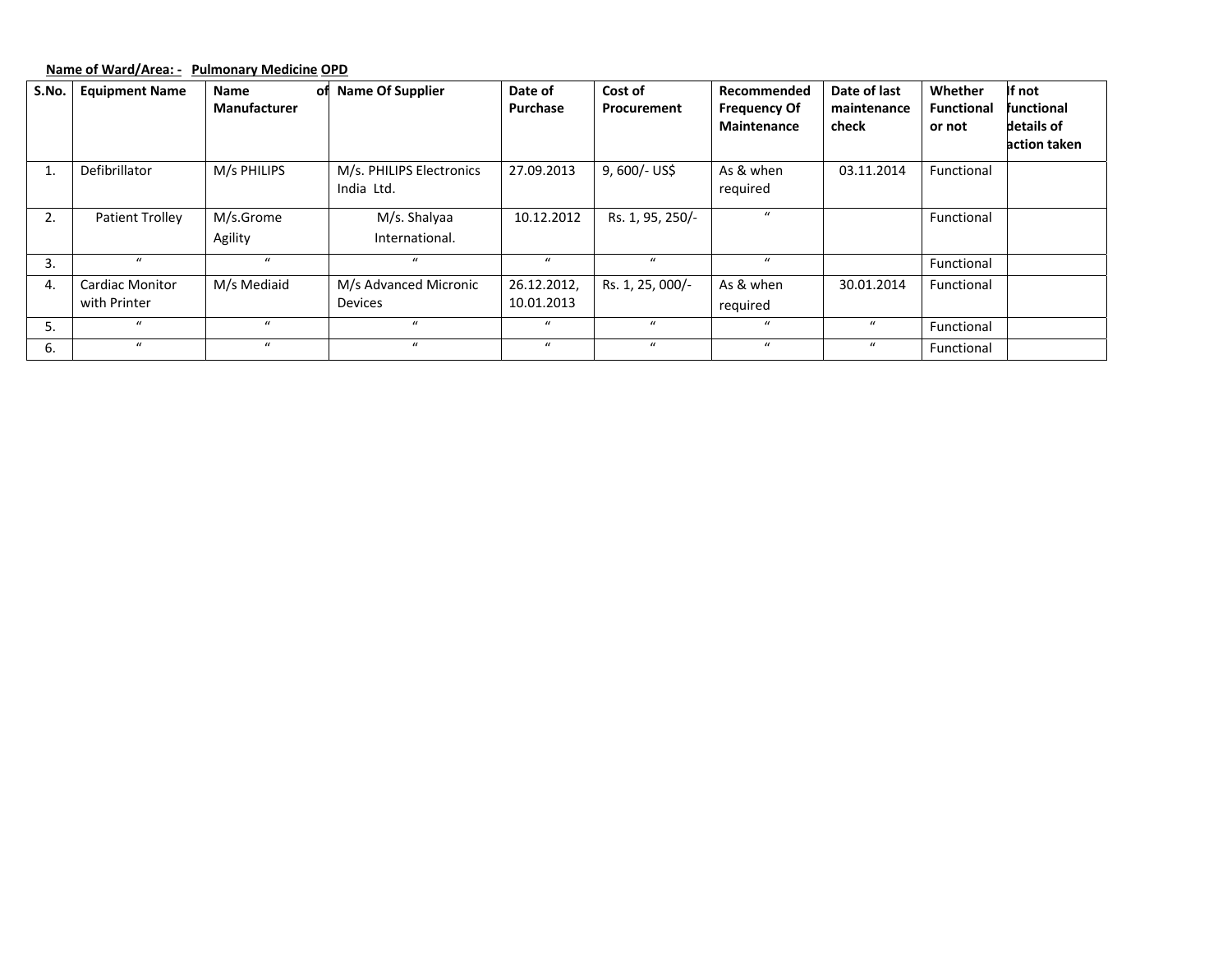# **Name of Ward/Area: ‐ Geriatric Medicine**

| S.No. | <b>Equipment Name</b>  | Name of             | <b>Name Of Supplier</b> | Date of    | Cost of          | Recommended         | Date of last | Whether              | If not       |
|-------|------------------------|---------------------|-------------------------|------------|------------------|---------------------|--------------|----------------------|--------------|
|       |                        | <b>Manufacturer</b> |                         | Purchase   | Procurement      | <b>Frequency Of</b> | maintenance  | <b>Functional or</b> | functional   |
|       |                        |                     |                         |            |                  | Maintenance         | check        | not                  | details of   |
|       |                        |                     |                         |            |                  |                     |              |                      | action taken |
|       |                        |                     |                         |            |                  |                     |              |                      |              |
| 1.    | <b>Cardiac Monitor</b> |                     | M/s. D.V. Enterprises   | 07.08.2013 | Rs. 1, 54, 000/- | As & when           | 29.11.2013   | Functional           |              |
|       |                        |                     |                         |            |                  | required            |              |                      |              |
|       |                        |                     |                         |            |                  |                     |              |                      |              |
| 2.    | $\boldsymbol{u}$       |                     | $\bf{u}$                | $\bf{u}$   | $\boldsymbol{u}$ | $\boldsymbol{u}$    | $\bf{u}$     | Functional           |              |
| 3.    | $\boldsymbol{u}$       |                     | $\bf{u}$                | $\bf{u}$   | $\boldsymbol{u}$ | $\boldsymbol{u}$    | 11.03.2014   | Functional           |              |
| 4.    | $\bf{u}$               |                     | $\bf{u}$                | $\bf{u}$   | $\bf{u}$         | $\boldsymbol{u}$    | $\bf{u}$     | Functional           |              |
| 5.    | Defibrillator          | M/s PHILIPS         | M/s. PHILIPS            | 27.09.2013 | 9, 600/- US\$    | $\boldsymbol{u}$    | 14.10.2014   | Functional           |              |
|       |                        |                     | Electronics India Ltd.  |            |                  |                     |              |                      |              |
| 6.    | <b>Suction Machine</b> |                     | M/s. Link Medical       | 25.08.2014 | Rs.1,19,000/-    | $\boldsymbol{u}$    | 03.09.2014   | Functional           |              |
|       |                        |                     | Systems                 |            |                  |                     |              |                      |              |
| 7.    | $\mathbf{u}$           |                     | $\bf{u}$                | $\bf{u}$   | $\boldsymbol{u}$ | $\boldsymbol{u}$    | $\bf{u}$     | Functional           |              |